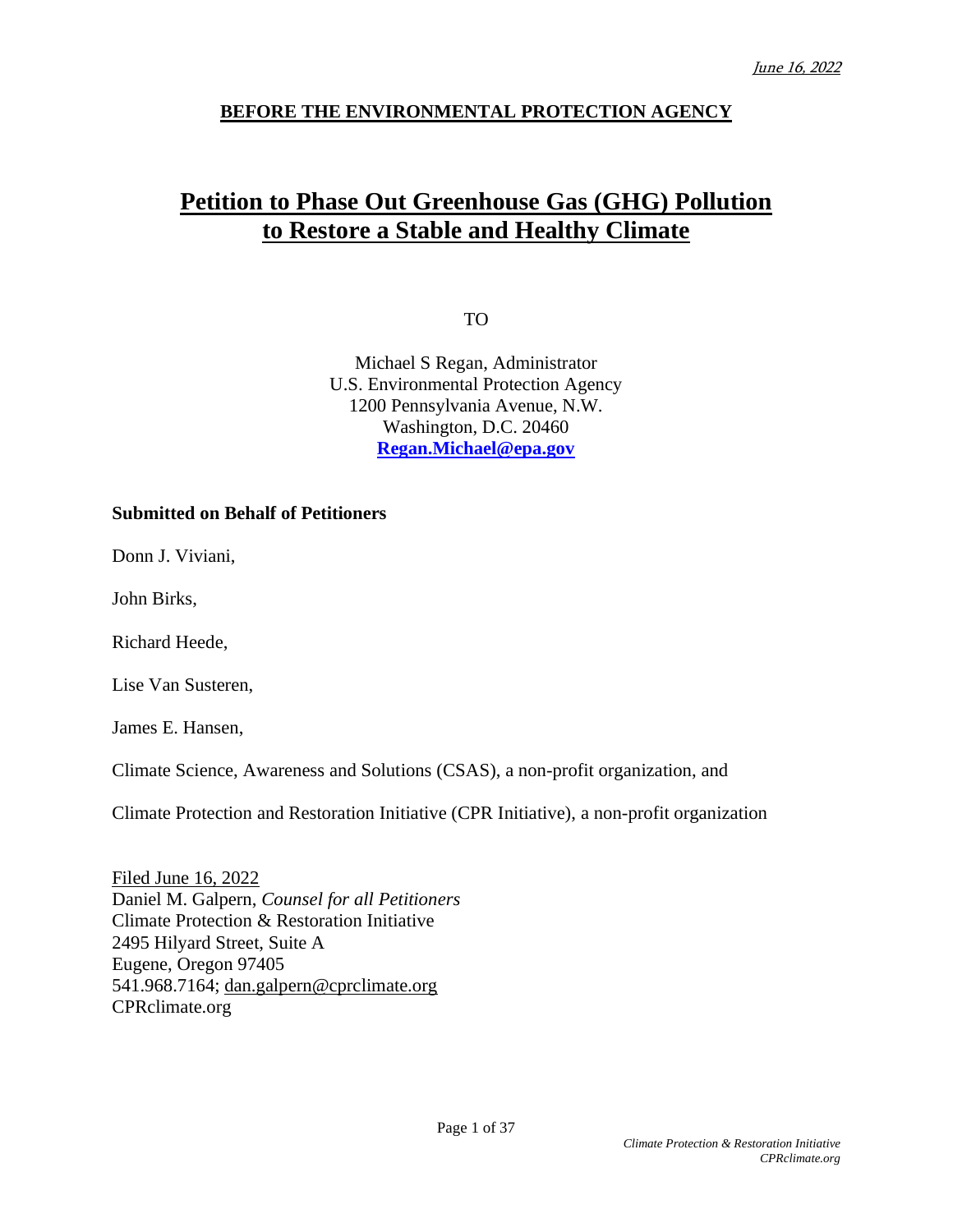# **Table of Contents-Part I**

| VI.                                                                                                                                                                           |                                                                                                                                                                        |
|-------------------------------------------------------------------------------------------------------------------------------------------------------------------------------|------------------------------------------------------------------------------------------------------------------------------------------------------------------------|
| A. EPA LEGAL ACTION AGAINST IMMINENT, SERIOUS, WIDESPREAD, UNREASONABLE RISK 19<br>(a)<br>(b)<br>B. PETITION FOR UNREASONABLE RISK DETERMINATION AND SUBSEQUENT RULEMAKING 21 |                                                                                                                                                                        |
|                                                                                                                                                                               | $\dots$ 35                                                                                                                                                             |
|                                                                                                                                                                               |                                                                                                                                                                        |
|                                                                                                                                                                               | 1. Right to Demand Legal Action and thus an Immediately Effective Proposed Rule19<br>4. Comprehensive Environmental Response, Compensation and Liability Act (CERCLA32 |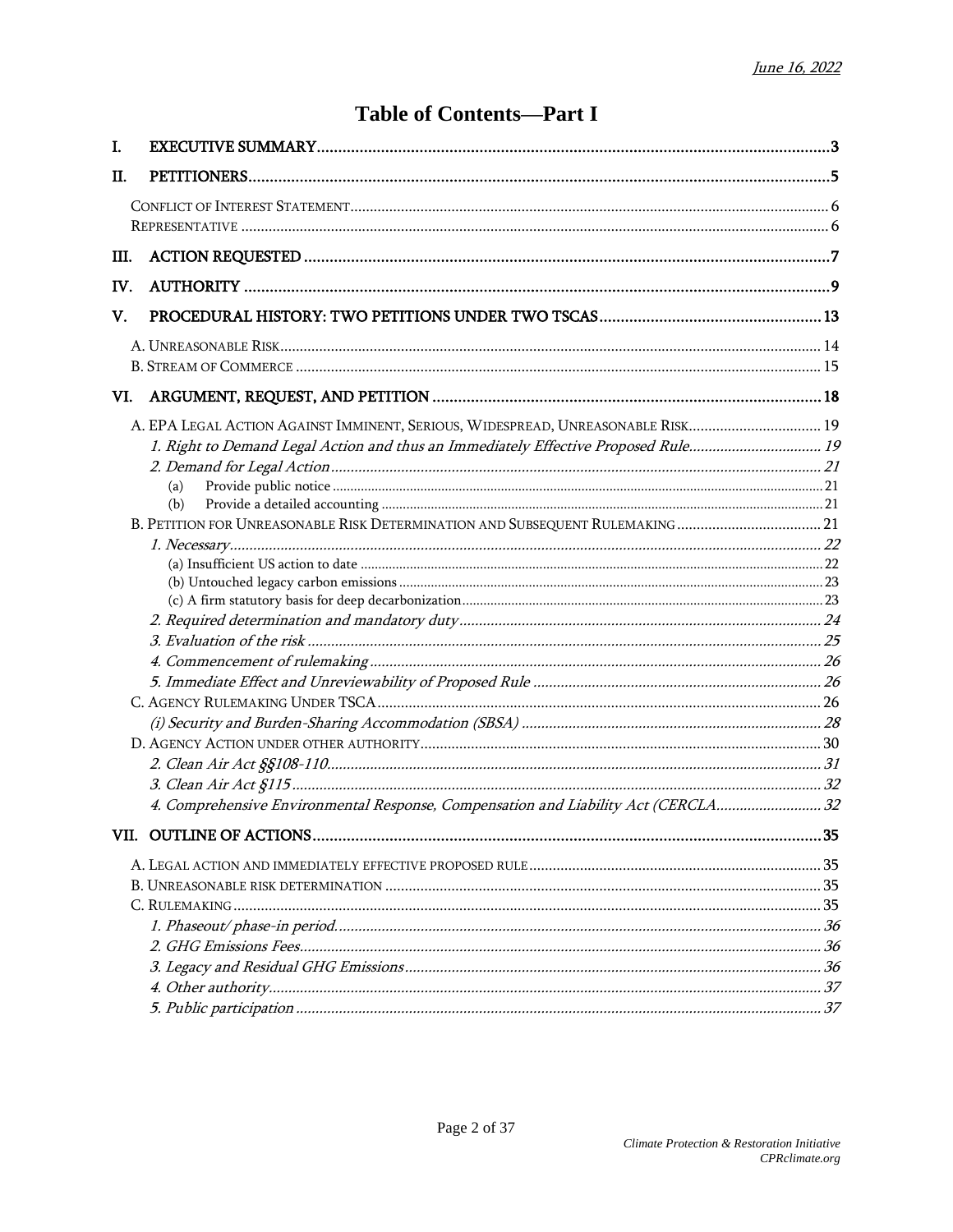## **I. EXECUTIVE SUMMARY**

Petitioners seek to phase out the anthropogenic manufacture, processing, distribution, use, and disposal of greenhouse gas (GHG) emissions, fossil fuels, and fossil fuel emissions (hereafter "subject chemical substances and mixtures").

Petitioners specifically seek a determination by the federal Environmental Protection Agency ("EPA" or "the Agency") that the continuing manufacture, processing, distribution, use and disposal of the subject chemicals and mixtures presents *an unreasonable risk of injury to health and the environment*. That determination will authorize and compel the Agency to undertake a rulemaking to impose one or more requirements as necessary, until the point that the unreasonable risk is eliminated.

EPA's obligations to render that determination, and subsequently to commence determined action, stems from the Toxic Substances Control Act<sup>1</sup> (TSCA, or "the Act") and other US law. Timely and effective Agency action under the Act also would partly uphold the nation's relevant obligation under international law. Thus, pursuant to the United Nations Framework Convention on Climate Change (UNFCCC) nations retain "common but differentiated responsibilities" to "protect the climate system for the benefit of present and future generations of humankind. 2

Consistent with the Paris Agreement, the Biden Administration's recent filing with the UNFCCC Secretariat committed the nation to a wide ranging decarbonization effort. Specifically, by that submission, the US committed to reduce net GHG emissions by 50-52 percent below 2005 levels by 2030; to achieve "100 percent carbon pollution-free electricity" by 2035; and "**to exceed** [] a straight-line path to achieve net-zero emissions, economy-wide, by no later than 2050." (Emphasis added.)<sup>3</sup>

<sup>2</sup> UNFCCC, Article 3.1. *See also* the 1972 Rio Declaration on Environment and Development, Principle 7 ("States shall cooperate in a spirit of global partnership to conserve, protect and restore the health and integrity of the Earth's ecosystem. In view of the different contributions to global environmental degradation, States have common but differentiated responsibilities. The developed countries acknowledge the responsibility that they bear in the international pursuit of sustainable development in view of the pressures their societies place on the global environment and of the technologies and financial resources they command") at

https://www.un.org/en/development/desa/population/migration/generalassembly/docs/globalcompact/A\_CONF.151\_2 6\_Vol.I\_Declaration.pdf.

3 The United States of America Nationally Determined Contribution: Reducing Greenhouse Gases in the United States: A 2030 Emissions Target, submitted pursuant to Article 4 of the Paris Agreement to the United Nations Framework Convention on Climate Change, April 21, 2021, at pages 3 and 6. Available at: [https://www4.unfccc.int/sites/ndcstaging/PublishedDocuments/United%20States%20of%20America%20First/United%](https://www4.unfccc.int/sites/ndcstaging/PublishedDocuments/United%2520States%2520of%2520America%2520First/United%2520States%2520NDC%2520April%252021%25202021%2520Final.pdf) [20States%20NDC%20April%2021%202021%20Final.pdf.](https://www4.unfccc.int/sites/ndcstaging/PublishedDocuments/United%2520States%2520of%2520America%2520First/United%2520States%2520NDC%2520April%252021%25202021%2520Final.pdf)

Relevant here, Petitioners hold that it is in only by "exceeding" a pathway to net-zero by 2050 – that is, it is only by ensuring that emissions within the reach of US law are "net negative" before then – that our nation can acquit its fundamental international obligation. In particular, as shown in Part II of this Petition, the US is responsible for an outsized share of worldwide historical GHG emissions. One implication of this is that the US clearly bears a disproportionately greater burden to reverse the increasing endangerment of low-lying island and coastal nations to climate-induced sea level rise and superstorms.

<sup>1</sup> 15 U.S.C.A. §§ 2601 to 2697, as amended by 130 Stat. 448 (June 22, 2016) (the "Frank R. Lautenberg Chemical Safety for the 21st Century Act").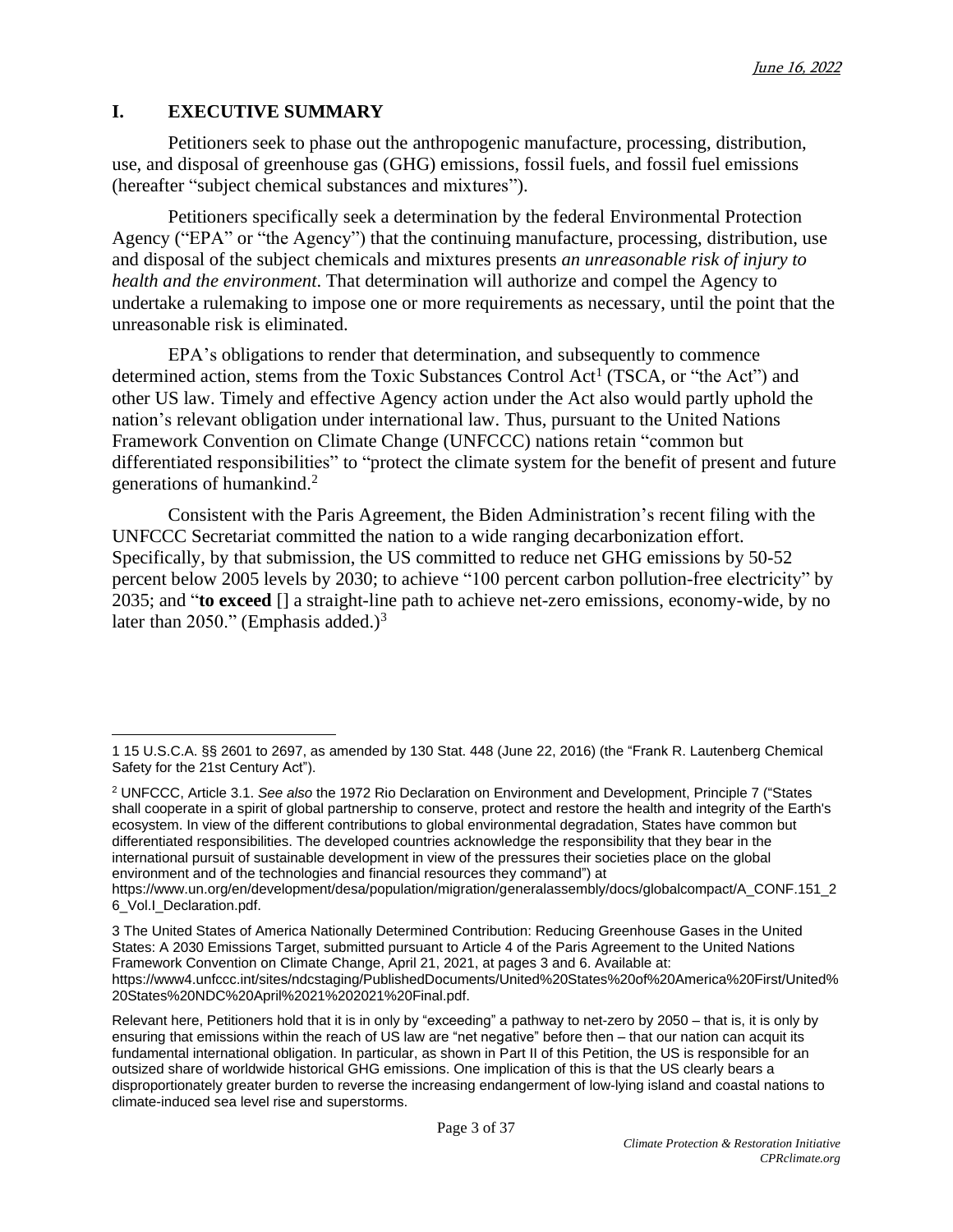Petitioners agree with President Biden that present and anticipated impacts from global warming and ocean acidification impose an "existential threat" to the United States and other States.<sup>4</sup> But actual US practice under federal law is grossly insufficient. We have scarcely begun to decarbonize, even as the climate and pollution toll imposed on the nation and others grows and grows. Accordingly, Petitioners here demand that the Agency render the specific determination, pursuant to TSCA §6, namely that the subject chemical substances and mixtures "present an *unreasonable risk of injury to health or the environment*." 15 USC §2605. Indeed, the evidence outlined in the Petition, along with material that is otherwise reasonably available to the Agency, establishes that the subject chemicals and mixtures *present an imminent and unreasonable* risk *of serious or widespread injury to health and the environment.* TSCA §7, 15 USC 2606.

The aforementioned "unreasonable risk of injury to health or the environment" determination is a prerequisite for EPA to commence rulemaking under TSCA, while the "imminent and unreasonable risk of serious or widespread injury to health or the environment" is a prerequisite for the Agency to take legal action.

One central factual predicate and two legal suppositions undergird the Petition.

As to the first, Petitioners aver that the atmospheric concentrations of key greenhouse gases, including carbon dioxide  $(CO<sub>2</sub>)$  and methane  $(CH<sub>4</sub>)$ , are already well into the danger zone and must be dialed back to eliminate their unlawful imposition on humanity and nature.

As to the second, under TSCA the Agency is authorized, upon its relevant determination, and within the jurisdiction of the United States, to impose requirements upon appropriate parties (a) to restrict or phase-out the manufacture (including production and importation) and, as warranted, the processing, distribution, use, or disposal, of the subject chemicals and mixtures, and (b) to compel industry to remove and, as necessary, to securely sequeseter legacy GHG emissions.

<sup>4</sup> Fact Sheet, President Biden Sets 2030 Greenhouse Gas Pollution Reduction Target Aimed at Creating Good-Paying Union Jobs and Securing U.S. Leadership on Clean Energy Technologies, The White House, April 22, 2021. Available at [https://www.whitehouse.gov/briefing-room/statements-releases/2021/04/22/fact-sheet-president-biden](https://www.whitehouse.gov/briefing-room/statements-releases/2021/04/22/fact-sheet-president-biden-sets-2030-greenhouse-gas-pollution-reduction-target-aimed-at-creating-good-paying-union-jobs-and-securing-u-s-leadership-on-clean-energy-technologies/)[sets-2030-greenhouse-gas-pollution-reduction-target-aimed-at-creating-good-paying-union-jobs-and-securing-u-s](https://www.whitehouse.gov/briefing-room/statements-releases/2021/04/22/fact-sheet-president-biden-sets-2030-greenhouse-gas-pollution-reduction-target-aimed-at-creating-good-paying-union-jobs-and-securing-u-s-leadership-on-clean-energy-technologies/)[leadership-on-clean-energy-technologies/.](https://www.whitehouse.gov/briefing-room/statements-releases/2021/04/22/fact-sheet-president-biden-sets-2030-greenhouse-gas-pollution-reduction-target-aimed-at-creating-good-paying-union-jobs-and-securing-u-s-leadership-on-clean-energy-technologies/)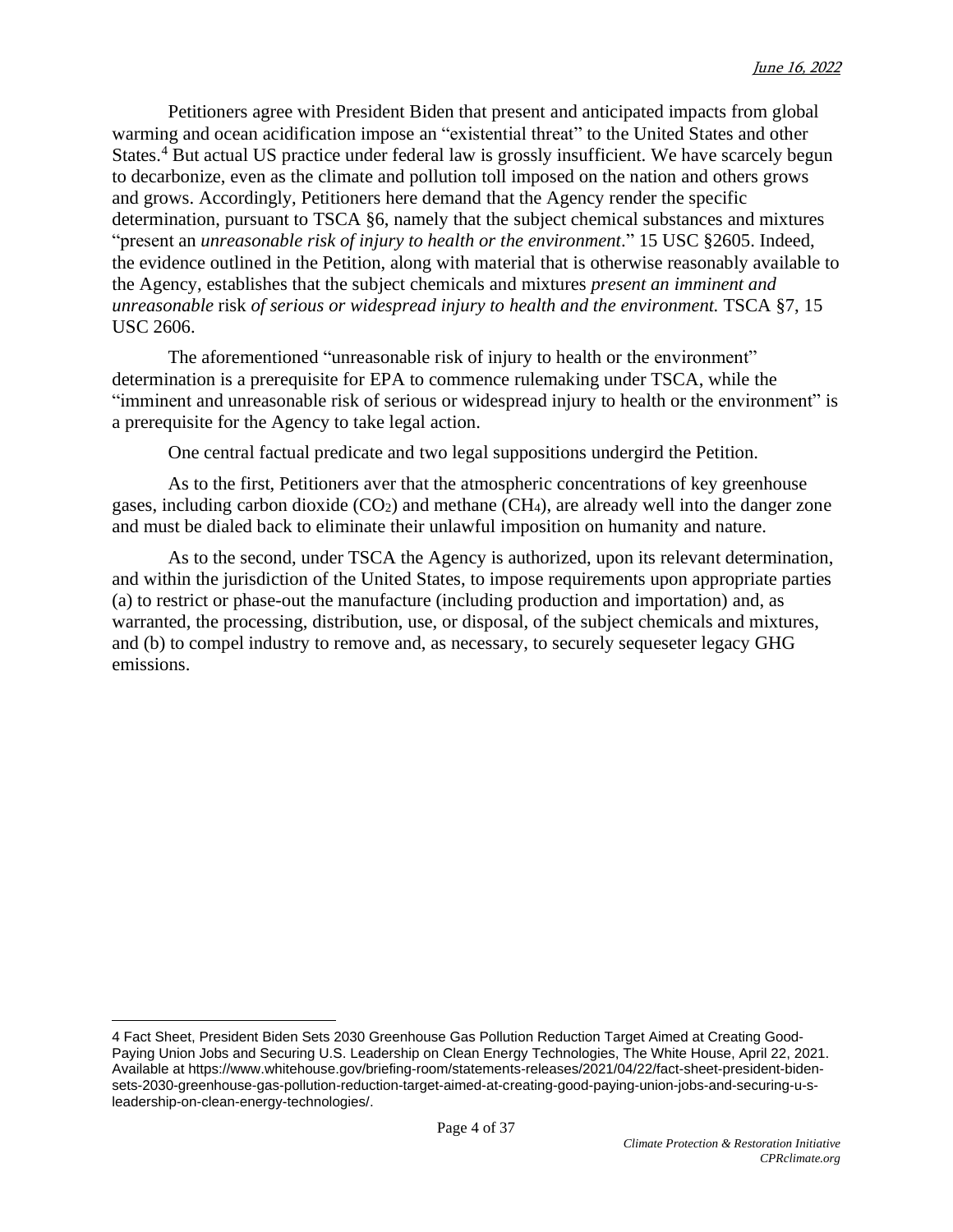# **II. PETITIONERS**

Petitioners are Dr. James E. Hansen; Dr. Donn J. Viviani; Dr. John Birks; Richard Heede; Dr. Lise Van Susteren; Climate Science, Awareness and Solutions, Inc. (CSAS); and Climate Protection and Restoration Initiative (CPR Initiative).

Donn J. [Viviani,](https://cprclimate.org/about/leadership/donn-viviani/) PhD, is a retired U.S. Environmental Protection Agency scientist. He was the Director of EPA's Climate Policy Assessment Division in the Office of Policy, Economics and Innovation; served as Chairman of the Great Lakes Water Quality Board's Toxic Substances Committee; and served as a member of the Science Coordinating Committee for the International Joint Commission for the Great Lakes.

Dr. Viviani serves as Board President of the Climate Protection and Restoration Initiative.

John [Birks,](https://cprclimate.org/about/leadership/dr-john-birks/) PhD, is the Chief Scientist at 2B Technologies, a company he co-founded in 1998 that develops and manufactures new products for air quality measurements. He is Professor Emeritus of the University of Colorado where he and his graduate students carried out research in atmospheric chemistry for 25 years. He is best known for his work in quantifying the rates of chemical reactions that cause the Antarctic Ozone Hole, his co-development of the "nuclear winter" theory with Paul Crutzen in 1982, and development of miniaturized instruments for air pollution measurements. His current research is focused on the use of low-cost sensors for mobile monitoring of air pollutants in cities, an outgrowth of the AQTreks educational outreach programs his company implemented in several hundred schools around the US.

Dr. Birks also serves on the CPR Initiative Board of Directors.

[Richard](https://climateaccountability.org/board.html) Heede is a petitioner here in his personal capacity. Mr. Heede leads the Climate Accountability Institute and serves as the principal investigator for its widely-cited "Carbon Majors" project, which traces historical CO<sub>2</sub> emissions to oil, natural gas, and coal companies. He has authored/co-authored several papers on the climate responsibilities of fossil fuel producers.<sup>5</sup> Mr. Heede co-founded CAI in 2011 to provide the scientific basis for leveraging climate stewardship by carbon producers. Mr. Heede published his thesis *A Geography of Carbon* with the National Center for Atmospheric Research in 1984. He worked on energy and climate solutions with the Rocky Mountain Institute 1984-2002, and founded Climate Mitigation Services in 2003.

Mr. Heede also serves on the CPR Initiative Board of Advisors.

Lise Van [Susteren](https://cprclimate.org/about/leadership/dr-lise-van-susteren/) is a practicing general and forensic psychiatrist in Washington, DC, and an expert on the physical and mental health effects of climate disruption. Dr. Susteren is a co-founder of the Climate Psychiatry Alliance and has served on the Advisory Board of the Center for Health and the Global Environment at the Harvard T. H. Chan School of Public Health. In 2006, Dr. Susteren sought the Democratic nomination for the US Senate from Maryland. She is currently on the board of Physicians for Social Responsibility and Earth Day Network. In 2011, Dr Susteren co-authored *The Psychological Effects of Climate Warming on the U.S.: And Why the US Mental Health System Is Not Prepared*. Her book, *Emotional Inflammation Discover your Triggers and Reclaim Your Equilibrium During Anxious Times*, coauthored with science writer Stacy Colino, was released in April 2020.

<sup>5</sup> *See* [https://climateaccountability.org/publications.html.](https://climateaccountability.org/publications.html)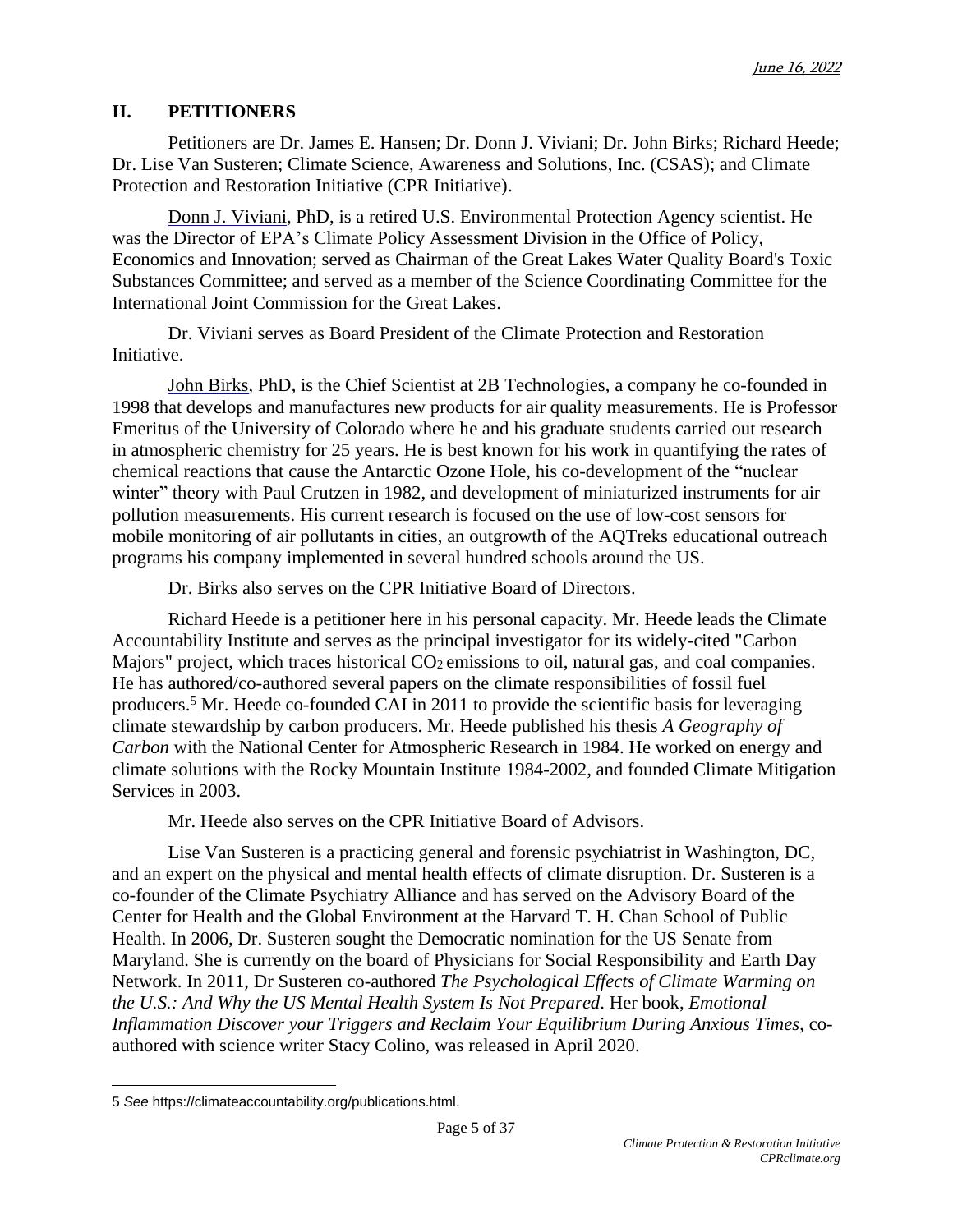Dr. Susteren also serves on the CPR Initiative Board of Directors.

James E. [Hansen,](https://csas.earth.columbia.edu/about/people/james-e-hansen) PhD, is the former Director of the NASA Goddard Institute of Space Studies and current Director of Climate Science, Awareness and Solutions. CSAS is a program of the Earth Institute at Columbia University in New York City. Dr. Hansen is the author of the books *Storms of My Grandchildren* and the forthcoming *Sophie's Planet*, and the principal author or co-author of numerous papers on the subject of climate change and Earth's energy imbalance. He is best known for his testimony on climate change to congressional committees in the 1980s that helped raise broad awareness of the global warming issue. Dr. Hansen's recent research establishes that fossil fuel GHG emissions have already raised Earth's temperature well beyond the Holocene range, potentially imposing an increasingly untenable burden on young people to undertake or pay for exceedingly expensive CO<sup>2</sup> extraction to limit climate change and its consequences. His research also raises the prospect that continued high fossil fuel emissions will melt the planet's major ice sheets at a non-linear rate. On the other hand, in his work Dr. Hansen has helped specify the magnitude and rate of decarbonization required to preserve a habitable climate, and he has highlighted the potential utility of select methods and policies for deep decarbonization and large-scale CO<sup>2</sup> removal with lasting co-benefits.

Dr. Hansen also serves on the CPR Initiative Board of Advisors.

Climate Science, [Awareness](https://csas.earth.columbia.edu/) and Solutions (CSAS), is a public interest non-profit organization with headquarters in New York, NY. [csas.earth.columbia.edu.](https://csas.earth.columbia.edu/)

Climate Protection and [Restoration](https://cprclimate.org/) Initiative (CPR Initiative) is a public interest nonprofit organization with headquarters in Eugene, Oregon. [CPRclimate.org.](http://cprclimate.org/)

## Conflict of Interest Statement

Petitioners retain no conflict to disclose except, potentially, one: Petitioner Birks retains an interest in the success of air quality sensors manufactured by 2B Technologies wherein that interest may be affected by federal rulemaking, compliance with which may require wider use of such sensors to detect and eliminate GHG and other source emissions.

#### **Representative**

Petitioners are represented by attorney Daniel M. [Galpern,](https://cprclimate.org/about/leadership/dan-galpern/) to whom any questions or requests for further information should be addressed: General Counsel, CPR Initiative, 2495 Hilyard Street, Ste. A, Eugene Oregon 97405. (541) 968-7164. dan.galpern@cprclimate.org.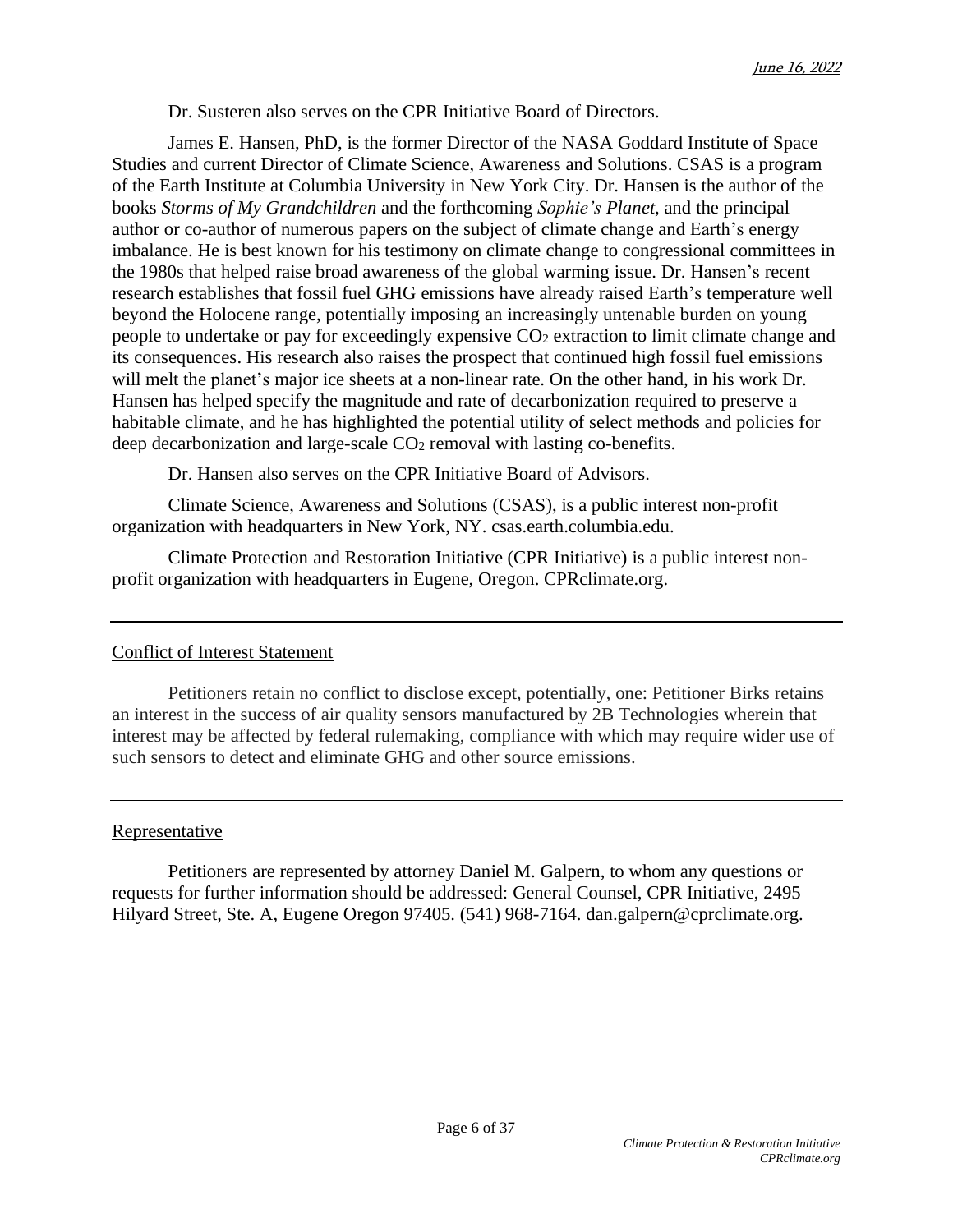# **III. ACTION REQUESTED**

At issue herein is the unreasonable risk imposed on humanity, future generations, and nature as we have come to know it from non deminimis<sup>6</sup> anthropogenic greenhouse gas (GHG) emissions<sup>7</sup> and the manufacture, processing, distribution, use and disposal of fossil fuels.<sup>8</sup> Together, the GHG emissions from all anthropogenic sources, the fossil fuels, and those emissions associated with fossil fuels (GHGs and otherwise) are referred to as "subject chemical substances and mixtures."

This Petition is brought pursuant to the United States Constitution, including its Preamble wherein the Framers declared their determination "to secure the blessings of liberty to ourselves and our posterity," and its First Amendment, recognizing the right of citizens to petition for "a redress of grievances."

As well, the Petition is brought pursuant to the Administrative Procedure Act (5 U.S.C. §553(e)) (establishing that "every interested person" may petition an agency to issue a rule), and Section 21 of the Toxic Substances Control Act (TSCA), 15 USC §§2620 and 2605 (entitling "any person" to petition the Environmental Protection Agency for its issuance of a rule.)

Specifically, the undersigned here expressly request that EPA render a determination that "the manufacture, processing, distribution in commerce, use, or disposal" of the subject chemical substances and mixtures *present an unreasonable risk of injury to health or the environment*. 15 USC §2605.

Further, because the manufacture, processing, distribution in commerce, use, or disposal of the subject chemical substances and mixtures **already** present *an imminent and unreasonable risk of serious or widespread injury to health or the environment,* Petitioners call upon the Agency to undertake immediate legal action to commence a serious effort to contain that risk. 15 USC §2606.

Petitioners note, as well, that the unreasonable risk determination sought by Petitioners herein will compel EPA to undertake a rulemaking under TSCA §6 (regulatory restrictions) and also, potentially, to take action under TSCA §9 (Utilization of Other Law) in order, at minimum, to compel responsible parties to:

(i) **phaseout** their production and importation and, as warranted, their processing, distribution, use or atmospheric disposal of the subject chemical substances and mixtures, as required to secure the elimination of associated emissions and legacy GHG emissions, on a

<sup>6</sup> We leave for the agency to determine a workable definition of "non deminimis" with respect to the quantum of acceptable release or emission of each greenhouse gas, acknowledging that declining curves may be required to reflect a shrinking carbon budget.

<sup>7</sup> The greenhouse gases (GHGs) at issue in this Petition include carbon dioxide (CO2), methane (CH4), nitrous oxide (N2O) and the Halocarbons -- chlorofluorocarbons (CFCs), hydrochlorofluorocarbons (HCFCs) and halons (HFCs)) from all sources. Quantities of GHGs at issue in this Petition include not only those being emitted currently and in the foreseeable future, but also so-called "legacy GHG emissions." Petitioners here deem such legacy GHGs to be the quantity of such GHGs already released or emitted by or because of human activity that retain a present effect on ambient global or regional temperatures, or on ocean pH. This is critical, in light of the long-lived nature of CO2 (among other GHGs) once released into the environment. *See infra*, nte 82 (work by Archer).

<sup>8</sup> Petitioners include within the phrase "emissions associated with the manufacture, processing, distribution, use and disposal of fossil fuels" both (1) GHGs released or emitted during those activities, and (2) other pollutants released or emitted during those activities, including particulate matter and sulfur and nitrogen dioxides.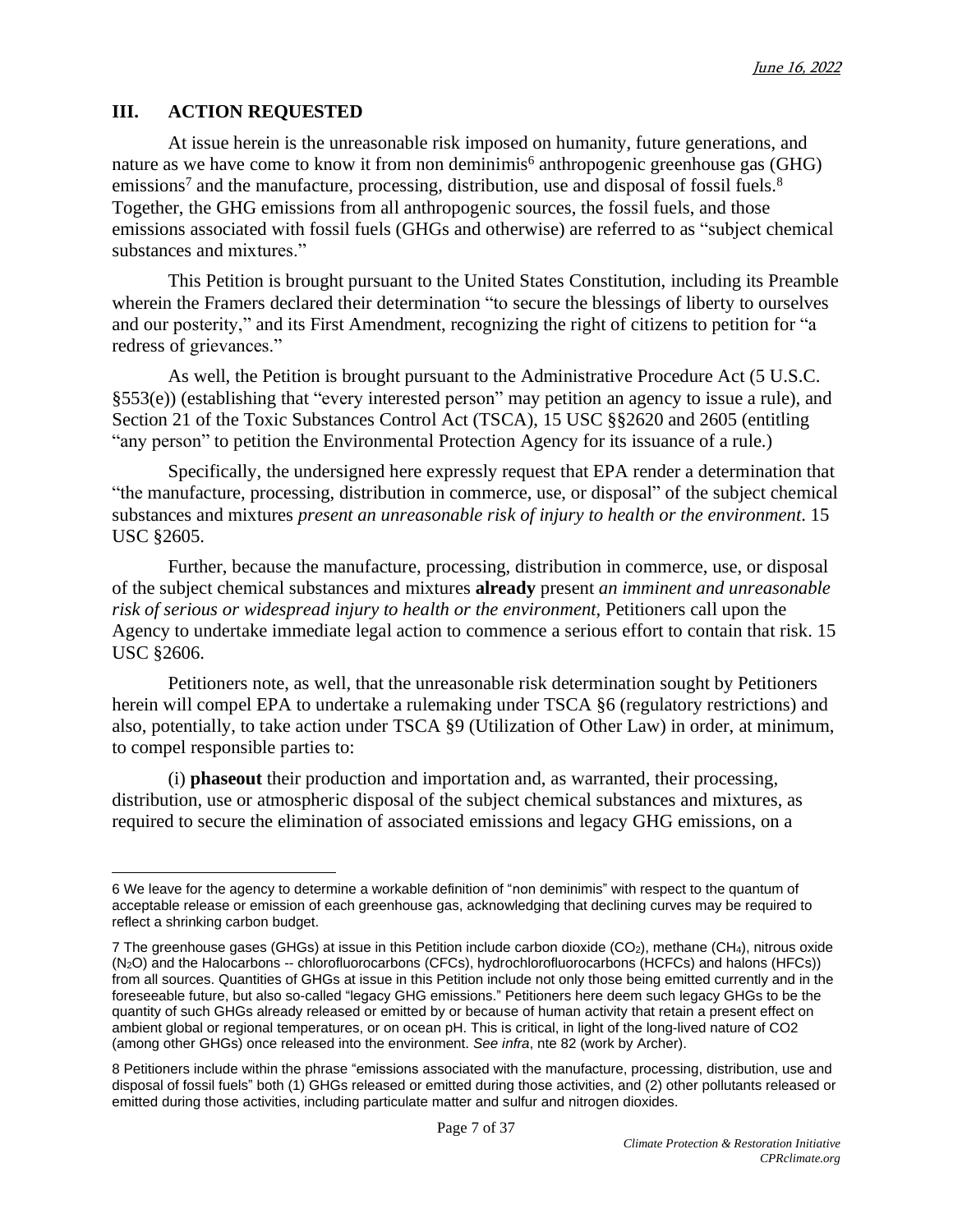timetable that is consistent with both the overarching need to protect and restore a habitable climate system and with the demands of national and international security,<sup>9</sup>

(ii) **remove** and securely sequester from the environment excess atmospheric greenhouse gases including, at minimum, surfeit atmospheric carbon dioxide (CO2) and methane (CH4) **or**, **in the alternative, to pay into an Atmospheric Carbon Abatement Fund** that EPA will establish for the purpose of removing such subject chemicals and mixtures in an amount and pursuant to a timetable consistent with protection and restoration of a habitable climate system.

The Petition establishes that the continuing production and use of the subject chemicals and mixtures, as well as the release of their associated emissions (accounting also for legacy GHG emissions) present both an "unreasonable risk of injury to health and the environment," and "an imminent and unreasonable risk of serious or widespread injury to health or the environment." TSCA §6, 15 USC §2605, and §7, 15 USC §2607, respectively. There are viable alternatives to the continued heavy reliance on fossil fuels, and potential alternatives to the sources of the other subject chemical substances and mixtures. As well, options are increasingly available to contain from the environment or remove from the atmosphere certain species of legacy emissions.

Accordingly, Petitioners aver herein that the continuing production, importation, distribution, use, release and disposal of the subject chemical substances and mixtures presents a decidedly imminent risk to health and the environment that is manifestly unreasonable, serious, and widespread. At minimum, EPA must render the requested determination, and then commence the requested rulemaking. In addition, the Agency should pursue immediate legal action in federal court to address the imminent, serious and widespread risk.

<sup>9</sup> Petitioners acknowledge that the Russian Federation's illegal war against Ukraine may extend into the period of deep decarbonization contemplated by the Petition. Accordingly, some heightened demand for US oil and gas production and distribution may persist – in order to backfill prior Russian supply – until efficiency and decarbonization efforts, within Europe as well as in the US, more than offset any needed additional production, processing and delivery. A reasonable transition period therefore will be required, but that already is provided for by law. TSCA §6(d)(1)(E), 15 USC 2606(d)(1)(E). Moreover, notwithstanding NATO's newfound [determination](https://www.gmfus.org/news/nato-and-climate-change-better-late-never) to combat climate change, continuing supply requirements by US and allied armed forces may at some point justify a partial, if temporary, waiver, so as to ensure continued, if sharply reduced, supply. A long-standing TSCA provision also already provides for such a national security waiver. 15 USC §2621. The statute is sufficiently flexible, in our judgment.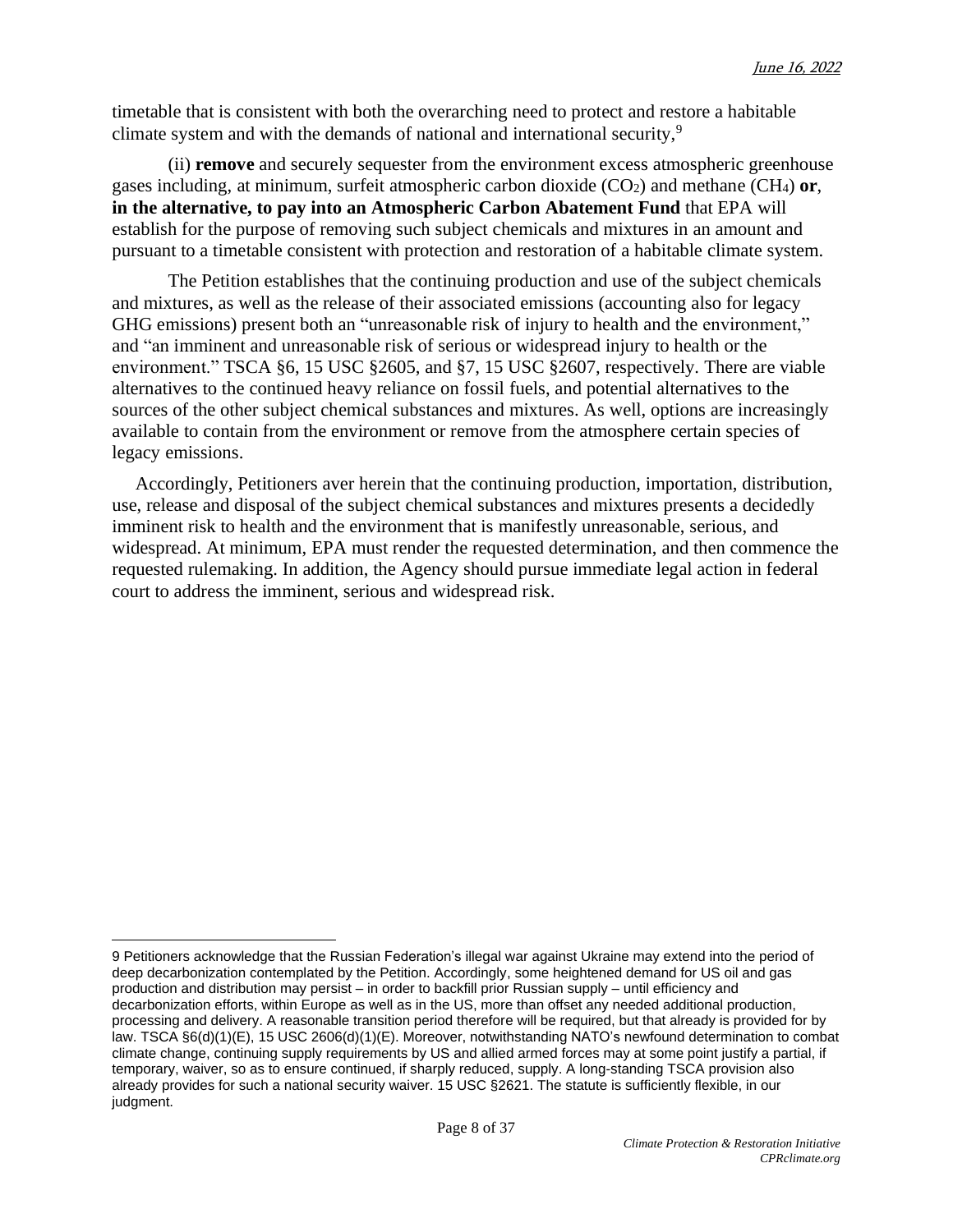## **IV. AUTHORITY**

In the 1992 United Nations Framework Convention on Climate Change ("UNFCCC" or "the Convention") the United States, along with, eventually, 196 other parties,  $10$  committed itself "to achieve. . . stabilization of greenhouse gas concentrations in the atmosphere at a level that would prevent dangerous anthropogenic interference with the climate system."<sup>11</sup> The clear aim was to prevent "additional warming of the Earth's surface and atmosphere" and thus stem a process that threatened to "adversely affect natural ecosystems and humankind."

In particular, by its signing of the Convention, the United States assumed the obligation to take "precautionary measures to anticipate, prevent or minimize the causes of climate change and mitigate its adverse effects,"<sup>12</sup> particularly "threats of serious or irreversible damage," including by "limiting its anthropogenic emissions of greenhouse gases."<sup>13</sup> Consistent with the injunction contained in the Preamble to the United States Constitution, the UNFCCC emphasized that "the Parties should protect the climate system for the benefit of present and future generations of humankind. . . ."

To secure the Convention's fundamental objectives, the US in 2015, along with most other nations, signed onto the Paris Agreement to the UNFCCC. The US thereby committed itself to action that would hold "the increase in the global average temperature *to well below* 2°C above pre-industrial levels" and to "efforts to limit the temperature increase to 1.5°C above preindustrial levels."<sup>14</sup> Consistent with that commitment, and in recognition that national commitments to date had come up short,<sup>15</sup> President Biden's 2021 Nationally Determined Contribution, filed pursuant to the Paris Agreement,<sup>16</sup> obliges the US to achieve an "economywide target" for net greenhouse gas emissions of "50-52 percent below 2005 levels in 2030." The 2021 filing also established US goals "to reach 100 percent carbon pollution-free electricity by

12 UNFCCC Article 3.3.

13 UNFCCC Article 4.2. Moreover, in light of its status as a "developed country Party," the US agreed to "take the lead in combating climate change and the adverse effects thereof." Id. at Article 3.

14 Paris Agreement Article 2(1)(a). The full text of the Agreement is available, in English and five other languages, at [https://unfccc.int/process-and-meetings/the-paris-agreement/the-paris-agreement.](https://unfccc.int/process-and-meetings/the-paris-agreement/the-paris-agreement) In Article 4.1 of the Agreement, nations must reach global peak GHG emissions "as soon as possible," and "undertake rapid reductions thereafter in accordance with best available science, so as to achieve a balance between anthropogenic emissions by sources and removals by sinks of greenhouse gases in the second half of this century."

15 The United Nations Environment Program reported late last year that "new national climate pledges combined with other mitigation measures put the world on track for a global temperature rise of 2.7°C by the end of the century," which is "well above the goals of the Paris climate agreement and would lead to catastrophic changes in the Earth's climate. To keep global warming below 1.5°C this century, the aspirational goal of the Paris Agreement, the world needs to halve annual greenhouse gas emissions in the next eight years." UNEP, Emissions Gap Report 2021, available at [https://www.unep.org/resources/emissions-gap-report-2021.](https://www.unep.org/resources/emissions-gap-report-2021)

16 The United States of America Nationally Determined Contribution Reducing Greenhouse Gases in the United States: A 2030 Emissions Target (filed April 20, 2021), available at [https://www4.unfccc.int/sites/ndcstaging/PublishedDocuments/United%20States%20of%20America%20First/United%](https://www4.unfccc.int/sites/ndcstaging/PublishedDocuments/United%20States%20of%20America%20First/United%20States%20NDC%20April%2021%202021%20Final.pdf) [20States%20NDC%20April%2021%202021%20Final.pdf.](https://www4.unfccc.int/sites/ndcstaging/PublishedDocuments/United%20States%20of%20America%20First/United%20States%20NDC%20April%2021%202021%20Final.pdf)

<sup>10</sup> In total there are 197 signatories, comprised of 196 nations and one regional economic integration organization (the European Union). See [https://treaties.un.org/Pages/ViewDetailsIII.aspx?src=IND&mtdsg\\_no=XXVII-](https://treaties.un.org/Pages/ViewDetailsIII.aspx?src=IND&mtdsg_no=XXVII-7&chapter=27&Temp=mtdsg3&clang=_en)[7&chapter=27&Temp=mtdsg3&clang=\\_en.](https://treaties.un.org/Pages/ViewDetailsIII.aspx?src=IND&mtdsg_no=XXVII-7&chapter=27&Temp=mtdsg3&clang=_en)

<sup>11</sup> UNFCCC Article 2. The full text is available, in English and five other languages, at [https://unfccc.int/process-and](https://unfccc.int/process-and-meetings/the-convention/status-of-ratification/status-of-ratification-of-the-convention)[meetings/the-convention/status-of-ratification/status-of-ratification-of-the-convention.](https://unfccc.int/process-and-meetings/the-convention/status-of-ratification/status-of-ratification-of-the-convention)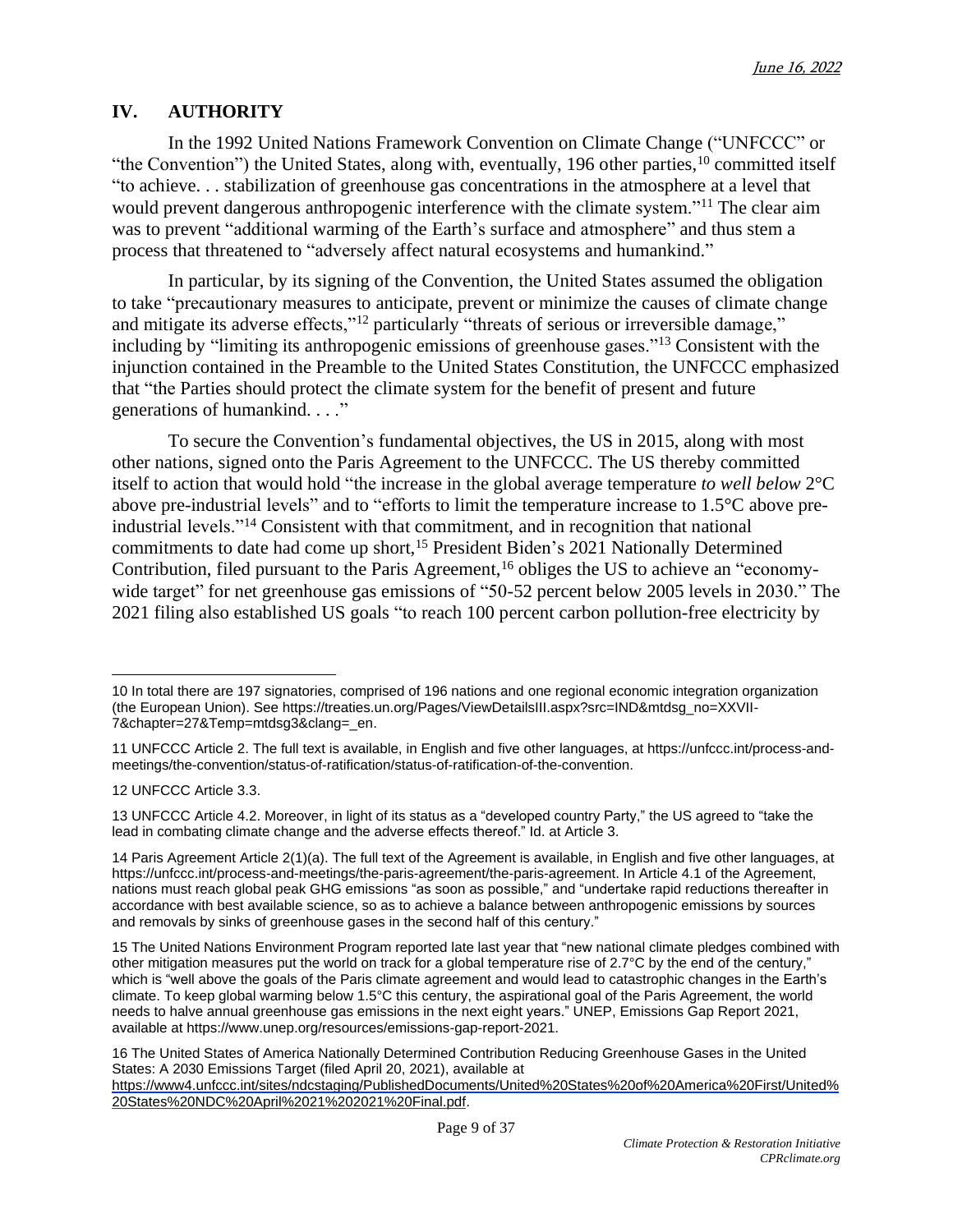$2035"^{17}$  and to "exceed  $\Box$  a straight-line path to achieve net-zero emissions, economy-wide, by no later than 2050."<sup>18</sup>

In 1976, Congress enacted the Toxic Substances Control Act (TSCA) in recognition that certain chemical substances and mixtures impose serious risks to health or the environment, but are not "single media" problems and so require a holistic approach to mitigation and control.<sup>19</sup> In particular, Congress aimed to ensure that the federal Environmental Protection Agency retained "adequate authority to regulate chemical substances and mixtures which present an unreasonable risk of injury to health or the environment." TSCA §2; 15 USC §2601(b)(2).

TSCA conveys express authority to the Agency to pursue restrictions by rule where it determines that "the manufacture, processing, distribution in commerce, use or disposal of a chemical substance or mixture, *or any combination of such activities*, present "an unreasonable risk of injury to health or the environment." TSCA §6, 15 USC§2605 (emphasis added). Further, where such substances and mixtures present an "imminent and unreasonable risk of serious or widespread injury to health or the environment," the Agency may and, in the view of Petitioners, should take legal action to contain and eliminate the risk. TSCA §7, 15 USC§2606. Fossil fuel GHG emissions manifestly present just such an imminent, unreasonable, serious and widespread risk.

As Petitioners also discuss *infra*, 2016 amendments to TSCA "radically transformed" the statute, "with clear requirements and a mandate to . . . put in place strong and timely protections against any unreasonable risks."<sup>20</sup> For instance, prior to 2016 EPA was authorized to impose requirements only "to the extent necessary to protect adequately against such risk using the least burdensome requirements." 15 USC §2605 (2015). These and other limitations created a "legal threshold that [] proved difficult for EPA [to meet]."<sup>21</sup> Indeed, courts interpreted TSCA pre-2016 to require the Agency, "[i]n evaluating what is 'unreasonable' . . . to consider the costs of any proposed actions" as well as "the environmental, economic, and social impact of any action."<sup>22</sup> In sharp contrast, under the 2016 amendments, EPA must render its unreasonable risk

<sup>17</sup> *See also,* [https://www.whitehouse.gov/briefing-room/statements-releases/2021/04/22/fact-sheet-president-biden](https://www.whitehouse.gov/briefing-room/statements-releases/2021/04/22/fact-sheet-president-biden-sets-2030-greenhouse-gas-pollution-reduction-target-aimed-at-creating-good-paying-union-jobs-and-securing-u-s-leadership-on-clean-energy-technologies/)[sets-2030-greenhouse-gas-pollution-reduction-target-aimed-at-creating-good-paying-union-jobs-and-securing-u-s](https://www.whitehouse.gov/briefing-room/statements-releases/2021/04/22/fact-sheet-president-biden-sets-2030-greenhouse-gas-pollution-reduction-target-aimed-at-creating-good-paying-union-jobs-and-securing-u-s-leadership-on-clean-energy-technologies/)[leadership-on-clean-energy-technologies/.](https://www.whitehouse.gov/briefing-room/statements-releases/2021/04/22/fact-sheet-president-biden-sets-2030-greenhouse-gas-pollution-reduction-target-aimed-at-creating-good-paying-union-jobs-and-securing-u-s-leadership-on-clean-energy-technologies/)

<sup>18</sup> The United States of America Nationally Determined Contribution: Reducing Greenhouse Gases in the United States: A 2030 Emissions Target, submitted pursuant to Article 4 of the Paris Agreement to the United Nations Framework Convention on Climate Change, April 21, 2021, at pages 3 and 6. Available at: [https://www4.unfccc.int/sites/ndcstaging/PublishedDocuments/United%20States%20of%20America%20First/United%](https://www4.unfccc.int/sites/ndcstaging/PublishedDocuments/United%2520States%2520of%2520America%2520First/United%2520States%2520NDC%2520April%252021%25202021%2520Final.pdf)

[<sup>20</sup>States%20NDC%20April%2021%202021%20Final.pdf.](https://www4.unfccc.int/sites/ndcstaging/PublishedDocuments/United%2520States%2520of%2520America%2520First/United%2520States%2520NDC%2520April%252021%25202021%2520Final.pdf)

<sup>19</sup> David Markell, An Overview of TSCA, Its History and Key Underlying Assumptions, and Its Place in Environmental Regulation, 32 WASH. U. J. L. & POL'Y333 (2010), at

[https://openscholarship.wustl.edu/law\\_journal\\_law\\_policy/vol32/iss1/11/.](https://openscholarship.wustl.edu/law_journal_law_policy/vol32/iss1/11/)

<sup>20</sup> EPA Office of Chemical Safety and Pollution Prevention, Chemical Update: EPA Proposes to Ban Ongoing Uses of Asbestos, Taking Historic Step to Protect People from Cancer Risk, April 5, 2022, at [https://www.epa.gov/newsreleases/epa-proposes-ban-ongoing-uses-asbestos-taking-historic-step-protect-people](https://www.epa.gov/newsreleases/epa-proposes-ban-ongoing-uses-asbestos-taking-historic-step-protect-people-cancer-risk)[cancer-risk](https://www.epa.gov/newsreleases/epa-proposes-ban-ongoing-uses-asbestos-taking-historic-step-protect-people-cancer-risk) (visited April 6).

<sup>21</sup> David Markell, An Overview of TSCA, its History and Key Underlying Assumptions, and its Place in Environmental Regulation, Journal of Law & Policy (Vol. 32:333, 2010) at 367, citing to U.S. Gov't Accountability Office, Chemical Regulation: Options For Enhancing The Effectiveness Of The Toxic Substances Control Act (2009) at 9.

<sup>22</sup> Corrosion Proof Fittings v. EPA, 947 F.2d 1201, 1222 (5th Cir. 1991) (quoting prior version of 15 U.S.C.  $§2605(c)(1)$ ).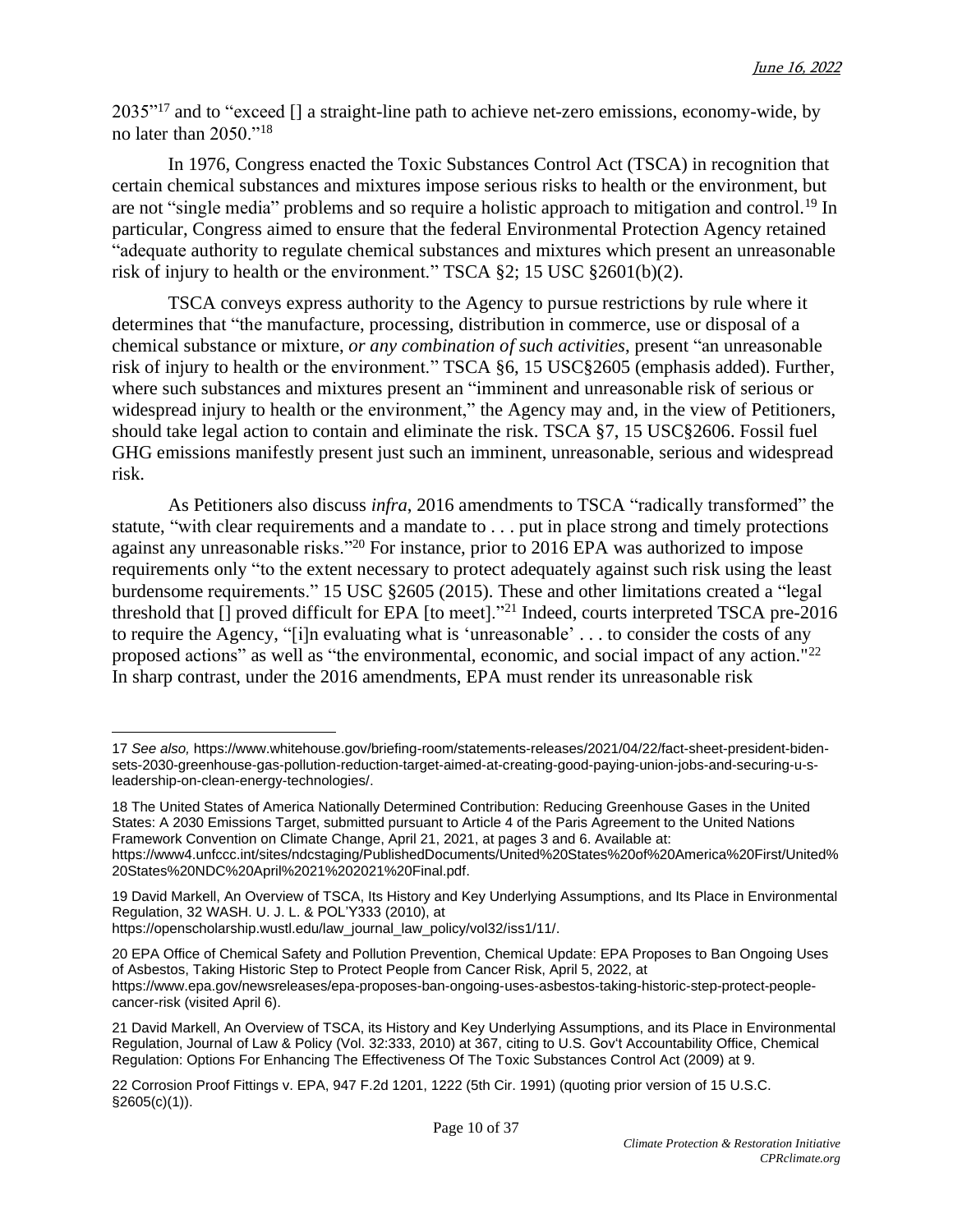determination "without consideration of costs or other nonrisk factors." 15 USC 2605(a) and  $2605(b)(4)(A)$ .

Pursuant to TSCA §21, 15 USC §2620, "[a]ny person may petition the [EPA] to initiate a proceeding for the issuance, amendment, or repeal of a rule" under several substantive sections of the statute, including TSCA §6, 15 USC §2605.<sup>23</sup> Petitioners are obliged only to "set forth the facts which it is claimed establish that it is necessary to issue, amend, or repeal a rule." TSCA  $§21(b)(1)$ , 15 USC  $§2020(b)(1)$ . The Agency then has 90 days to either grant or deny the petition, TSCA §21, 15 USC §2620(b)(3), on the basis of whether the petition's asserted facts establish that the rule advocated is necessary. 15 USC §2620(b)(1).

Congress did not define the term "necessary," as it employed the term, so Petitioners read the term, as used in TSCA §21, in its ordinary sense -- as in "needed," or "warranted under the circumstances," <sup>24</sup> and not in an absolute sense, as in "logically necessary," or "impossible without"). $25, 26$ 

Upon EPA's grant of a petition, the Agency is to "promptly commence an appropriate proceeding in accordance with," the relevant substantive TSCA section. 15 USC §2020(b)(3). Where the subject chemical substances and mixtures present an unreasonable risk of injury to health or the environment, then TSCA §6, 15 USC §2605 provides that the Agency must aim in that proceeding to fashion a rule controlling, to the point of prohibition, the "manufacture, processing, distribution in commerce, use, or disposal" of such chemical substances or mixtures, in order to ensure that "the chemical substance[s] or mixture[s] no longer present[] such risk."<sup>27</sup>

25 Octane Fitness, LLC v. ICON Health & Fitness, Inc., 572 U.S. 545, 553 (2014) ("[] Patent Act does not define "exceptional," so it is construed in accordance with its ordinary meaning.").

<sup>23</sup> Moreover, pursuant to the Administrative Procedure Act, "any interested person" retains the right to petition any Agency for the issuance, amendment, or repeal of a rule.

<sup>24</sup> Indeed, an even more inclusive sense of the term is often intended. The term "[n]ecessary . . . must be considered in the connection in which it is used, as it is a word susceptible of various meanings. It may import absolute physical necessity or inevitability, or may import that which is only convenient, useful, appropriate, suitable, proper, or conducive to the end sought. It is an adjective expressing degrees, and may express mere convenience or that which is indispensable or an absolute physical necessity. It may mean something which in the accomplishment of a given object cannot be dispensed with, or it may mean something reasonably useful and proper, and of greater or lesser benefit nr convenience, and its force and meaning must be determined with relation to the particular object sought." Black's Law Dictionary, Revised Fourth Edition (1968) at 1181-82.

Thus, "the word "necessary" does not always import an absolute physical necessity, so strong that one thing, to which another may be termed "necessary," cannot exist without that other. It frequently imports no more than that one thing is convenient or useful or essential to another. To employ the means necessary to an end is generally understood as employing any means calculated to produce the end, and not as being confined to those single means without which the end would be entirely unattainable." Black's Law Dictionary, Current Version (2022) at <https://thelawdictionary.org/necessary/>

<sup>26</sup> Thus, while it is logically possible that, on their own accord, major fossil fuel companies will rapidly transition to clean energy and remove their legacy GHG emissions, there is no evidence that will be done and Petitioners deem that to be exceedingly improbable.

<sup>&</sup>lt;sup>27</sup> The Agency, accordingly, needs pursue two proceedings. In the first, it must determine whether the subject chemical substances or mixtures present an unreasonable risk of injury. In the section, it needs to craft the set of requirements requisite to eliminating the unreasonable risk.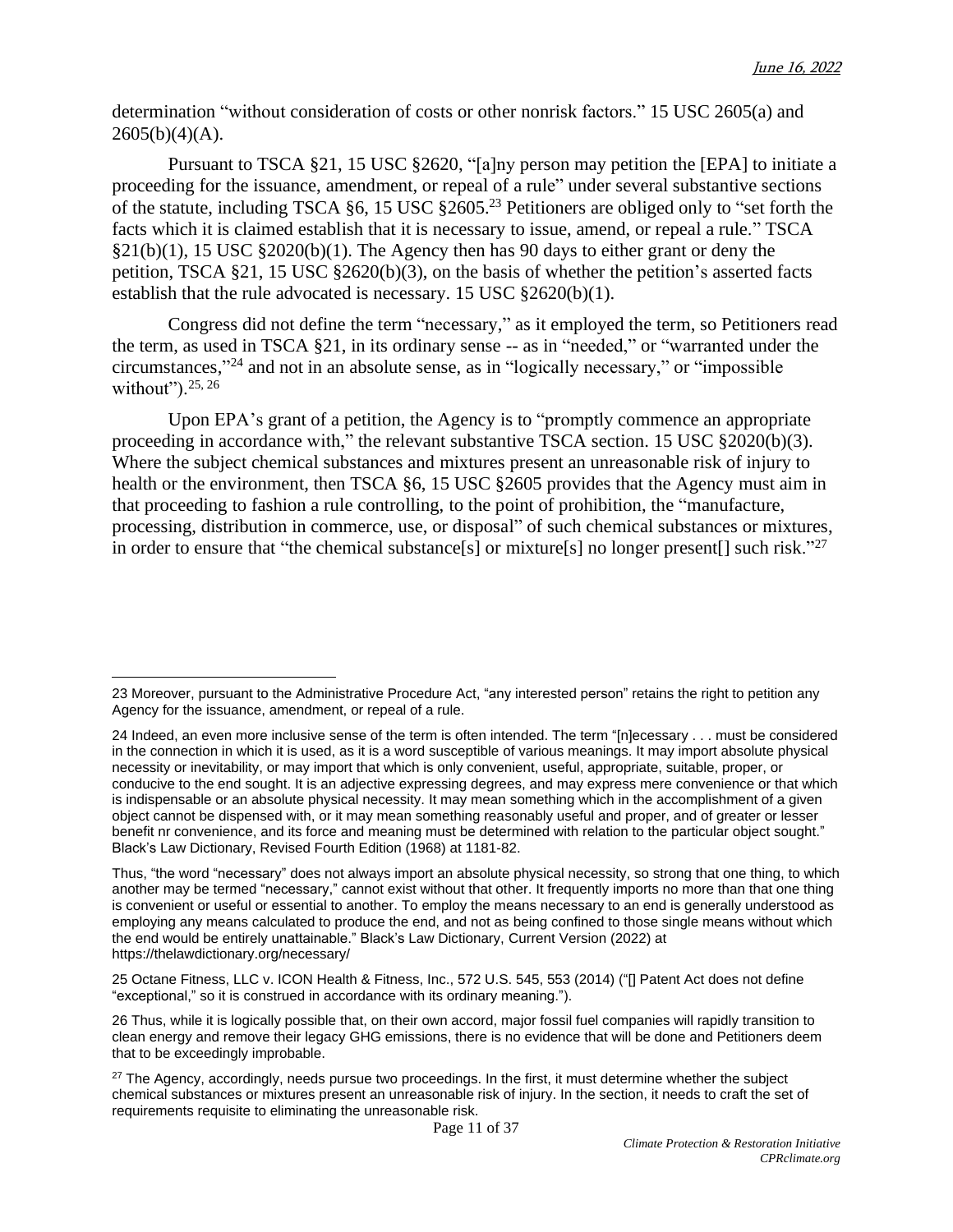Congress defined the term "manufacture" expansively, to include "to produce," as well "to import into the customs territory of the United States." 15 USC  $\S 2602(9)$ .<sup>28</sup> Accordingly, the full set of activities to be considered in the Agency's unreasonable risk evaluation, pursuant to TSCA §5, includes the production, importation, processing, distribution in commerce, use and disposal of the subject chemical substances and mixtures, and *any combination of such activities*.

As for the term "unreasonable," in "unreasonable risk," it too is not expressly defined in TSCA. Still, its meaning in the statute is rendered clear by recent statutory history. Thus, whereas for its first 40 years the statute compelled EPA, for its unreasonable risk determination, to balance, albeit not necessarily in a formal way,<sup>29</sup> the costs of the proposed regulation with the benefits of the substance or mixture to be banned or restricted, by its 2016 amendments Congress ended that balancing and directed EPA to make the unreasonable risk determination on the basis of a risk evaluation that it must conduct "without consideration of cost or other nonrisk factors."<sup>30</sup> In that context, then, a risk does not become reasonable, in the sense of "warranted,"<sup>31</sup> by a showing that the running of it will result in lowered financial cost. Rather, in considering a significant risk of injury to health or the environment from a chemical substance or mixture, that risk must be deemed "unreasonable" unless the running of it is necessary to the avoidance of a greater injury to health or the environment.

The evidence herein establishes that the "manufacture, processing, distribution in commerce, use or disposal," TSCA §6, of the subject chemical substances and mixtures induce and exacerbate climate change – "[t]he existential threat to human existence as we know it,"<sup>32</sup> among other injuries to health and the environment. Accordingly, the continued imposition and exacerbation of that risk must be deemed unreasonable – unless it is unavoidable.

Further, upon its determination, that "the manufacture,  $33$  processing, distribution in commerce, use, or disposal of a chemical substance . . . presents an unreasonable risk of injury to health or the environment," EPA "*shall* by rule," *Id*. (emphasis added) impose requirements, as necessary, so that the chemical substance "no longer presents such risk." *Id*. Accordingly, in the second proceeding, that is, the relief stage, EPA must consider whether it should impose one

<sup>28</sup> *See also*, TSCA §13, 15 USC 2612 (requiring the Secretary of the Treasure to bar entry to the US of "any chemical substance, mixture, or article containing a chemical substance or mixtures" that "fails to comply with any rule in effect" under TSCA").

<sup>29</sup> House Report 94-1341 on TSCA (July 14, 1976) at 14.

<sup>30</sup> Frank R. Lautenberg Chemical Safety for the 21st Century Act, 114 P.L. 182, 130 Stat. 448, 2016 (enacting H.R. 2576 adding current TSCA §6(b)(4)(A), 15 USC §2605(b)(4)(A).

<sup>31</sup> Webster's provides, among synonyms for "unreasonable," the term "unwarranted."

<sup>32</sup> Kate Sullivan, Biden says the climate crisis is "the existential threat to human existence as we know it," CNN, Nov. 2, 2021, [https://www.cnn.com/world/live-news/cop26-climate-summit-intl-11-01-](https://www.cnn.com/world/live-news/cop26-climate-summit-intl-11-01-21/h_51ac65e9640565572a1707e2fef6cb50) [21/h\\_51ac65e9640565572a1707e2fef6cb50.](https://www.cnn.com/world/live-news/cop26-climate-summit-intl-11-01-21/h_51ac65e9640565572a1707e2fef6cb50)

<sup>33</sup> As employed in the statute, and so in this Petition, the term "manufacture" includes within its meaning "import" and "produce." 15 USC § 2602(9). As also employed there and herein, the statutory term "environment" includes "water, air, and land and the interrelationship which exists among water, air, and land and all living things." 15 USC § 2602(6). For completeness, here, we note as well that the term "commerce" includes within its meaning "trade, traffic, transportation." 15 USC § 2602(3).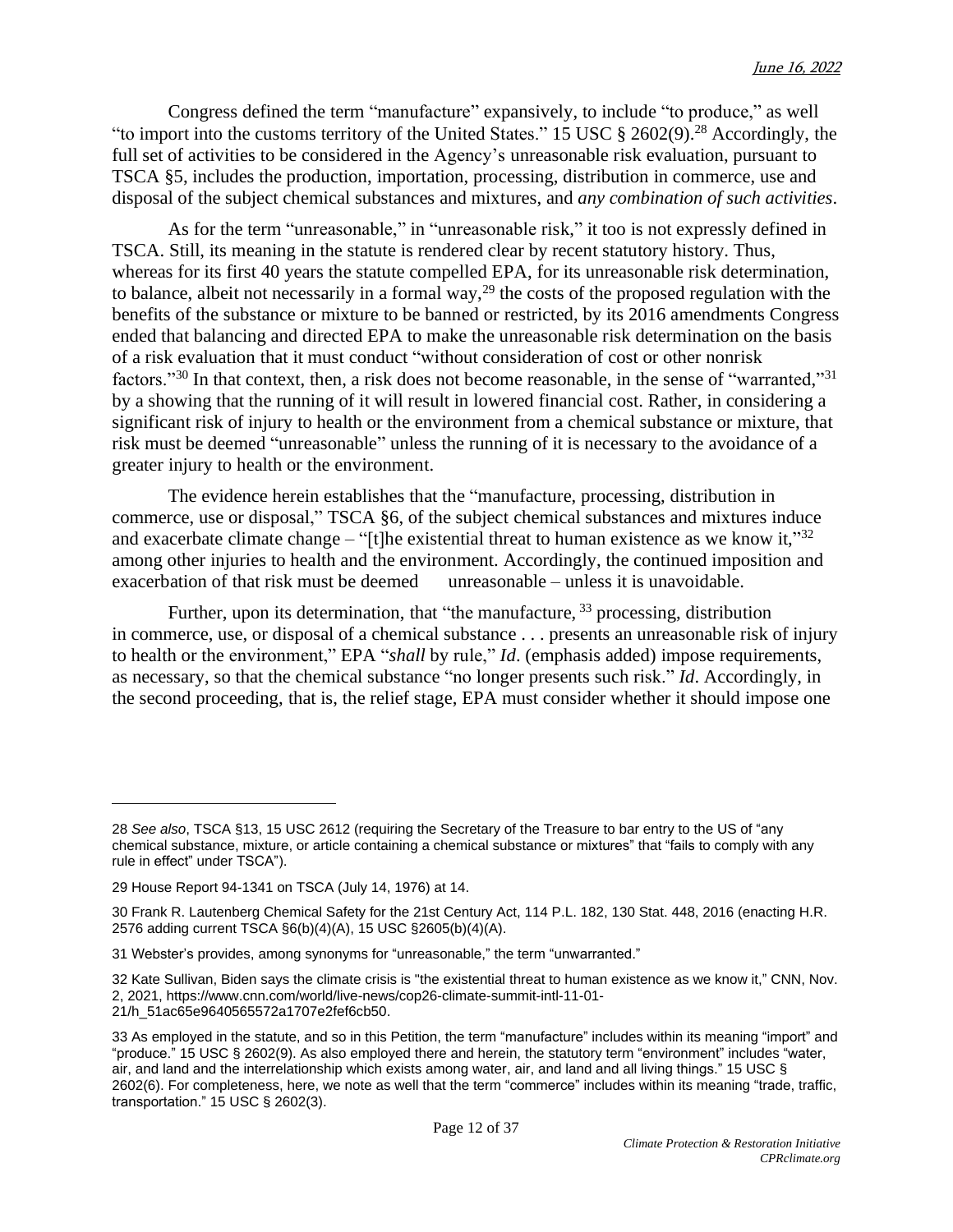or more out of a set of seven Congressionally specified requirements to address and eliminate the unreasonable risk.<sup>34</sup>

# **V. PROCEDURAL HISTORY: TWO PETITIONS UNDER TWO TSCAS**

Petitioners here address the TSCA Section 21 requirements, 15 USC §2621, in part by discussing the Agency's 2015 treatment<sup>35</sup> of an earlier petition filed by present Petitioner Viviani and the Center on Biological Diversity (CBD). That 2015 Petition sought an unreasonable risk finding specifically with respect to  $CO<sub>2</sub>$ .<sup>36</sup>

Though similar in some ways, the 2015 Petition requested that EPA render a TSCA §6 unreasonable risk finding principally with respect to injury to the oceans, i.e., ocean acidification and warming caused by  $CO<sub>2</sub>$  emissions. The present Petition seeks the Agency's determination with respect not only to  $CO<sub>2</sub>$ , but the full gamut fossil fuels and their associated emissions (including GHG emissions), as well as other GHG sources. And the case for the present Petition cites to their impact the public health and all significant realms of the environment. Petitioners emphasize, however, that impacts to the ocean environment remain important in the present Petition; indeed, injury to the ocean has mounted since EPA's rejection of the 2015 Petition. But the unreasonable risk determination requested by Petitioners here requires the Agency to consider the imposition not only to the oceans, nor even to water in general, but *also* with respect to impacts to the air, to the land, and to "the interrelationship which exists among and between water, air, and land and all living things." TSCA  $\S$ 5(a) and  $\S$ 2(7), 15 USC  $\S$ 2605(a) and  $§2602(7)$ .

EPA offered several arguments for its earlier refusal to issue an "unreasonable risk" finding.

First, and most important here, the Agency had argued that it could not make the requested unreasonable risk finding because the earlier petition failed to provide sufficient data for the Agency to adequately analyze *the costs* of a requested rule, and because the earlier petition had not delineated a sufficient yet "least burdensome" requirement. Second, EPA maintained that TSCA §6(a)(7)(C), providing the Agency with authority to impose a "replace or repurchase" requirement on manufacturers, did not authorize it to compel removal of legacy fossil fuel emissions – in part because  $CO<sub>2</sub>$  is a mere by-product of industrial activity that does not move in the stream of commerce.<sup>37</sup>

<sup>34</sup> Congress also specified, however, that where a specific risk to health or the environment "could be eliminated or reduced to a sufficient extent by actions taken under . . . other Federal law[]" also administered by the Agency, then that should be used – unless in the Agency's discretion it is "in the public interest to protect against such risk" by taking action under TSCA. TSCA §9(b)(1), 15 USC 2608(b)(1). Accordingly, even if another statute were available to resolve an aspect of the fossil fueled climate crisis, Congress expressly reserved to EPA the option of proceeding under TSCA.

<sup>35</sup> EPA, Reasons for Agency Response; TSCA Section 21 Petitions: Carbon Dioxide Emissions and Ocean Acidification, Oct. 6, 2015, at [https://www.regulations.gov/document/EPA-HQ-OPPT-2015-0487-0001.](https://www.regulations.gov/document/EPA-HQ-OPPT-2015-0487-0001) *See also*, [https://www.epa.gov/assessing-and-managing-chemicals-under-tsca.](https://www.epa.gov/assessing-and-managing-chemicals-under-tsca)

<sup>36</sup> *See* [https://www.epa.gov/sites/default/files/2015-09/documents/petition\\_oa\\_tsca\\_2014\\_final\\_2.pdf](https://www.epa.gov/sites/default/files/2015-09/documents/petition_oa_tsca_2014_final_2.pdf)

<sup>37</sup> We note, for completeness, that EPA also maintained that the earlier petitioners failed to adequately specify the rule they sought, and that they retained no right under TSCA to request EPA consider use of legal authority other than TSCA to address the relevant risks.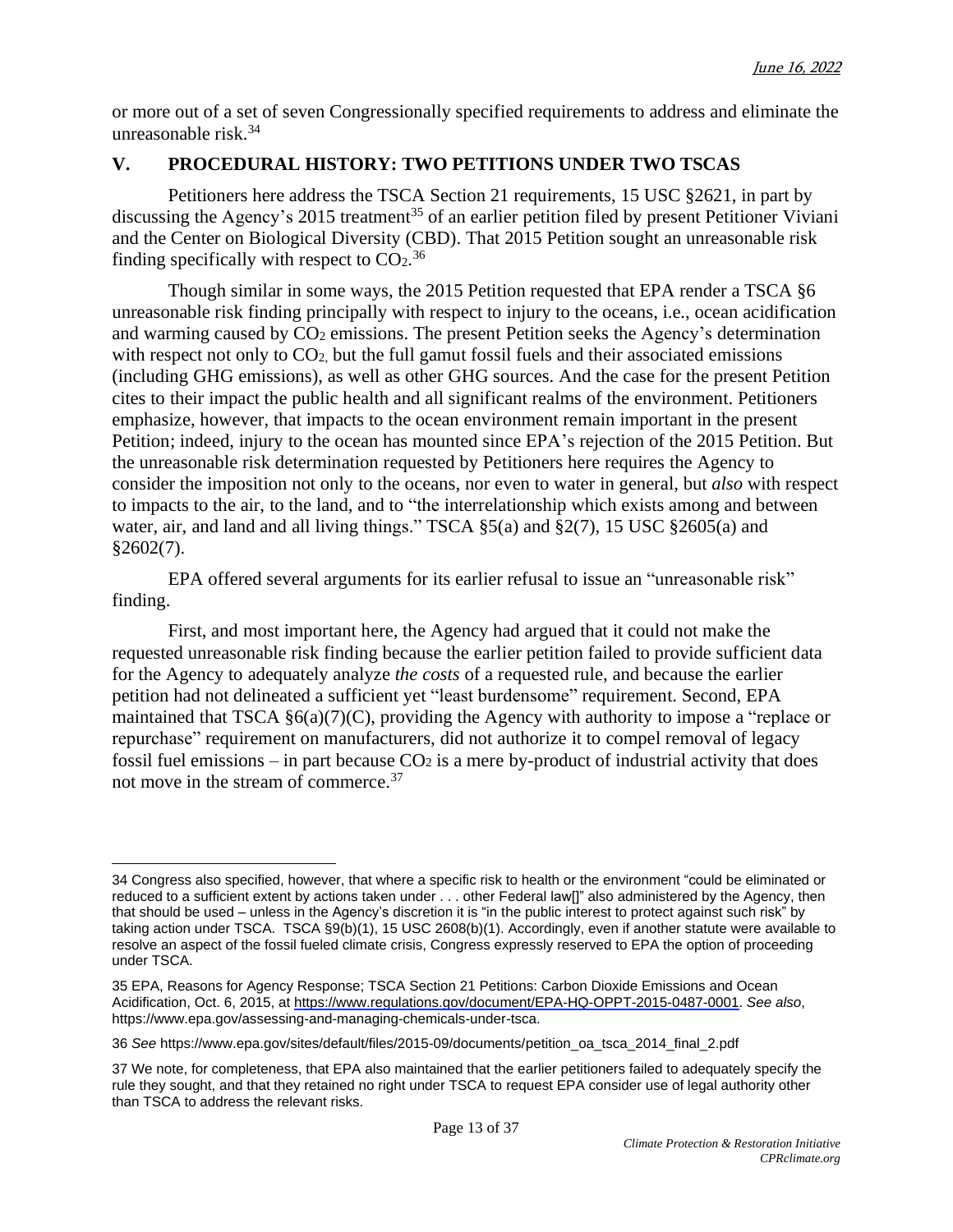#### A. Unreasonable Risk

Petitioners emphasize here, most importantly, that several of the Agency's earlier arguments no longer obtain, and thus simply cannot tell against the instant Petition. The reason? Because, on June 22, 2016, Congress substantially amended TSCA.<sup>38</sup> As EPA itself observes, TSCA now compels the Agency to evaluate chemicals "against a new risk-based safety standard to determine whether a chemical use poses an 'unreasonable risk'." In particular, the Agency notes that such a risk evaluation now must *exclude* consideration of costs or non-risk factors. 39 That was a critical and long-overdue change that the Agency itself describes as having "radically transformed" the statute.<sup>40</sup>

Accordingly, under the revised statute, EPA's unreasonable risk determination now must be "in accordance" with a risk evaluation that the Agency must conduct "*without consideration of costs or other nonrisk factors*. . . ." TSCA §§6(a), 15 USC 2605(a) and §§6(b)(4)(A), 15 USC  $2605(b)(4)(A)$  (emphasis added). Questions as to the cost of a proposed requirement, or whether a method of constraining fossil fuel GHG emissions is the 'least burdensome,' simply no longer may be entertained by the Agency in determining unreasonable risk for the subject chemical substances and mixtures. 41

Petitioners note here that EPA in the past has considered certain risks from chemicals to be unreasonable, thus compelling it to regulate under TSCA §6(a) – including those from mixed mono and diamides of an organic acid,  $42$  triethanolamine salt of a substituted organic acid,  $43$ triethanolamine salt of tricarboxylic acid,<sup>44</sup> and hexavalent chromium-based water treatment chemicals in cooling systems.<sup>45</sup> But the imposed risk of injury to health and the environment (as well as *actual* injury) stemming from fossil fuels and other GHG sources is orders of magnitude greater than the above-referenced risks. Accordingly, Petitioners hold that EPA should proceed in no less an expedited fashion to address the unreasonable risk from the subject chemical substances and mixtures.

42 CFR 747.115

43 40 CFR 747.195

44 40 CFR 747.20

45 40 CFR 749.68

<sup>38</sup> See [https://www.congress.gov/114/plaws/publ182/PLAW-114publ182.pdf.](https://www.congress.gov/114/plaws/publ182/PLAW-114publ182.pdf)

<sup>39</sup> EPA, Highlights of Key Provisions in the Frank R. Lautenberg Chemical Safety for the 21st Century Act, available at [https://www.epa.gov/assessing-and-managing-chemicals-under-tsca/highlights-key-provisions-frank-r-lautenberg](https://www.epa.gov/assessing-and-managing-chemicals-under-tsca/highlights-key-provisions-frank-r-lautenberg-chemical)[chemical.](https://www.epa.gov/assessing-and-managing-chemicals-under-tsca/highlights-key-provisions-frank-r-lautenberg-chemical) TSCA §§6(a), 15 USC 2605(a) and §§6(b)(4)(A), 15 USC 2605(b)(4)(A). [Emphasis added.]

<sup>40</sup> Press release, EPA Proposes to Ban Ongoing Uses of Asbestos, Taking Historic Step to Protect People from Cancer Risk, April 5, 2022, available at [https://www.epa.gov/newsreleases/epa-proposes-ban-ongoing-uses](https://www.epa.gov/newsreleases/epa-proposes-ban-ongoing-uses-asbestos-taking-historic-step-protect-people-cancer-risk)[asbestos-taking-historic-step-protect-people-cancer-risk.](https://www.epa.gov/newsreleases/epa-proposes-ban-ongoing-uses-asbestos-taking-historic-step-protect-people-cancer-risk)

<sup>41</sup> Indeed, even prior to the recent strengthening amendments, EPA had responded favorably, in part, to a TSCA §21 petition that it nonetheless deemed to lack sufficient facts to assess a "least burdensome" requirement. However, instead of commencing an immediate rulemaking docket, EPA opened "a proceeding to investigate whether and what type of regulatory or other action might be appropriate to protect against risks posed by formaldehyde emitted from pressed wood products. EPA, Formaldehyde Emissions from Composite Wood Products; Disposition of TSCA Section 21 Petition (June 26, 2008) available at [https://www.regulations.gov/document/EPA-HQ-OPPT-2008-0267-](https://www.regulations.gov/document/EPA-HQ-OPPT-2008-0267-0032) [0032.](https://www.regulations.gov/document/EPA-HQ-OPPT-2008-0267-0032) On July 27, 2016, EPA finalized a rule to reduce exposure to formaldehyde vapors from certain wood products produced domestically or imported into the United States. *See* [https://www.epa.gov/formaldehyde/formaldehyde](https://www.epa.gov/formaldehyde/formaldehyde-emission-standards-composite-wood-products)[emission-standards-composite-wood-products.](https://www.epa.gov/formaldehyde/formaldehyde-emission-standards-composite-wood-products)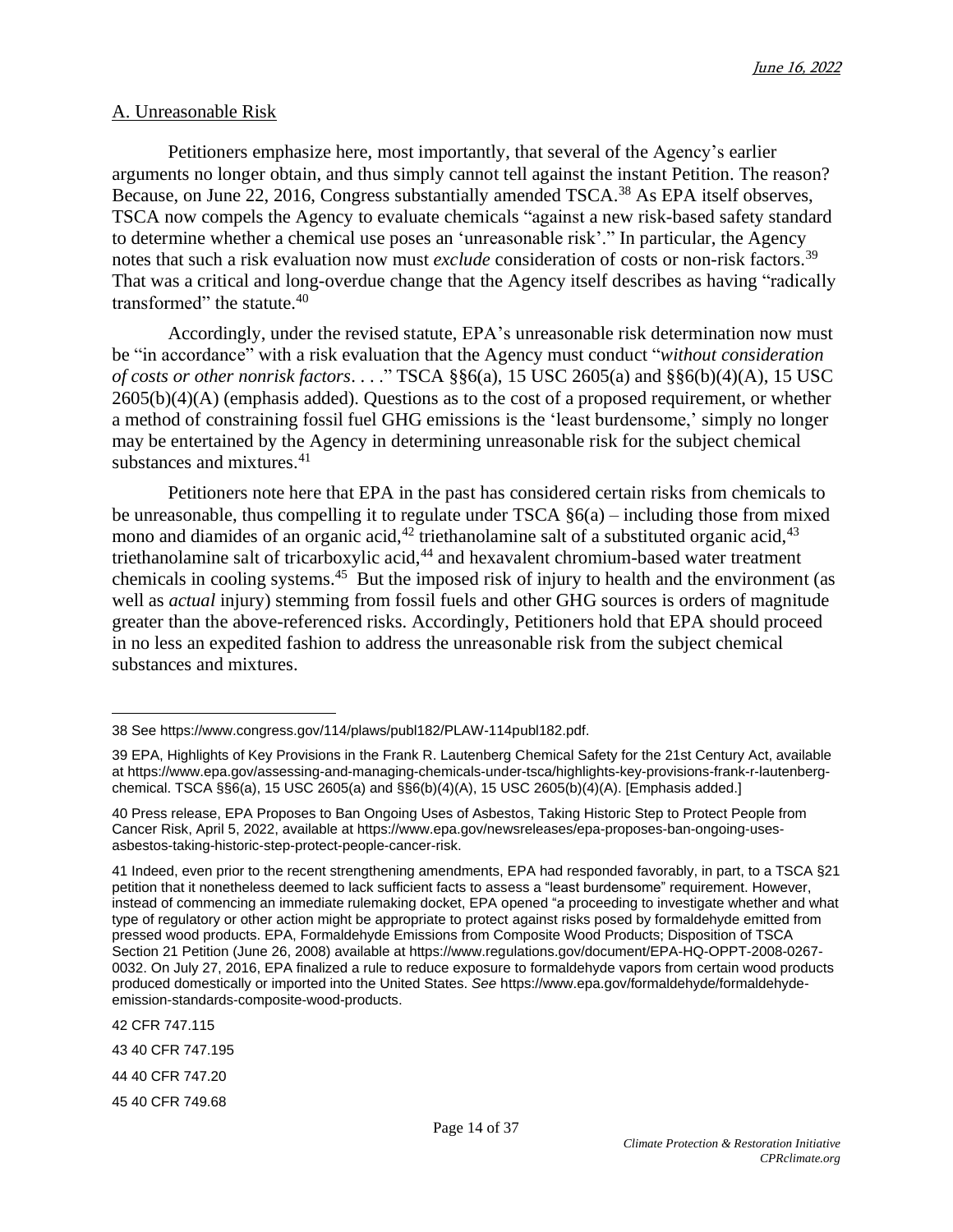Importantly, here, Petitioners emphasize that the instant Petition seeks only EPA's unreasonable risk determination. That will require EPA to initiate a rulemaking process, but it is not Petitioners' burden *here* to propose in detail requirements that EPA should propose following its determination. Rather, Petitioners are obliged here only to provide risk factors that would support the unreasonable risk determination. Upon this petition's submittal, then, EPA is at an early stage in its process,<sup>46</sup> so that, again, EPA here must decide only the question whether it should grant the petition. Much less information, at this stage, is required than that which is needed to assess the range of alternatives required for final policy choices. Again, here, Petitioners seek Agency action in two phases: (1) the risk determination, and then (2) commencement of a rulemaking proceeding.47, <sup>48</sup>

## B. Stream of Commerce

EPA also rejected the 2015 Petition's suggestion "that EPA [] use its authority under TSCA  $\S6(a)(7)(C)$  to require emitters to take steps to mitigate or sequester past CO<sub>2</sub> emissions," on the ground that the provision "is intended to address chemical substances and mixtures that move in the stream of commerce, not air pollution that is a byproduct of industrial and other activity on a global scale."<sup>49</sup>

In relevant part, TSCA  $\S6(a)(7)$  enables EPA, upon its determination that a chemical substance or mixture presents an unreasonable risk of injury to health or the environment, to impose:

[a] requirement directing manufacturers or processors of such substance or mixture (A) to give notice of such determination to distributors in commerce of such substance or mixture and, to the extent reasonably ascertainable, to other persons in possession of such substance or mixture or exposed to such substance or mixture, (B) to give public notice of such determination, and (C) to replace or repurchase such substance or mixture as elected by the person to which the requirement is directed.

In its 2015 rejection, EPA indicated that it reads  $\S6(a)(7)(C)$  "as applying when a distinct person or persons who received the chemical substance or mixture and from whom the manufacturer or processor can elect to repurchase or replace can be identified." EPA was therefore presuming that a requirement that it might impose under provision (C) in the above subparagraph must apply far more narrowly than requirements it may apply in response to provisions (A) and (B) – which, on their terms, apply not only where persons are "in possession

<sup>46</sup> *See EPA's Action Development Process*. Guidance for EPA Staff for Developing Quality Actions (Revised 2011).

<sup>47</sup> Nonetheless, to assist the Agency's preparation for its subsequent consideration of factors, including cost, that would be relevant to an appropriate rulemaking, Petitioners here provide facts deriving not only from scientific studies of major risks to health and the environment imposed by the subject chemical substances and mixtures, but also information that may aid EPA's evaluation of possible methods of risk reduction, including options for reducing atmospheric concentrations of CO2 and CH4 through economic incentives, trading, and regulation. However, Petitioners expressly reserve the option to submit additional material once the Agency commences a rulemaking process and opens a docket for the purpose. 15 USC §2691.

<sup>48</sup> *Citizens for a Better Environment v. Thomas* No. 85 C 8000 (704 F. Supp. 149, 28 ERC 1841) (N.D. Ill. January 10, 1989) ("Section 2620 was adopted by Congress to allow citizens to prod the EPA into action by petitioning for the initiation of rulemaking procedure which must be carried out under the Administrative Procedures Act (APA) . . . .").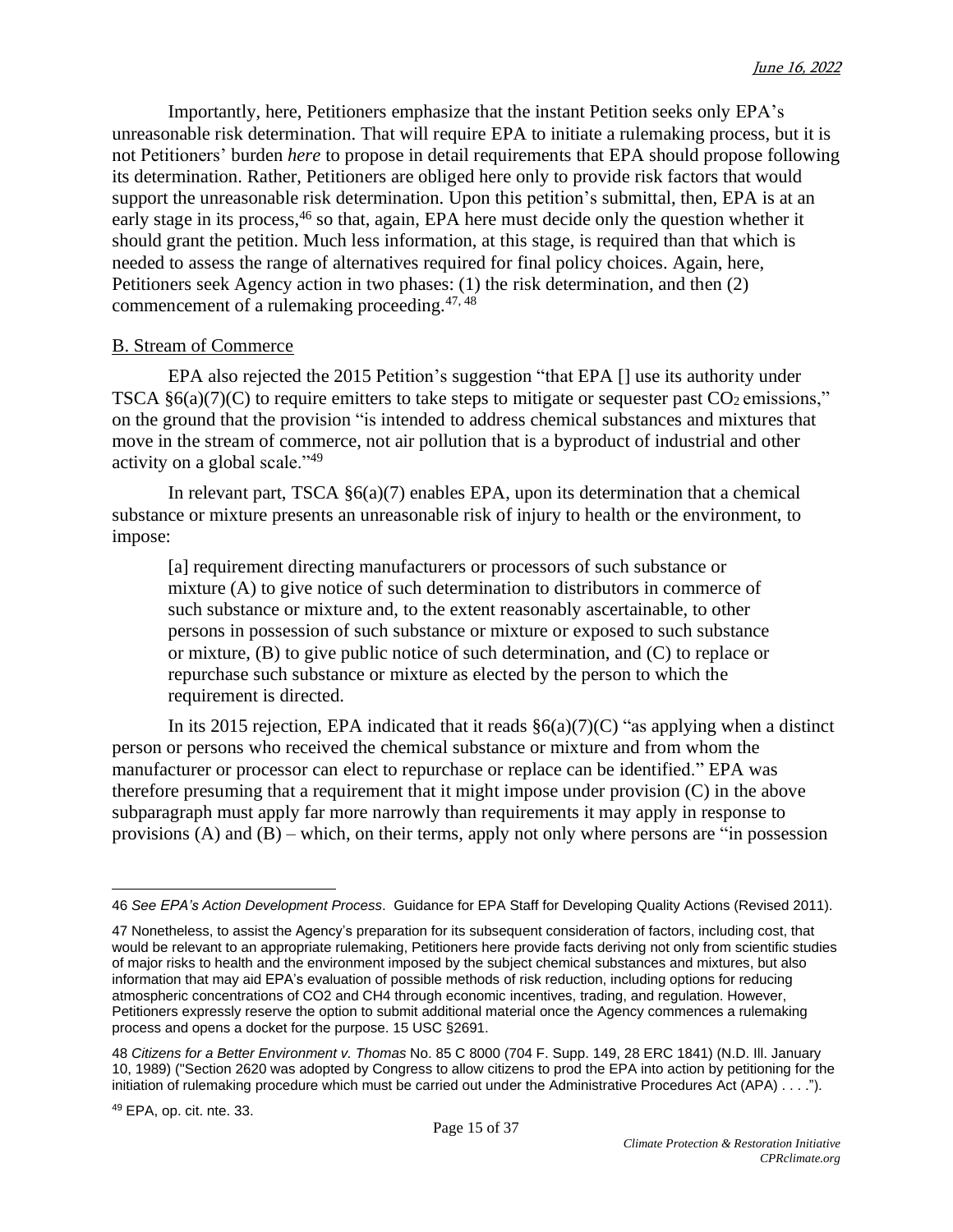of such substance or mixture," but also where persons are "exposed to such substance or mixture," and to the "public" as whole.

Irrespective of the question whether EPA's interpretation of TSCA  $\S6(a)(7)(C)$  was correct, Petitioners here note that an adjacent subparagraph of the statute, namely TSCA §6(a)(6)(A), clearly permits the Agency to address legacy emissions. Specifically, that provision authorizes EPA to impose requirements "prohibiting or otherwise regulating any manner or method of disposal of such substance or mixture. . .by its manufacturer or processor or by any other person who uses, or disposes of, it for commercial purposes." 16 USC §2606(a)(6)(A).

Moreover, EPA's prior thought that  $CO<sub>2</sub>$  cannot be both a substance that moves in the stream of commerce and a byproduct of global industrial activity is not correct. Fossil fuels are produced and distributed in the stream of commerce in full light of their  $CO<sub>2</sub>$ -formation potential. Indeed, CO<sup>2</sup> is not a mere byproduct, but rather the intended chemical product of fossil fuel combustion. Energy released by combustion materializes only when the  $CO<sub>2</sub>$  carbon-oxygen double bonds are formed. It is therefore in the instant that  $CO<sub>2</sub>$  is formed that the energy can be captured. After that, the generated  $CO<sub>2</sub>$  is either emitted to the atmosphere (its predominant fate, to date) or else captured for disposal or commercial utilization.

Petitioners note, as well, that  $CO<sub>2</sub>$  is the chemical product that drives the pistons in an internal combustion engine. The pistons are moved only when the carbon in the fuel (gasoline, diesel, or natural gas) is combined with oxygen to form  $CO<sub>2</sub>$  – thereby increasing the number of moles of gas, and the pressure in the pistons, and thus powering the engine to do the required work. In addition, the heat released from forming the carbon-oxygen double bonds expand all the other gases (principally,  $N_2$ ) in the piston as well. Again, the  $CO_2$  may then be discarded as (increasingly dangerous) exhaust – but only after it has been employed to power the internal combustion engine.

Further, CO<sub>2</sub> itself is manifestly moving in the stream of commerce. According to a 2019 IEA report, some 130 million tonnes (MMT) of CO<sub>2</sub> is used in urea manufacturing for fertilizers, and 70 to 80 MMT CO<sup>2</sup> is used in enhanced oil recovery. "Other commercial applications include food and beverage production, metal fabrication, cooling, fire suppression and stimulating plant growth in greenhouses."<sup>50</sup> Moreover, a carbon removal market is fast developing. Indeed, recent action by the US government evinces a vigorous determination – to the tune of tens of billions of taxpayer dollars – to develop a wide-reaching carbon removal industrial base.<sup>51</sup> Federal carbon removal action extends beyond research and development to substantial, if capped, taxpayer funding of actual  $CO<sub>2</sub>$  removals. Indeed, a "credit for  $CO<sub>2</sub>$ sequestration was added to the tax code in . . . 2008," considerably enlarged in the Bipartisan

<sup>50</sup> IEA, Putting CO<sup>2</sup> to Use, September 2019, available at [https://www.iea.org/reports/putting-co2-to-use.](https://www.iea.org/reports/putting-co2-to-use)

<sup>51</sup> *See* Congress' recent commitment of \$11.5B to carbon capture pilots and demonstrations, including \$6.5B for "new carbon management" projects – \$3.5B of which is for direct air capture regional "hubs" (each of which is to have the capacity to capture, store or utilize 1MMT of CO2/year) and \$2.5 billion of which is targeted to "new or expanded large-scale commercial carbon sequestration projects and supporting transport infrastructure." In addition, "[t]he newly established Office of Clean Energy Demonstrations was allocated \$3.5 billion in the bi-partisan infrastructure bill, for carbon capture demonstrations and large pilots and \$8 billion for hydrogen hubs including at least one utilizing fossil fuels with carbon management." Meanwhile, the US Department of Energy Loan Programs Office "will coordinate the Carbon Dioxide Transportation Infrastructure Finance and Innovation Program Account" with \$2.1 billion to finance CO2 transportation. US Department of Energy, Fact Sheet: The Infrastructure Investment And Jobs Act: Opportunities to Accelerate Deployment in Fossil Energy and Carbon Management Activities, at [https://www.energy.gov/sites/default/files/2021-12/FECM%20Infrastructure%20Factsheet.pdf,](https://www.energy.gov/sites/default/files/2021-12/FECM%2520Infrastructure%2520Factsheet.pdf) visited April 20, 2022.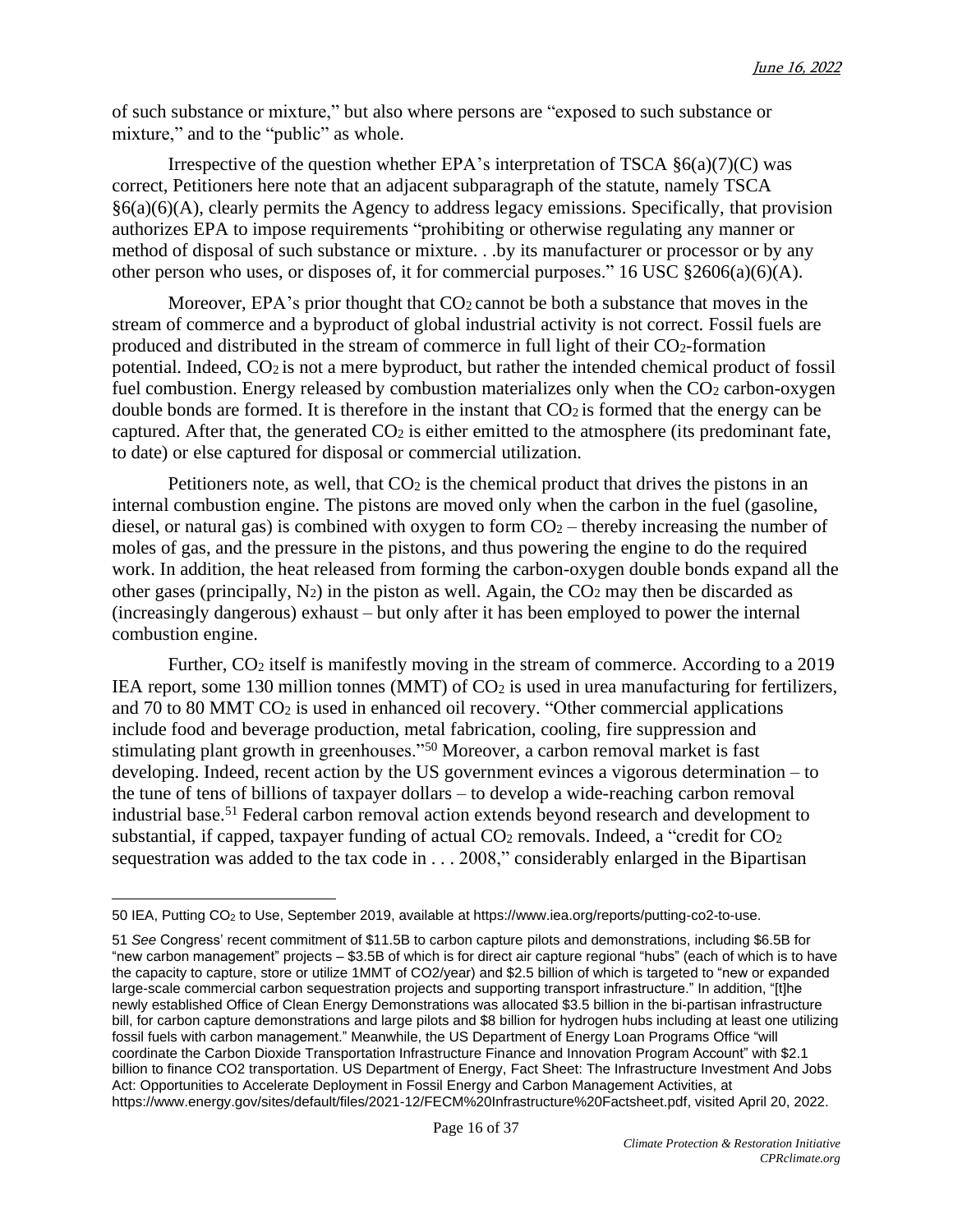Budget Act of 2018, and is anticipated by the Joint Committee on Taxation to cost the Treasury an estimated \$0.6 billion over the  $2021-30$  period.<sup>52,53</sup> Significant carbon removal investments also have been announced recently by a consortium of big tech and financial services firms,<sup>54</sup> while one company has committed not only to going carbon negative by 2030 but also to removing, by 2050, "all the carbon the company has emitted either directly or by electrical consumption since it was founded."<sup>55</sup> In pursuit of those goals, Microsoft recently purchased "carbon removal credits from 21 projects"<sup>56</sup> utilizing, in part, funds raised by an internal carbon fee that the company charges its business groups.57, <sup>58</sup> A database maintained by CarbonPlan details 219 such projects worldwide with, by our count, 89 projects by 44 companies operating throughout the US.<sup>59</sup>

Moreover, TSCA is not limited to restricting only those chemical substances that are "in commerce" or that present no global scale challenge. For one thing, such *distribution* is but one of five activities within the reach of the statute. TSCA  $\S6(a)$ .<sup>60</sup> Also, PCB-contaminated rags and sewage sludge were restricted under TSCA, yet neither were is in commerce to the extent of CO<sub>2</sub>.<sup>61</sup> As to global scale, CFCs and dioxin were properly regulated at one time pursuant to TSCA even though they were at one time produced on a global scale. Moreover, the Agency restricted CFCs under TSCA even though it believed, in 1978, that the health and environmental consequences of ozone depletion and global warming were not well understood.<sup>62</sup>

55 <https://blogs.microsoft.com/blog/2020/01/16/microsoft-will-be-carbon-negative-by-2030/>

56 Microsoft Carbon Removal: An update with lessons learned in our second year (March 2022) at 9, available at <https://query.prod.cms.rt.microsoft.com/cms/api/am/binary/RE4QO0D> (visited April 21, 2022). Id. at 13-17.

57 Microsoft Carbon Removal: An update with lessons learned in our second year (March 2022) at 9, available at <https://query.prod.cms.rt.microsoft.com/cms/api/am/binary/RE4QO0D> (visited April 21, 2022).

58 In addition, in recognition that "market needs to go even further, faster," the company recently made a \$100 million grant to a Bill Gates company aimed at accelerating "the development of technology solutions needed to reach global net zero," including direct air capture, energy storage and sustainable fuels. Lucas Joppa, Further, faster, together: Microsoft donates \$100 million to Breakthrough Energy Catalyst to accelerate and scale climate tech (September 19, 2021), available at [https://blogs.microsoft.com/blog/2021/09/19/further-faster-together-microsoft-donates-100-million](https://blogs.microsoft.com/blog/2021/09/19/further-faster-together-microsoft-donates-100-million-to-breakthrough-energy-catalyst-to-accelerate-and-scale-climate-tech/)[to-breakthrough-energy-catalyst-to-accelerate-and-scale-climate-tech/](https://blogs.microsoft.com/blog/2021/09/19/further-faster-together-microsoft-donates-100-million-to-breakthrough-energy-catalyst-to-accelerate-and-scale-climate-tech/) (visited April 21, 2022).

59 *See* [https://carbonplan.org/research/cdr-database,](https://carbonplan.org/research/cdr-database) visited April 23, 2022. Petitioners here observe, as well, that in TSCA Congress established that "'commerce' means trade, traffic, transportation, or other commerce . . . between a place in a State and any place outside of such State. . ." TSCA §2(3), 16 USC 2602(3).

60 15 USC §2605(a). Unreasonable risk may be determined, as well, on the basis of injury to health or the environment stemming from the chemical substances' manufacture, processing, use, or disposal. Further, the Agency is also authorized to base its determination on "any combination of such activities." Id.

61 40 CFR §761 (Polychlorinated Biphenyls (PCBs) Manufacturing, Processing, Distribution in Commerce, and Use Prohibitions) at §761.61 (PCB Remediation Waste).

62 EPA, Fully Halogenated Chlorofluoroalkanes, Final Rules, 43 FR 11318, stating, *inter alia*, that:

<sup>52</sup> Congressional Research Service, "The Tax Credit for Carbon Sequestration (Section 45Q)," as updated June 8, 2021, and available at [https://sgp.fas.org/crs/misc/IF11455.pdf.](https://sgp.fas.org/crs/misc/IF11455.pdf)

<sup>53</sup> The credit "is computed per metric ton of qualified carbon oxide captured and sequestered." Id.

<sup>54</sup> These include, most recently and prominently, a \$925 million commitment by Google, Meta (formerly known as Facebook), Shopify, Stripe. Robinson Meyer, We've Never Seen a Carbon-Removal Plan Like This Before, The Atlantic, [https://www.theatlantic.com/science/archive/2022/04/big-tech-investment-carbon-removal/629545/.](https://www.theatlantic.com/science/archive/2022/04/big-tech-investment-carbon-removal/629545/) Visited April 20, 2022. According to Meyer, "In a world awash in overhyped corporate climate commitments, this is actually a big deal."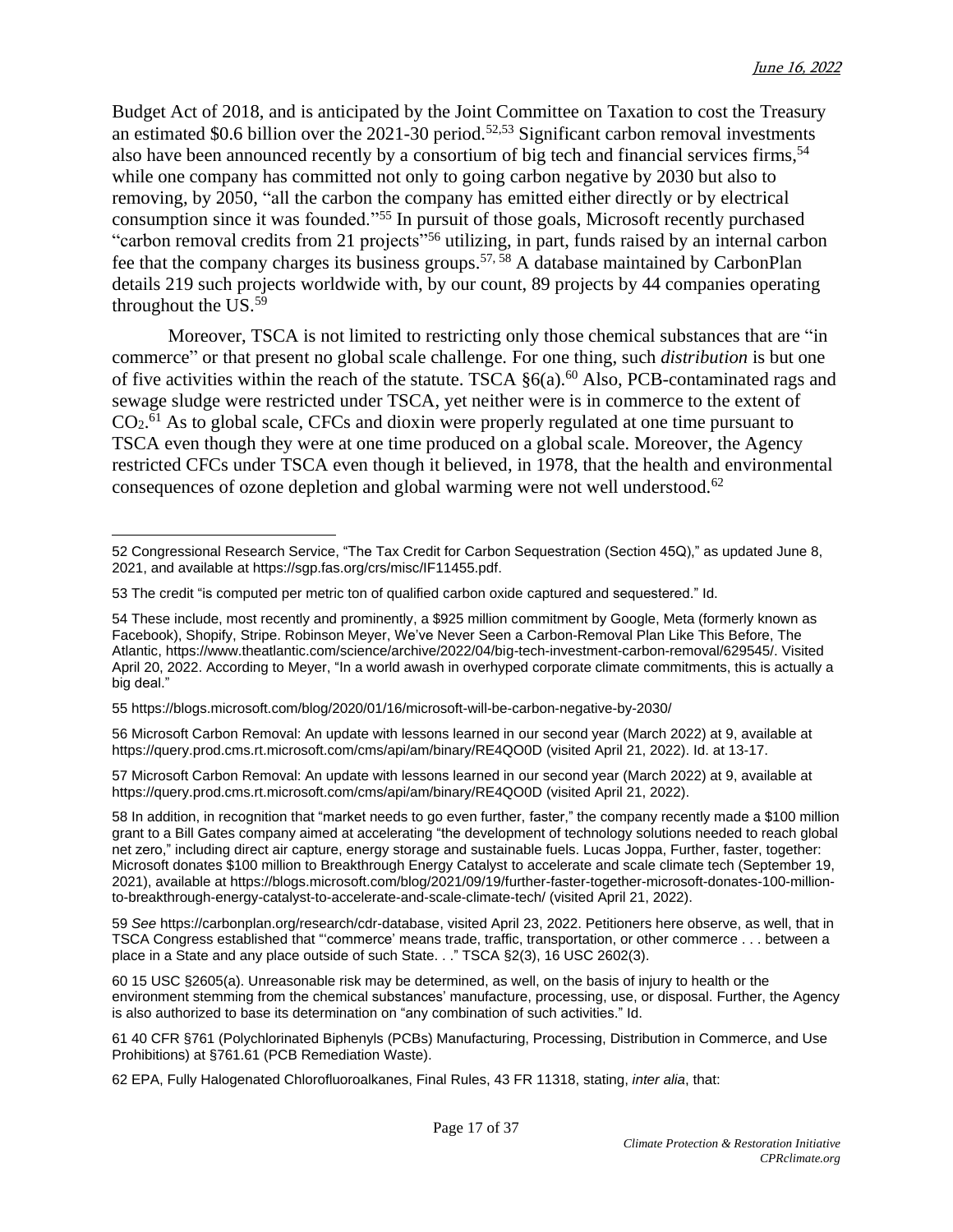By its terms, TSCA is not constrained to bite-sized problems. Indeed, Congress charged EPA with protecting not only public health but also "the environment," and expressly defined the term expansively to include "water, air, and land *and the interrelationship which exists among and between water, air, and land and all living things*." TSCA §2 (6), 15 USC 2603 (6). (Emphasis added.) The definition admits of no local or locale limitation.<sup>63</sup>

## **VI. ARGUMENT, REQUEST, and PETITION**

The present Petition aims in part to further the nation's international commitments and interests,<sup>64</sup> yet it is based squarely on existing federal law. In particular, Petitioners aim to establish a firm foundation for an effective US decarbonization program. That firm foundation is constructed herein pursuant to the clear terms of the Toxic Substances Control Act (TSCA), as amended in 2016, along with related statutes administered in whole or in part by EPA.

On the basis of their review of the relevant science (*see* Part II of the instant petition) Petitioners think that there is no question but that the subject chemical substances and mixtures present an unreasonable risk of injury to health or the environment, compelling the requested determination and then a subsequent rulemaking action under TSCA §6, 15 USC 2605. Indeed, the evidence further establishes that the subject chemical substances and mixtures present "an imminent and unreasonable risk of serious or widespread injury to health or the environment," requiring EPA to commence legal action in the absence of an immediately-effective rule. TSCA §7, 15 USC 2606. *See also*, 15 USC 2601(b)(2) ("It is the policy of the United States. . . to take action with respect to chemical substances and mixtures which are imminent hazards.").

Under the Act, "chemical substances" include those with a particular molecular identity, whether occurring in nature or as the result of a chemical reaction. TSCA §3; 15 USC

 <sup>&</sup>quot;Chlorofluorocarbons produce a risk to human health and the environment by causing depletion of the ozone layer. Upon release from an aerosol product or other source, the compounds diffuse slowly to the stratosphere. When they reach the stratosphere, they undergo photochemical decomposition which liberates free chorine radicals. The chlorine radicals enter into a catalytic chain reaction with ozone molecules, and the net result is a depletion of the ozone layer. . .

 <sup>&</sup>quot;While the effects of ozone depletion are very difficult to quantify, they are quite serious. The major immediate concern is that increased UV radiation leads to a statistically significant increase in skin cancer. Some negative effects on plants and animals are likely. There are also predictions of adverse effects because of an increase in the Earth's temperature ("green house effect") and changes in climate. The health and environmental consequences of these and other changes are not well understood. However, there is considerable concern that these consequences will produce significant adverse effects."

<sup>63</sup> On the other hand, Petitioners observe that the Agency may specify the geographic reach of TSCA §6(a) requirements that it applies to deal with the unreasonable risk of injury to health or the environment: "Any requirement (or combination of requirements) imposed under this subsection may be limited in application to specified geographic areas." 16 USC §2606(a)(final sentence of subsection).

<sup>64</sup> The present petition's demand for a phaseout of the subject chemical substances and mixtures is also necessary to meet the aims of the pending international covenant to limit the severe imposition of plastics on human health and the environment. *See* United Nations Environment Assembly of the United Nations Environment Programme, [End](https://wedocs.unep.org/handle/20.500.11822/38525) plastic pollution: Towards an [international](https://wedocs.unep.org/handle/20.500.11822/38525) legally binding instrument (Draft Resolution: March 2, 2022)( Noting with concern that "the high and rapidly increasing levels of plastic pollution represent a serious environmental problem at a global scale, negatively impacting the environmental, social and economic dimensions of sustainable development"); Altman and Dey, The World Has One Big Chance to Fix [Plastics,](https://www.theatlantic.com/science/archive/2022/03/plastic-pollution-treaty-un-environmental-assembly/627066/) The Atlantic (March 15, 2022)(observing, inter alia, that "the response of producer nations, especially the U.S., the [largest](https://www.nationalacademies.org/our-work/united-states-contributions-to-global-ocean-plastic-waste) contributor to plastic waste, could ultimately shape the treaty's success"); CIEL et al, Plastic & [Climate:](https://www.ciel.org/plasticandclimate/) The Hidden Costs of a Plastic Planet (May 2019)(concluding that "[n]othing short of stopping the expansion of petrochemical and plastic production and keeping fossil fuels in the ground will create the surest and most effective reductions in the climate impacts from the plastic lifecycle.").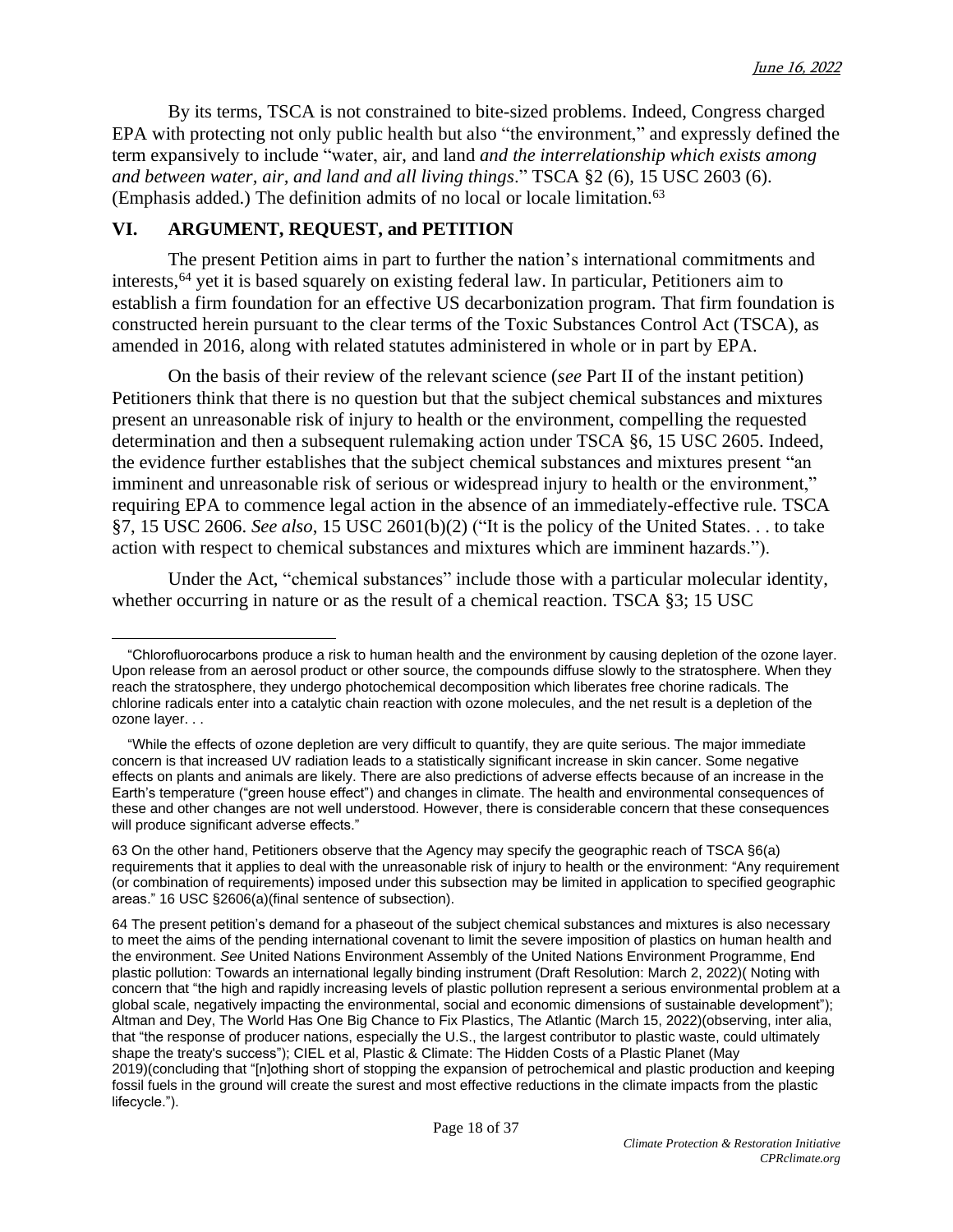$\S2602(2)(A)$ . The greenhouse gases CO<sub>2</sub> and CH<sub>4</sub>, as well as nitrous oxide (N<sub>2</sub>O) and certain fluorinated gases, fit squarely within TSCA's definition of *chemical substances*. 65

We note, as well, that Congress incorporated into its definition "*any combination* of such substances occurring in whole or in part as a result of a chemical reaction or occurring in nature." 15 USC §2602(2)(A)(i). Certain fossil fuels occurring in nature, including coal and crude oil, are thus TSCA chemical substances. So too are certain petroleum products derived in part from the *chemical processing* of reforming, cracking, and coking; these include jet fuel, LPG and gasoline.

Other petroleum products derived from the *physical processing* of crude oil via distillation are deemed *chemical mixtures* under TSCA, and these include naptha, kerosene, diesel distillate, medium and heavy gas oil, and crude residuum. Such fossil fuel mixtures also may be restricted under TSCA, where their manufacture, distribution, use or disposal presents an unreasonable risk.<sup>66</sup>

That the subject chemical substances and mixtures present not only an unreasonable but also an imminent risk of serious and widespread injury has been exhaustively established in credible reports and documents available to the Agency, including many adopted by the Agency or by other US government units. Petitioners, in Part II of this Petition, present relevant evidence. In addition, the Agency should also credit supplemental information available to it, where warranted by their merits, of relevant risks arising from subject chemical substances and mixtures that, for reasons *inter alia* of manageability and brevity, Petitioners neither expressly address nor incorporate into the Petition. Indeed, the Agency undoubtedly retains considerable relevant information in the form of submissions from fossil fuel companies and other sources of the risks presented by subject chemical substances and mixtures. After all, each of them is bound by law to submit information in their possession "immediately" to EPA, which information "reasonably supports the conclusion that such substance or mixture presents a substantial risk of injury to health or the environment." 15 USC 2607(e).

## A. EPA Legal Action Against Imminent, Serious, Widespread, Unreasonable Risk

1. Right to Demand Legal Action and thus an Immediately Effective Proposed Rule

Petitioners retain a derivative right to demand that EPA exercise its authority to take legal action to contain and eliminate the unreasonable, imminent, serious and widespread risk of injury to health and the environment presented by the subject chemical substances and mixtures. Petitioners here invoke that right and demand such action. Further, in light of their grievances concerning the nation's to-date failure to seriously confront the climate emergency, the undersigned petition here, as well, under the first amendment to the Constitution.

Pursuant to TSCA §20, Petitioners may petition for a §6 rule addressing the unreasonable risk presented by the subject chemical substances and mixtures. Upon its acceptance of the Petition, EPA must open a rulemaking docket and issue a proposed rule for notice and

<sup>65</sup> *See* US EPA, Overview of Greenhouse Gases, available Aug. 5, 2021 at [www.epa.gov/ghgemissions/overview](http://www.epa.gov/ghgemissions/overview-greenhouse-gases)[greenhouse-gases.](http://www.epa.gov/ghgemissions/overview-greenhouse-gases)

<sup>66</sup> *See* The process of crude oil refining, Department of Energy and Mineral and Engineering, PennState, [https://www.e-education.psu.edu/eme801/node/470,](https://www.e-education.psu.edu/eme801/node/470) visited April 19, 2022.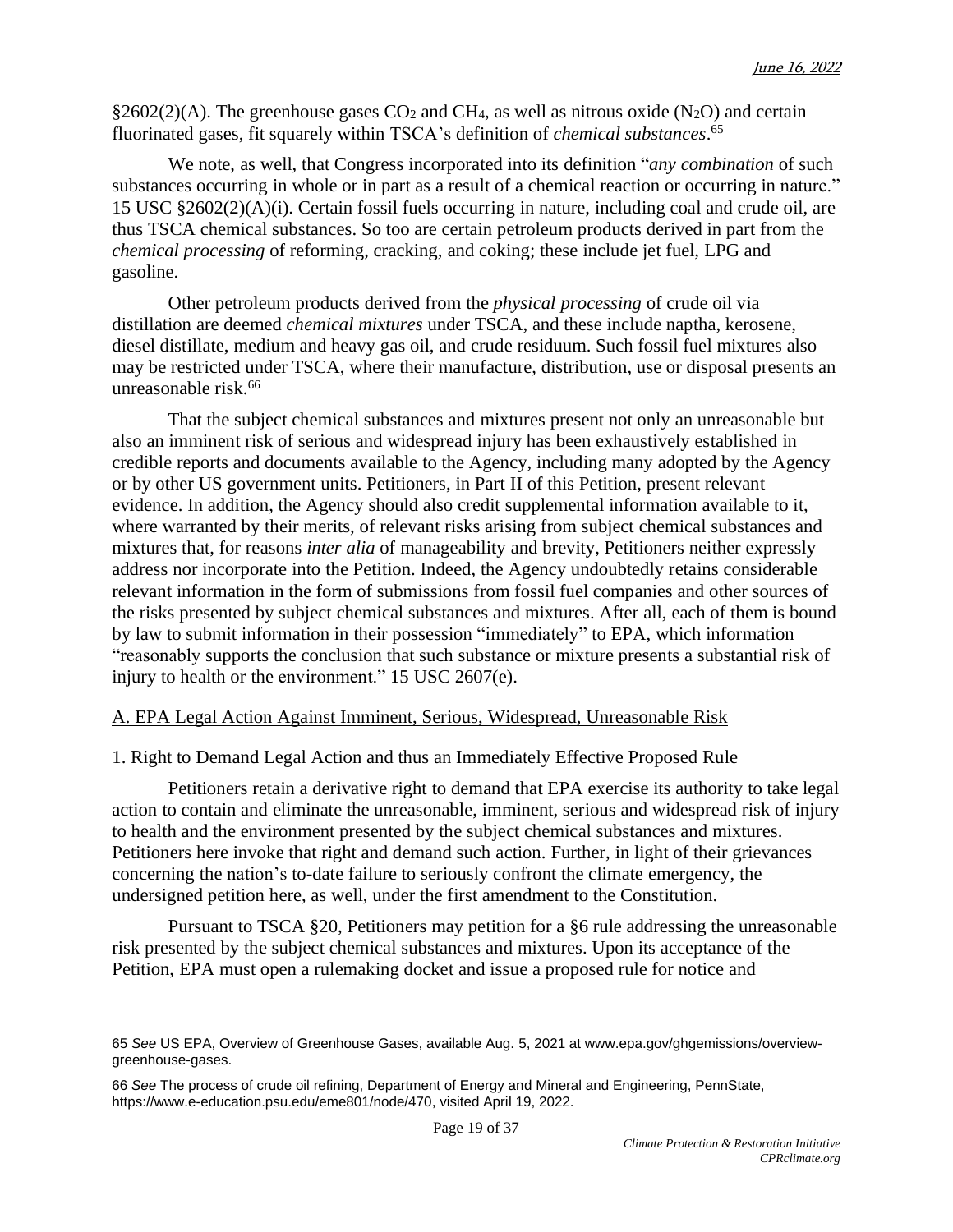comment." Administrative Procedure Act (APA),  $5 \text{ USC } 553$ .<sup>67</sup> In light of the emergency nature of the climate crisis, Petitioners here also urge EPA to issue a proposed rule that is not only appropriately strong but immediately effective,<sup>68</sup> so as to at least constrain if not eliminate the risk involved – one that is also imminent, serious, and widespread.<sup>69</sup> TSCA  $6(d)(3)$ . It is only in this way that Petitioners can reasonably ensure that their requested rulemaking will not serve as a vehicle for further delay as to actions our nation needs to take to secure our children's future. Congress anticipated this type of situation and, accordingly, specified that such an unreasonable, serious and widespread risk "shall be considered imminent if it is shown that the manufacture, processing, distribution in commerce, use, or disposal of the chemical substance or mixture, or that any combination of such activities, is likely to result in such injury to health or the environment *before a final rule under [TSCA §6] can protect against such risk*. TSCA §7(f), 15 USC §2606 (f) (emphasis added).

Materials in Part II of this Petition establish that the subject chemical substances and mixtures "present an imminent and unreasonable risk of serious or widespread injury to health or the environment.15 USC §2606 (f). Indeed, Petitioners establish, herein, that these substances and mixtures are *already* the cause of serious and widespread injury to health and the environment. Accordingly, no final rule under TSCA §6 can *prevent* such injury entirely; it is only *additional* injury that can be prevented. The risk presented by the subject chemical substances and mixtures is therefore "imminent" under the law. TSCA §7(f), 15 USC 2606(f). Because delay will compound the relevant injury, a highly protective and immediately effective proposed rule is required.

TSCA provides, however, that before EPA can file any such immediately-effective proposed rule, to constrain the risk, the Agency must first file a legal action in district court and secure relevant relief. TSCA  $\S6(d)(3)(A)(ii)$ ., 15 USC 2605(d)(3)(A)(ii). Accordingly, EPA **must** bring legal action in a district court to address the problem. 15 USC 2606(a)(2) ("[t]he Administrator *shall* commence in a district court. . . with respect to such substance or mixture.") (Emphasis added.). 15 USC §2606 (a)(2).

The federal court considering such legal action retains authority to "grant such temporary or permanent relief as may be necessary to protect health or the environment from the unreasonable risk." 15 USC §2606 (b)(1). That relief may run against "any person who manufactures, processes, distributes in commerce, uses, or disposes of the imminently hazardous chemical substance or mixture [here, the oil, gas or coal] or any article containing such a substance or mixture." 15 USC  $\S2606(a)(1)(B)$ . Congress even authorized the courts to compel EPA to seize such chemical substances or mixtures,  $15 \text{ USC} \text{ } $2606(a)(1)(A)$ , that present "an imminent and unreasonable risk of serious or widespread injury to health or the environment."

<sup>67</sup> In the alternative, under the APA, EPA could publish a mere "description of the subjects and issues involved," but doing so, although preferable to doing nothing, would not adequately address the present crisis.

<sup>68</sup> Immediately effective, that is, "upon publication in the Federal Register of the proposed rule." TSCA 6(d)(3)(A), 15 USC 2605(d)(3)(A).

<sup>69</sup> Serious or widespread injury to health or the environment stemming from subject chemical substances and mixtures is already apparent and severe, but much injury is still to come, as Petitioners make clear in Part II of the Petition, stemming from the combination of legacy and continuing emissions. The risk therefore is also imminent. See, e.g., House Report 94-1341 (July 14, 1976) at 4 ("[W]hile the unreasonable risk of harm must be imminent, the physical manifestations of the harm itself need not be. An imminent hazard may be found at any point in the chain of events which may ultimately result in damage to the health or environment.").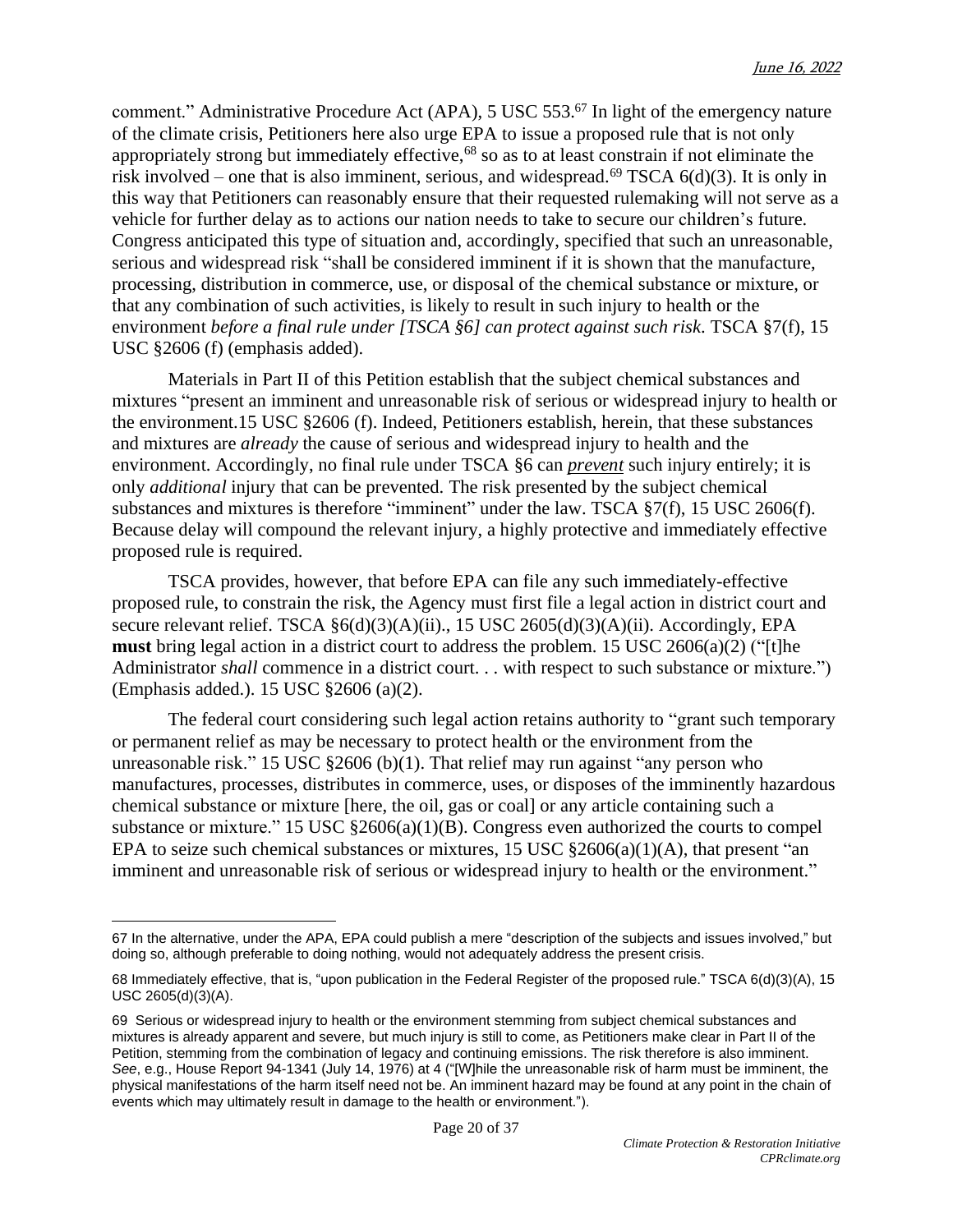15 USC §2606(f). Again, that unreasonable risk is to be identified by EPA "without consideration of costs or other nonrisk factors."<sup>70</sup>

#### 2. Demand for Legal Action

Accordingly, Petitioners here request that the Agency take legal action, in federal court against, at minimum, the major fossil fuel producers and importers with operations or assets in, or doing business within, the United States, and demanding in relief that they:

#### (a) Provide public notice

Fossil fuel defendants must be required to give public notice that the manufacture (including production and importation), processing, distribution in commerce, use, and disposal ("the Activities") of the subject chemical substances and mixtures, and emissions stemming from such activities, present an imminent and unreasonable risk of serious and widespread injury to human health and the environment, and

(b) Provide a detailed accounting

Fossil fuel defendants must be required to provide a detailed accounting of the quantity of Scope 1, Scope 2, and Scope 3 emissions<sup>71</sup> attributable to each company's Activities, along with a detailed accounting of legacy GHG emissions they have removed and durably sequestered from the atmosphere.

The requested Order should direct Defendant producers to issue such public notices on an annual basis, which notices shall reprise the content of subparagraph (a) above, until such time as the subject chemical substances and mixtures no longer present an unreasonable risk of injury to health or the environment, and the content of subparagraph (b) above, updated to show both prior year and cumulative figures, until such time as the company has verifiably caused the removal of a CO2-equivalent amount of legacy GHG emissions. The Agency should further request, in relief, that the court deciding the case retain continuing jurisdiction to ensure compliance with its Order.

#### B. Petition for Unreasonable Risk Determination and Subsequent Rulemaking

Irrespective of whether EPA brings a civil action, Petitioners are entitled, where the subject chemical substances and mixtures present an "unreasonable risk of injury to health and the environment," to petition the Administrator for a rulemaking under TSCA §6, 15 USC 2605. TSCA §21, 15 USC §2620. Petitioners invoke that right here and so petition.

<sup>70</sup> EPA's use of its authority to commence such a civil action to phaseout production, release and disposal of imminently hazardous substances is not affected by any prior determination under TSCA Section 6, 15 USC §2605. 15 USC §2606 (a)(1)(C).

<sup>71</sup> "Scope 1 emissions are direct greenhouse (GHG) emissions that occur from sources that are controlled or owned by an organization. . . Scope 2 emissions are indirect GHG emissions associated with the purchase of electricity, steam, heat, or cooling." <https://www.epa.gov/climateleadership/scope-1-and-scope-2-inventory-guidance>

 <sup>&</sup>quot;Scope 3 emissions are the result of activities from assets not owned or controlled by the reporting organization, but that the organization indirectly impacts in its value chain." https://www.epa.gov/climateleadership/scope-3 inventory-guidance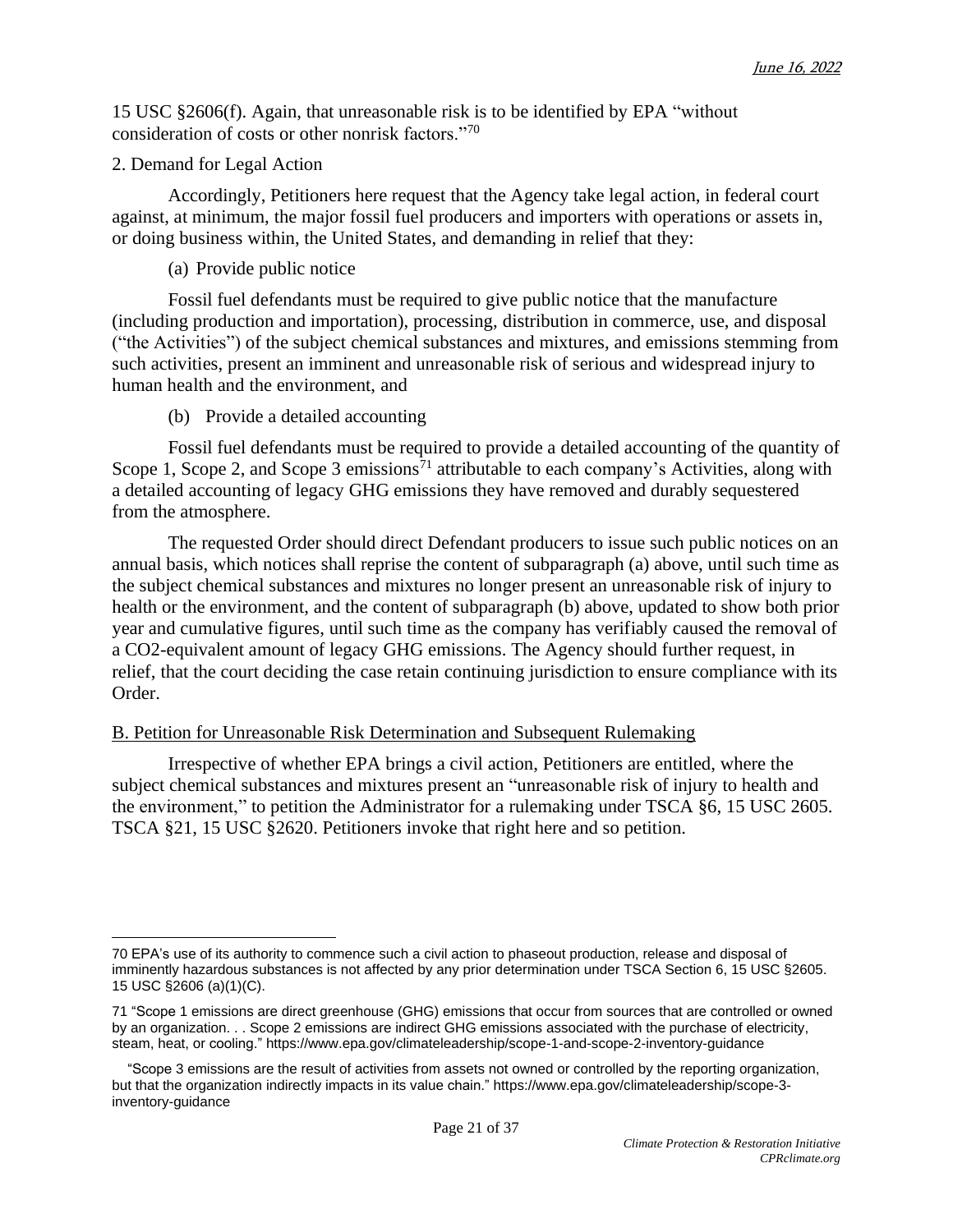## 1. Necessary

TSCA §21 requires petitioners for a TSCA §6 rulemaking to "set forth the facts which it is claimed establish that it is necessary to issue, amend, or repeal a rule. 15 USC 2620(a)(1).

Petitioners aver such facts below and throughout the Petition. As well, Petitioners establish in Part II that it is critically important that the subject chemical substances and mixtures be phased out and their atmospheric surfeit reduced.<sup>72</sup> In that context, EPA action pursuant to the requested rule is necessary. Three sets of additional facts support that assertion:

## (a) Insufficient US action to date

EPA has been attempting, in fits and starts,  $^{73}$  to restrict fossil fuel and other GHG emissions since at least 2007 – albeit pursuant to other statutes. But those efforts to date have set no fossil fuel phaseout course. Neither have they put the United States on track to meet its own nationally-determined obligation<sup>74</sup> to slash net greenhouse gas emissions 50-52 percent below 2005 levels by 2030, nor to achieve "100 percent carbon pollution-free electricity" by 2035,<sup>75</sup> nor to "exceed [] a straight-line path to achieve net-zero emissions, economy-wide, by no later than 2050."<sup>76</sup> The President has both acknowledged and emphasized that unabated GHG emissions present an existential threat to the nation and humanity, but that articulated reality has yet to be reflected in US policy. The mismatch is reflected, in part, in exceptionally high US per

75 *Id*.

<sup>72</sup> Petitioners observe, as well, that the set of actions they propose for consideration in a TSCA §6 rulemaking may be necessary even if not sufficient to address the climate crisis. We take a moment here also to preemptively answer one possible objection, namely that strong "unilateral" US action to phase out GHG emissions might relieve pressure on other nations. Petitioners actually think the reverse would be true, namely that strong climate action in the US would encourage similarly strong (or stronger) action in other nations. But in order to ensure a level playing field for highly trade-exposed US business, the Agency in rulemaking should take care to impose on imports restrictions that are no less rigorous than those imposed on US products. That aspect of the program should be backed up, moreover, by the exercise of authority residing with the Secretary of Treasury, where warranted, to restrict or even "refuse entry into the customs territory" of the US for any noncompliant "chemical substance, mixture, or article containing" such a restricted substance or mixture. TSCA §13, 15 USC §2612.

<sup>73</sup> For instance, with respect to "the third largest greenhouse gas (GHG) emitting industrial sector among stationary sources behind Power Plants and Petroleum and Natural Gas Systems," EPA, 2013 GHGRP Industrial Profiles, [https://www.epa.gov/sites/default/files/2016-11/documents/refineries\\_2013\\_112516.pdf,](https://www.epa.gov/sites/default/files/2016-11/documents/refineries_2013_112516.pdf) see, EPA, Standards of Performance for Petroleum Refineries, 73 FR 35838, 35859 (June 24, 2008) (declining to restrict GHG emissions from petroleum refineries on the ground, among others, that "the regulation of GHG emissions raises numerous issues that are not well suited to initial resolution in a rulemaking directed at an individual source category," but promising to explore "the many complex interconnections between the relevant sections of the Clean Air Act" and "lay[] the foundation for a comprehensive path forward with respect to regulation of all GHG.").

<sup>74</sup> The United States of America Nationally Determined Contribution: Reducing Greenhouse Gases in the United States: A 2030 Emissions Target, submitted pursuant to Article 4 of the Paris Agreement to the United Nations Framework Convention on Climate Change, April 21, 2021, at pages 3 and 6. Available at: [https://www4.unfccc.int/sites/ndcstaging/PublishedDocuments/United%20States%20of%20America%20First/United%](https://www4.unfccc.int/sites/ndcstaging/PublishedDocuments/United%2520States%2520of%2520America%2520First/United%2520States%2520NDC%2520April%252021%25202021%2520Final.pdf) [20States%20NDC%20April%2021%202021%20Final.pdf.](https://www4.unfccc.int/sites/ndcstaging/PublishedDocuments/United%2520States%2520of%2520America%2520First/United%2520States%2520NDC%2520April%252021%25202021%2520Final.pdf)

<sup>76</sup> *See also*, [https://www.whitehouse.gov/briefing-room/statements-releases/2021/04/22/fact-sheet-president-biden](https://www.whitehouse.gov/briefing-room/statements-releases/2021/04/22/fact-sheet-president-biden-sets-2030-greenhouse-gas-pollution-reduction-target-aimed-at-creating-good-paying-union-jobs-and-securing-u-s-leadership-on-clean-energy-technologies/)[sets-2030-greenhouse-gas-pollution-reduction-target-aimed-at-creating-good-paying-union-jobs-and-securing-u-s](https://www.whitehouse.gov/briefing-room/statements-releases/2021/04/22/fact-sheet-president-biden-sets-2030-greenhouse-gas-pollution-reduction-target-aimed-at-creating-good-paying-union-jobs-and-securing-u-s-leadership-on-clean-energy-technologies/)[leadership-on-clean-energy-technologies/.](https://www.whitehouse.gov/briefing-room/statements-releases/2021/04/22/fact-sheet-president-biden-sets-2030-greenhouse-gas-pollution-reduction-target-aimed-at-creating-good-paying-union-jobs-and-securing-u-s-leadership-on-clean-energy-technologies/)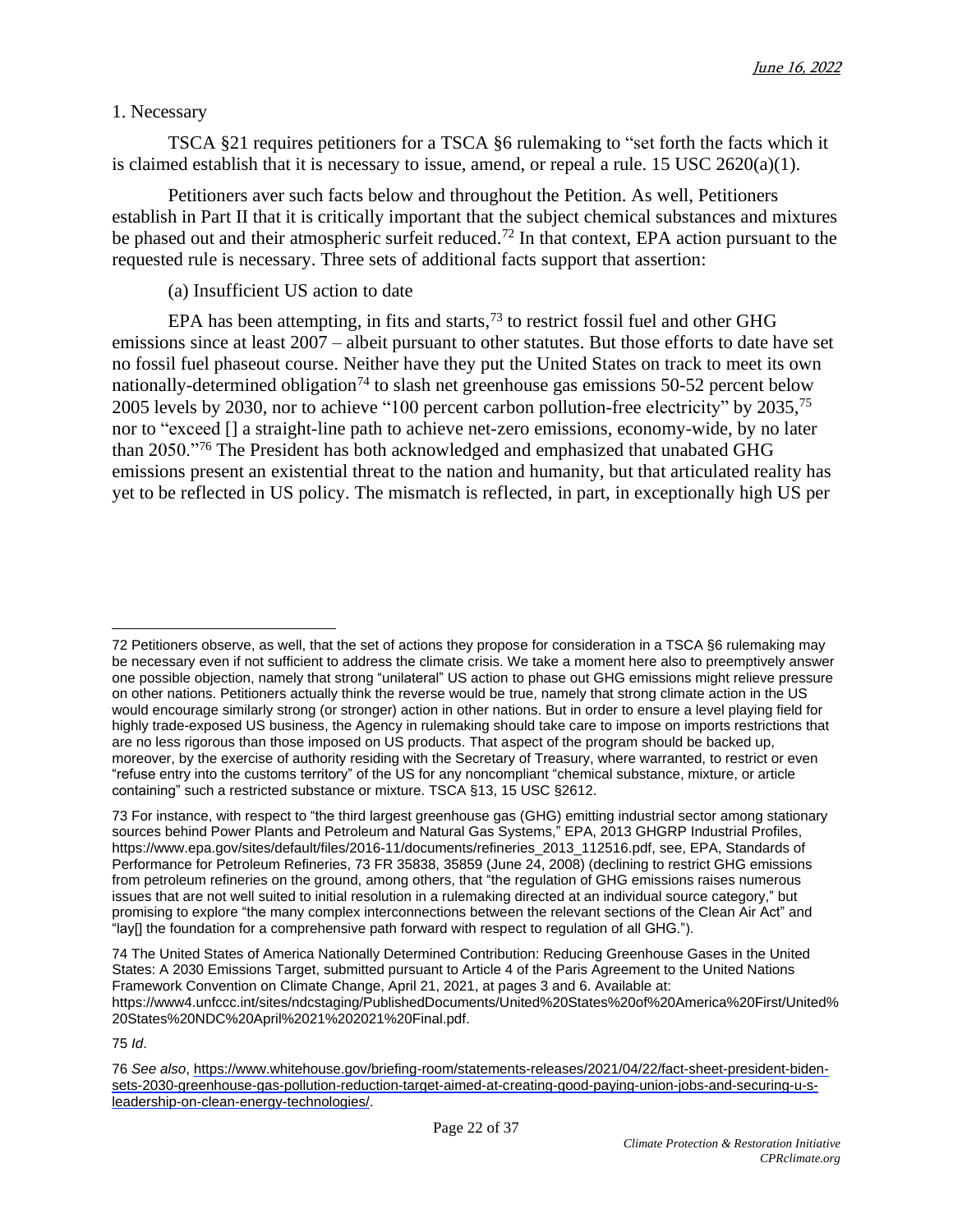capita GHG emissions, <sup>77</sup> and US commitments submitted pursuant to the Paris Agreement to date have been honored in the breach. 78

The rulemaking requested in the Petition is necessary, then, because the Agency has declined to date to undertake the requested or equivalent actions on its own.

(b) Untouched legacy carbon emissions

The Agency has not yet imposed *any* requirement pursuant to *any* statute upon *any* fossil fuel company, or indeed, upon *any* other source of GHG emissions, to remove all, or even a share, of such source's legacy GHG emissions.

Indeed, Petitioners aver that **no other federal statute** – that is, none other than TSCA – authorizes the Agency, even pursuant to rule, to compel the sources of the subject chemical substances and mixtures, including fossil fuel producers and importers (or other potentially liable parties) to remove and securely sequester their legacy GHG emissions. The scientific consensus is that humanity has already far overshot the safe level of atmospheric  $CO<sub>2</sub>$  and other GHGs so that, even in conjunction with a rapid yet feasible phaseout of additional quantities of the subject chemical substances and mixtures, at least some substantial carbon removal will be necessary to protect and restore a viable climate system,<sup>79</sup> and thus to protect our children's future.<sup>80</sup>

The rulemaking sought herein, then, is necessary because the Agency has not commenced any significant effort to compel the removal of legacy GHG emissions, and because no other statute confers upon the Agency such authority.

(c) A firm statutory basis for deep decarbonization

No federal statute, other than TSCA, provides the Agency with the needed comprehensive authority and duty to impose requirements prohibiting or restricting the

<sup>77</sup> *See* UNEP, Emissions Gap Report 2021 at 15 (deeming the United States and Canada to be "not on track to meet their earlier NDC targets with implemented policies" and 17 (illustrating that US per capita emissions remain far larger than the G20 average, and 4th highest – among those nations in terms of current policies). Available at [https://wedocs.unep.org/bitstream/handle/20.500.11822/36992/EGR21\\_CH2.pdf.](https://wedocs.unep.org/bitstream/handle/20.500.11822/36992/EGR21_CH2.pdf) *See also*, Carbon Action Tracker, USA Country Summary, Nov. 2021 (rating US climate policies and action as in need of "substantial improvements to be consistent with the Paris Agreement's 1.5°C temperature limit. If all countries were to follow the US approach, warming would reach over 2°C and up to 3°C. The range of policy projections for the US spans two rating categories: 'Highly insufficient" and "Insufficient'.").

<sup>78</sup> Jackson, et al., 2019, Persistent fossil fuel growth threatens the Paris Agreement and planetary health. Environ. Res. Lett., 14(12), 121001, doi: 10.1088/1748-9326/ab57b3; Hansen, et al, 2017, Young people's burden: requirement of negative CO2 Emissions, Earth Syst. Dynam., 8, 577–616, 2017, at [https://doi.org/10.5194/esd-8-577-](https://doi.org/10.5194/esd-8-577-2017) [2017.](https://doi.org/10.5194/esd-8-577-2017)

<sup>79</sup> Petitioners do not suggest that action solely by US-based producers and importers to phase out and remove a large share of their associated subject chemical substances and mixtures will suffice to restore a viable climate system. We note, however, that pursuant to TSCA §21(b)(1), 15 USC 2620(b)(1), it is petitioners' burden to establish necessity, not sufficiency. Relevant to that burden, therefore, Petitioners have herein adduced facts establishing that humanity has already overshot the safe level of atmospheric GHGs on a CO<sub>2</sub>-e basis, so that it is necessary both to rapidly phase out, to the extent feasible, fossil fuel GHG emissions and also remove a substantial share of such legacy GHG emissions. Further, Petitioners aver, based on historical experience, that it is exceedingly improbable that the other major emitting nations, as a whole, will so overachieve their proportionate decarbonization duties as to offset continuing high emissions from the US. It is on a practical basis then, that Petitioners assert that a serious program of deep carbonization is necessary in the US – one that aims with high confidence to ensure that *on net* the aggregate of US sources are carbon-negative by or before 2050.

<sup>80</sup> James Hansen, et al., Young people's burden: requirement of negative CO<sub>2</sub> emissions, Earth Syst. Dynam., 8, 577–616, 2017, [https://doi.org/10.5194/esd-8-577-2017,](https://doi.org/10.5194/esd-8-577-2017) July 2017. [DG also cite to recent IPCC reports.]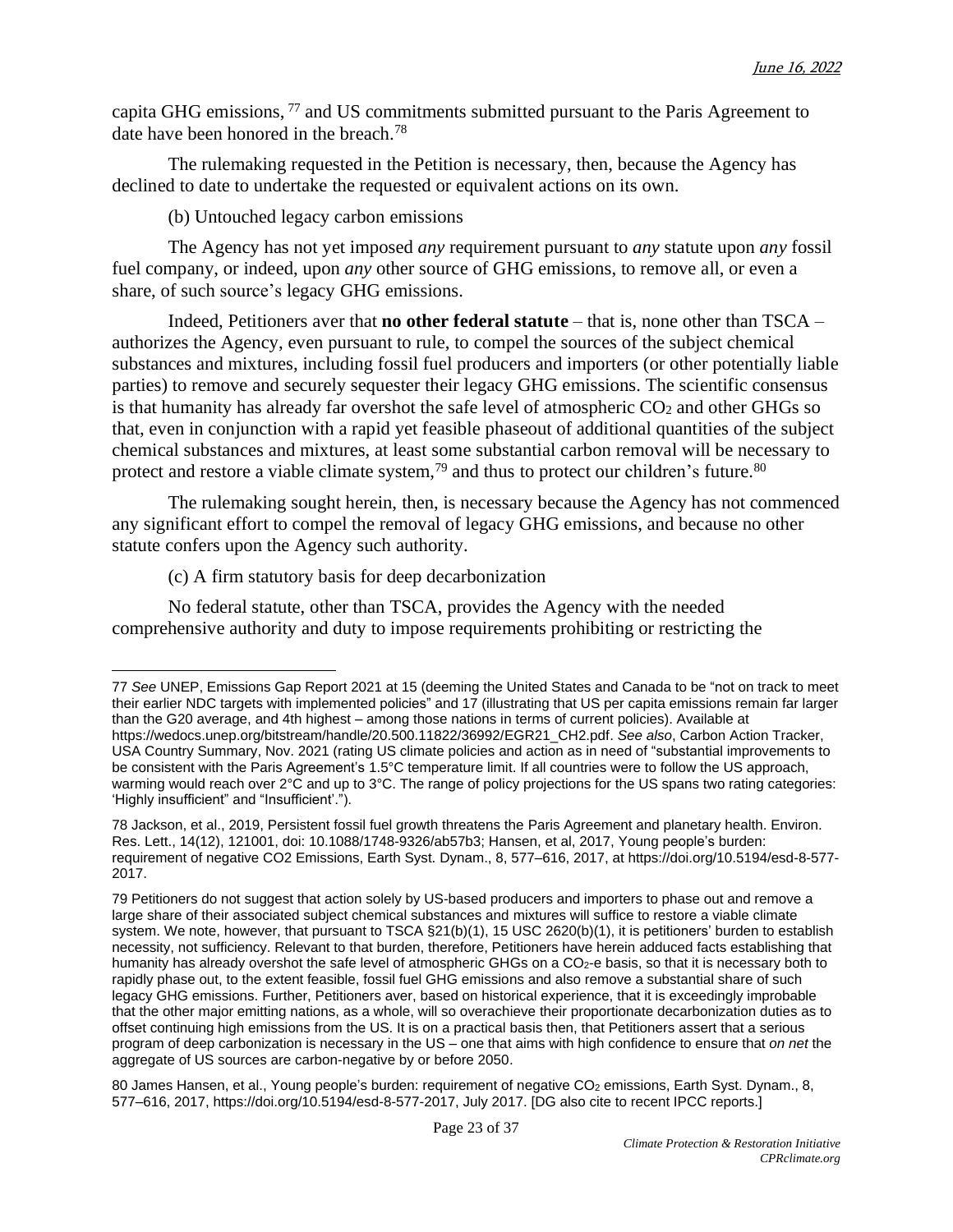manufacture, processing, distribution, use or disposal of the subject chemical substances and mixtures until the point that their unreasonable risk is abated. Further, the crystal-clear terms of the statute confer capacity and corresponding duty upon citizens to defend human health and "the water, air, and land and the interrelationship which exists" among them "and all living things" from the onslaught of impacts associated with the subject chemical substances and mixtures emissions.<sup>81</sup>

## 2. Required determination and mandatory duty

The Agency's first step in response to the Petition must be to determine whether the subject chemical substances and mixtures present an unreasonable risk of injury to health or the environment.

EPA has previously determined that "greenhouse gases in the atmosphere may reasonably be anticipated both to endanger public health and to endanger public welfare." 74 FR 66496, 66497 (Dec. 15, 2009) (evaluating "the mix of six long-lived and directly emitted greenhouse gases: carbon dioxide  $(CO_2)$ , methane  $(CH_4)$ , nitrous oxide  $(N_2O)$ , hydrofluorocarbons (HFCs), perfluorocarbons (PFCs), and sulfur hexafluoride (SF6))." In considering the threat to public health, the Agency evaluated "the risks associated with changes in air quality, increases in temperatures, changes in extreme weather events, increases in foodand water-borne pathogens, and changes in aeroallergens." *Id*.

The Agency reaffirmed its endangerment finding in 2015, upon promulgating a rule under the Clean Air Act governing GHG emissions standards for new or modified fossil fuelfired electric utility steam generating units and stationary combustion turbines. 80 FR 64510,<sup>82</sup> 64530 (Oct. 23, 2015) (citing its enhanced understanding "of the near- and longer-term impacts emissions of CO<sub>2</sub> are having on Earth's climate and the adverse public health, welfare, and economic consequences that are occurring and are projected to occur as a result").

The term "unreasonable risk" is not expressly defined in TSCA, but Congress' intent is nonetheless clear from the plain language and statutory history. Thus, whereas for its first 40 years the statute compelled EPA to consider costs of regulation in its determination of whether an imposed risk was unreasonable, pursuant to the 2016 amendments, Congress directed EPA henceforth to determine whether a chemical substance or mixture presents an unreasonable risk "without consideration of cost or other nonrisk factors." TSCA  $\S6(a)$ , 15 USC 2606(a). Congress further specified that the unreasonable risk determination should include consideration of "a potentially exposed or susceptible subpopulation identified as relevant to the risk evaluation by the Administrator, under the conditions of use." *Id*.

Upon its unreasonable risk determination, EPA **must** commence a rulemaking proceeding. Specifically, TSCA §6 provides that where the Administrator determines that "the manufacture, <sup>83</sup> processing, distribution in commerce, use, or disposal of a chemical

<sup>81</sup> "[B]y providing for the protection of the environment [TSCA] includes protection for all living things within the environment." House Report 94-1341, July 14, 1976, at 12.

<sup>82</sup> EPA, Standards of Performance for Greenhouse Gas Emissions From New, Modified, and Reconstructed Stationary Sources: Electric Utility Generating Units, [https://www.federalregister.gov/documents/2015/10/23/2015-](https://www.federalregister.gov/documents/2015/10/23/2015-22837/standards-of-performance-for-greenhouse-gas-emissions-from-new-modified-and-reconstructed-stationary) [22837/standards-of-performance-for-greenhouse-gas-emissions-from-new-modified-and-reconstructed-stationary.](https://www.federalregister.gov/documents/2015/10/23/2015-22837/standards-of-performance-for-greenhouse-gas-emissions-from-new-modified-and-reconstructed-stationary)

<sup>83</sup> As employed in the statute, and so in this Petition, the term "manufacture" includes within its meaning "import" and "produce." 15 USC § 2602(9). As also employed there and herein, the statutory term "environment" includes "water,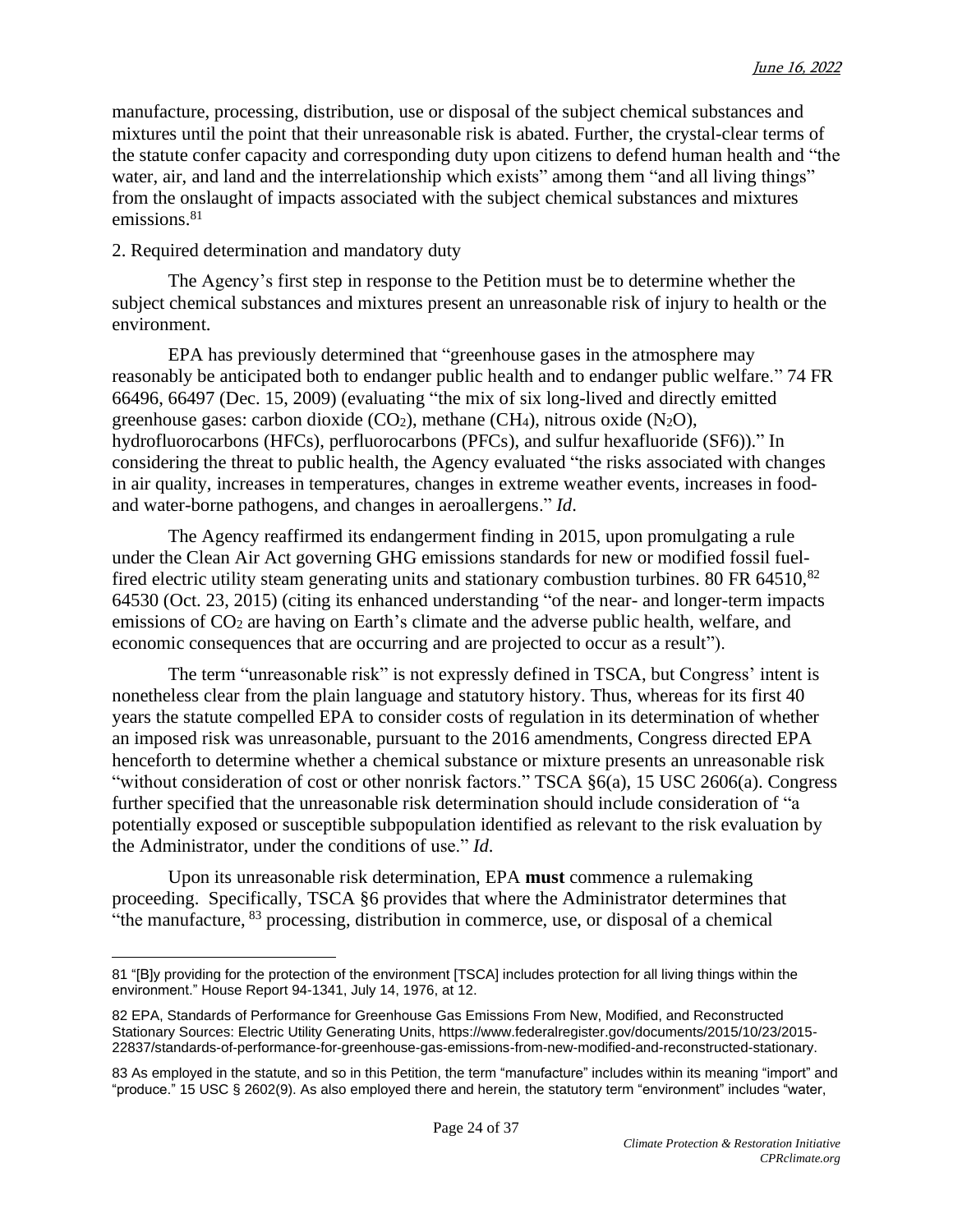substance . . . presents an unreasonable risk of injury to health or the environment, the Administrator *shall* by rule" (emphasis added) impose requirements, as necessary, so that the chemical substance "no longer presents such risk"). *Id*.

#### 3. Evaluation of the risk

The top-level statutory subsection as to unreasonable risk, TSCA  $6(a)$ , instructs EPA to base its determination on TSCA 6(b)(4)(a). That subparagraph, in turn, provides, as indicated *supra*, that the Administrator, in determining whether the manufacture, processing, distribution, use or disposal of the subject chemical substances and mixtures "present an unreasonable risk of injury to health or the environment," must do so "without consideration of costs or other nonrisk factors. . . . " TSCA  $\S6(a)$ , 2605(b)(4)(A).

EPA is also required to consider "an unreasonable risk to a potentially exposed or susceptible subpopulation identified as relevant . . . by the Administrator, under the conditions of use." *Id*. As for "conditions of use," Petitioners suggest consideration of the present and historic use of fossil fuels including, in particular, the hydrocarbon combustion process that aims to form  $CO<sub>2</sub>$  and H<sub>2</sub>O, releasing energy in the process.<sup>84</sup>

As for candidate susceptible subpopulations to be considered as at unreasonable risk, Petitioners suggest these include, but are not limited to,<sup>85</sup> children and future generations, individuals at increased personal risk such as the elderly and persons with disabilities, populations at increased risk due to their socioeconomic status or homelessness, and Indigenous and Native communities as well as communities of color. 86

As explained in Part II, it is not necessary to generate prodigious quantities of subject chemical substances and mixtures to avoid some greater injury to health and the environment; indeed, the generation of GHG emissions by the manufacture and use of fossil fuels presents an unparalleled risk of injury to health and the environment.

**In the considered view of the Petitioners, on the basis, in part, of facts they adduce in Part II of this Petition as to associated elevated risks of sea level rise, heat waves, extreme weather events, drought, wildfire, ocean acidification, and air quality, et al. – and**

air, and land and the interrelationship which exists among water, air, and land and all living things." 15 USC § 2602(6). For completeness, here, we note as well that the term "commerce" includes within its meaning "trade, traffic, transportation." 15 USC § 2602(3).

<sup>84</sup> *See* University of Calgary, Energy Education, Hydrocarbon combustion, [https://energyeducation.ca/encyclopedia/Hydrocarbon\\_combustion,](https://energyeducation.ca/encyclopedia/Hydrocarbon_combustion) visited April 20, 2022.

<sup>85</sup> Other susceptible subpopulations suitable for such Agency consideration in such an unreasonable risk assessment of subject chemical substances and mixtures could include communities identified as disadvantaged pursuant to the beta version of the Council on Environmental Quality's Climate and Economic Justice Screening Tool (CEJST). *See* [https://screeningtool.geoplatform.gov/en/#16.79/11.94947/-121.670349,](https://screeningtool.geoplatform.gov/en/#16.79/11.94947/-121.670349) visited April 19, 2022.

In the CEJST, vulnerability factors accounted for include household and median income, the poverty rate, unemployment, housing costs, median home value, and the proportionate burden of energy costs; anticipated agricultural, population and building loss due to climate linked natural hazards; air-borne PM2.5, traffic density, diesel particulate matter and lead-paint exposures, and proximity to hazardous waste sites, superfund sites, and chemical facilities at high risk for accidents; share of population with asthma, diabetes, or heart disease; high school degree attainment and higher education enrollment; linguistic isolation; and low life expectancy. See Methodology at [https://screeningtool.geoplatform.gov/en/methodology#life-exp.](https://screeningtool.geoplatform.gov/en/methodology#life-exp)

<sup>86</sup> *See* Makati et al., Disparities in Distribution of Particulate Matter Emission Sources by Race and Poverty Status, Am J Public Health 2018 Apr;108(4):480-485. doi: 10.2105/AJPH.2017.304297. *See also*, John Oliver, Environmental Racism, Last Week Tonight (May 1, 2022) [https://youtu.be/-v0XiUQlRLw.](https://youtu.be/-v0XiUQlRLw)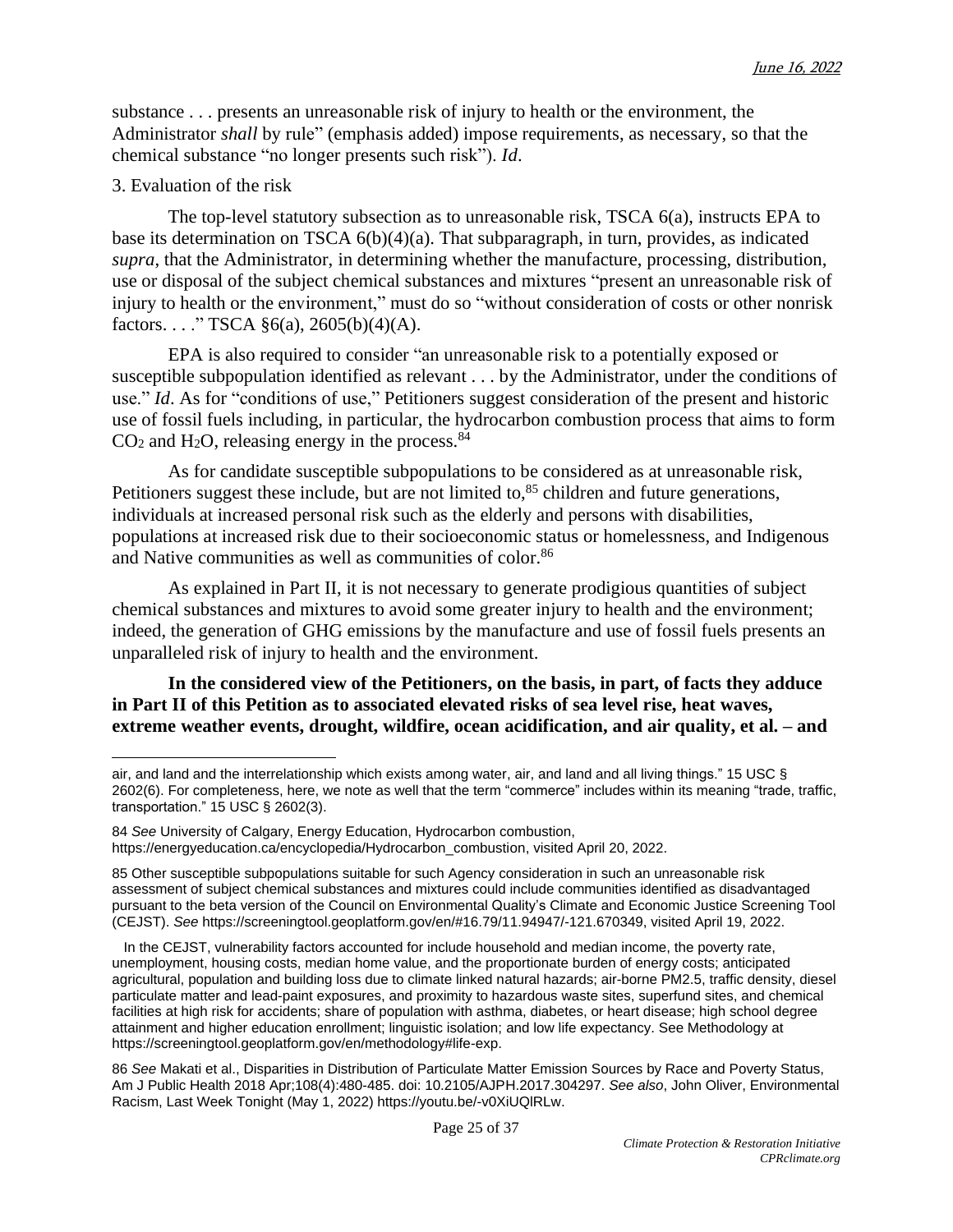**taking account of the present surfeit of legacy anthropogenic GHG emissions, global warming to date, ocean acidification to date, and the planet's present energy imbalance – it is manifest that the manufacture, processing, distribution in commerce, use, or disposal of the subject chemical substances and mixture, including combinations of such activities, present an unreasonable risk of injury to health or the environment. The Agency should render the determination.**

**Moreover, because that risk is not unreasonable merely, but also serious, widespread, and imminent, the Agency should commence legal action against producers and importers, at least. Moreover, the Agency should – as soon thereafter as is practicable - - proposed a strong rule with immediate effect.**

## 4. Commencement of rulemaking

Assuming the Agency renders its unreasonable risk determination, it must, within a year following its final risk evaluation, *propose a rule* and publish it in the Federal Register. 15 §2605(c)(1)(A). Moreover, within two years of that final risk evaluation, EPA must also *publish a final rule* in the Federal Register. 15 §2605(c)(1)(B). EPA's rule must include a statement that considers the effects of the subject chemical substances and mixtures on health and the environment, as well as "the reasonably ascertainable economic consequences of the rule" including the rule's "likely effect on the national economy, small business, technological innovation, the environment and public health." 15  $\S2605(c)(2)$ . Petitioners expressly reserve the option to provide comments to the Agency regarding these consequences and effects.

The above considerations should be factored in by the Administrator, "to the extent practicable," "[i]n selecting among prohibitions and other requirements" for a final rule, §2605  $(c)(2)(B)$ , including in evaluating prohibitions or restrictions of use, in assessing whether there are preferable feasible alternatives, and "in setting an appropriate transition period for such action."  $§2605$  (c)(2)(C).

## 5. Immediate Effect and Unreviewability of Proposed Rule

As was noted, *supra*, EPA's Administrator is authorized to declare a proposed rule effective upon publication in the Federal Register where necessary to protect the public interest from a chemical substance whose production, distribution, use, or disposal imposes an "unreasonable risk of serious or widespread injury to health or the environment," and where, pursuant to 15 USC §2606, a court has granted relief. In this circumstance, the proposed but effective rule will not be considered final agency action for purposes of judicial review. 15 USC  $§2605(d)(3)(A).$ 

# C. Agency Rulemaking Under TSCA

Petitioners, as emphasized *supra*, expressly reserve their option to propose to the Agency further specifications for consideration in a TSCA §6 rulemaking after EPA has rendered the requisite unreasonable risk determination and opens such a rulemaking docket.

Upon EPA's determination that the manufacture, processing, distribution, use, or disposal of the subject chemical substances and mixtures GHG emissions present an unreasonable risk, then TSCA directs EPA to impose one or more of a set of requirements specified by Congress "to the extent necessary so that the chemical substance or mixture no longer presents such risk." These include: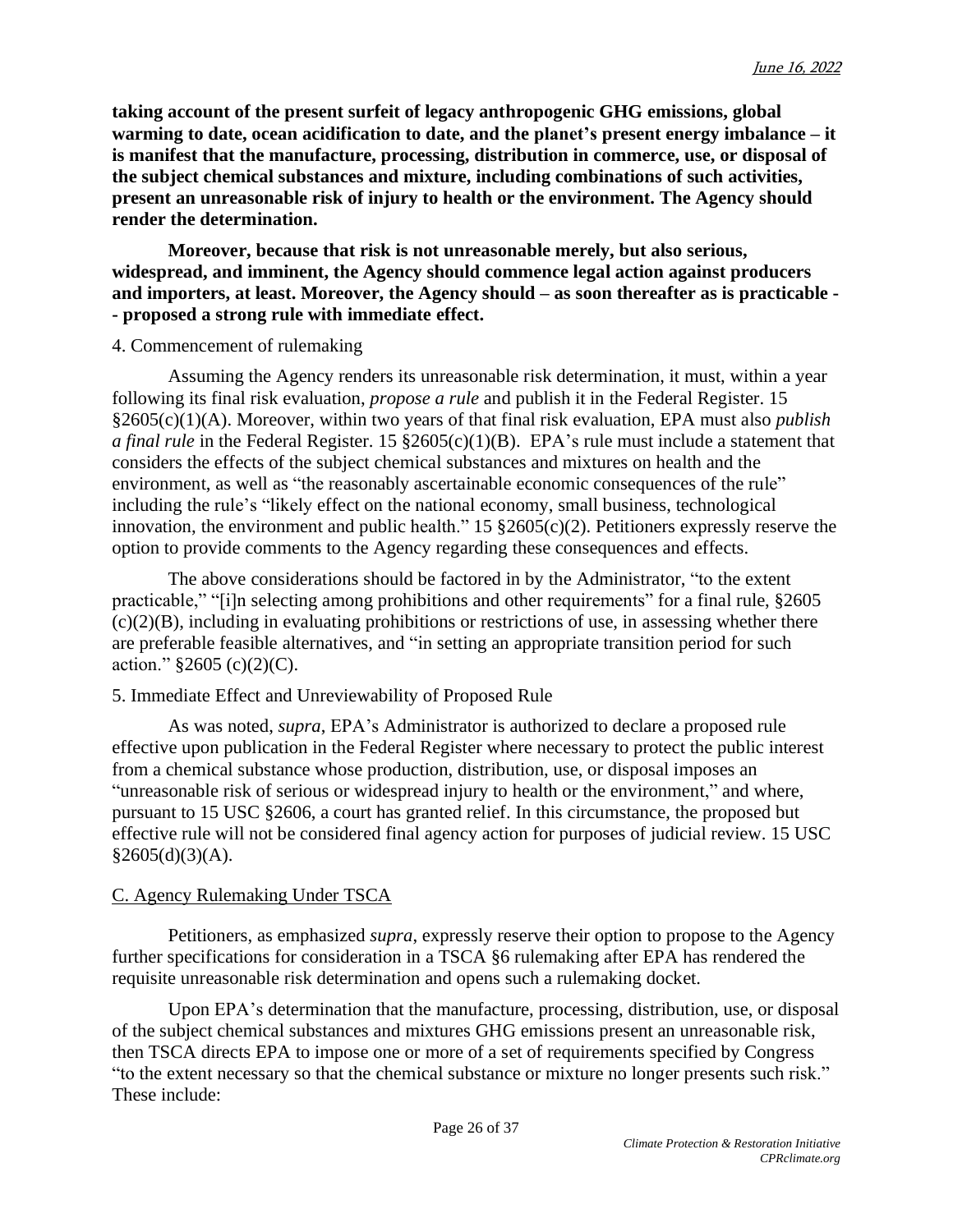- "prohibiting or otherwise restricting the manufacturing, processing, or distribution in [commerce](https://www.law.cornell.edu/definitions/uscode.php?width=840&height=800&iframe=true&def_id=15-USC-602412325-823698989&term_occur=999&term_src=title:15:chapter:53:subchapter:I:section:2605) of such substance or mixture." 15 USC §2605 (a)(1), and
- prohibiting or otherwise regulating *any manner or method of disposal* of such substance. 15 USC §2605(a)(6) and 15 USC §2606.<sup>87</sup> (Emphasis added.)

Petitioners note that where the combustion or other use of fossil fuels, as well as other sources of the subject chemical substances and mixtures, results in GHG emissions, such emissions amount to a "manner or method of disposal" of the chemical substance CO<sub>2</sub> and the other subject GHGs. It is indeed a disposal, as Petitioners show herein, that imposes a catastrophically "unreasonable risk of injury to health and the environment."<sup>88</sup>

Indeed, although a fraction of atmospheric  $CO<sub>2</sub>$  is captured and used for commercial purposes, or is otherwise removed by human effort and natural processes, a substantial share of it is emitted to and will remain in the atmosphere for millenia (unless otherwise removed).<sup>89</sup> Accordingly, at least with respect to CO<sub>2</sub>, the dominant to-date manner or method of its disposal – dumping it into the air – serves only to exacerbate the planet's energy imbalance, and on a timeframe that far exceeds usual human considerations, until the point that natural processes (primarily, weathering) remove them -- again, over many millennia.

There is no question but that such disposal of subject chemical substances and mixtures includes GHG emissions. TSCA does not expressly define "disposal," so we take the term with its ordinary meanings. *Sandifer v. United States Steel Corp.*, 571 U.S. 220, 227 (2014). Considering Webster's, the closest relevant definition to "dispose of" is "to get rid of."<sup>90</sup> Under a pertinent ordinary definition, then, the major producers of it get rid of waste CO2, that is, dispose of that chemical substance, generally by providing for its unregulated emission.

EPA itself has clearly held this view, including rulemaking under TSCA to restrict formaldehyde emissions from pressed wood products.<sup>91</sup> Indeed, EPA clearly held this view at

90 <https://www.merriam-webster.com/dictionary/dispose%20of>

<sup>87</sup> Under TSCA, the Agency is also able to prohibit, restrict or limit the production or distribution of a substance for a particular use; limit the volume or concentration of the chemical produced; prohibit or regulate the manner or method of commercial use; require warning labels and/or instructions on containers or products; require record-keeping by producers; and require replacement or repurchase of products already distributed. TSCA §6, 15 USC §2605.

<sup>88</sup> Other methods of disposal of CO2, such as its removal from the air and sequestration, may not present any such risk, depending in part on the permanency of the sequestration and offsetting associated deleterious consequences if any.

<sup>89</sup> *See* Archer et. al, Atmospheric Lifetime of Fossil Fuel Carbon Dioxide, Annu. Rev. Earth Planet. Sci. 2009. 37:117–34, at [http://climatemodels.uchicago.edu/geocarb/archer.2009.ann\\_rev\\_tail.pdf](http://climatemodels.uchicago.edu/geocarb/archer.2009.ann_rev_tail.pdf) (concluding that for the emissions of CO2following fossil fuel consumption (burning) that "[e]quilibration with the ocean will absorb most of it on a timescale of 2 to 20 centuries. Even if this equilibration were allowed to run to completion, a substantial fraction of the CO2, 20–40%, would remain in the atmosphere awaiting slower chemical reactions with CaCO3 and igneous rocks. The remaining CO2is abundant enough to continue to have a substantial impact on climate for thousands of years.).

Accordingly, by their Activities, fossil fuel corporations including, as above, fossil fuel producers, among others GHG emitters, must be deemed to be continuously disposing of their associated CO2or, in the alternative, imposing a continuing injury on health and the environment. That would be the case until they have removed and securely sequestered, or paid for the same to be verifiably done, an equivalent amount of CO2-e.

<sup>91</sup> *See* EPA. Formaldehyde Emissions from Composite Wood Products; Advanced notice of proposed rulemaking and notice of public meetings. 73 FR 73620 (Dec. 3, 2008) (proposed rulemaking to determine "whether EPA should take action, which may include regulatory action under TSCA section 6(a), action under TSCA section 6(b), voluntary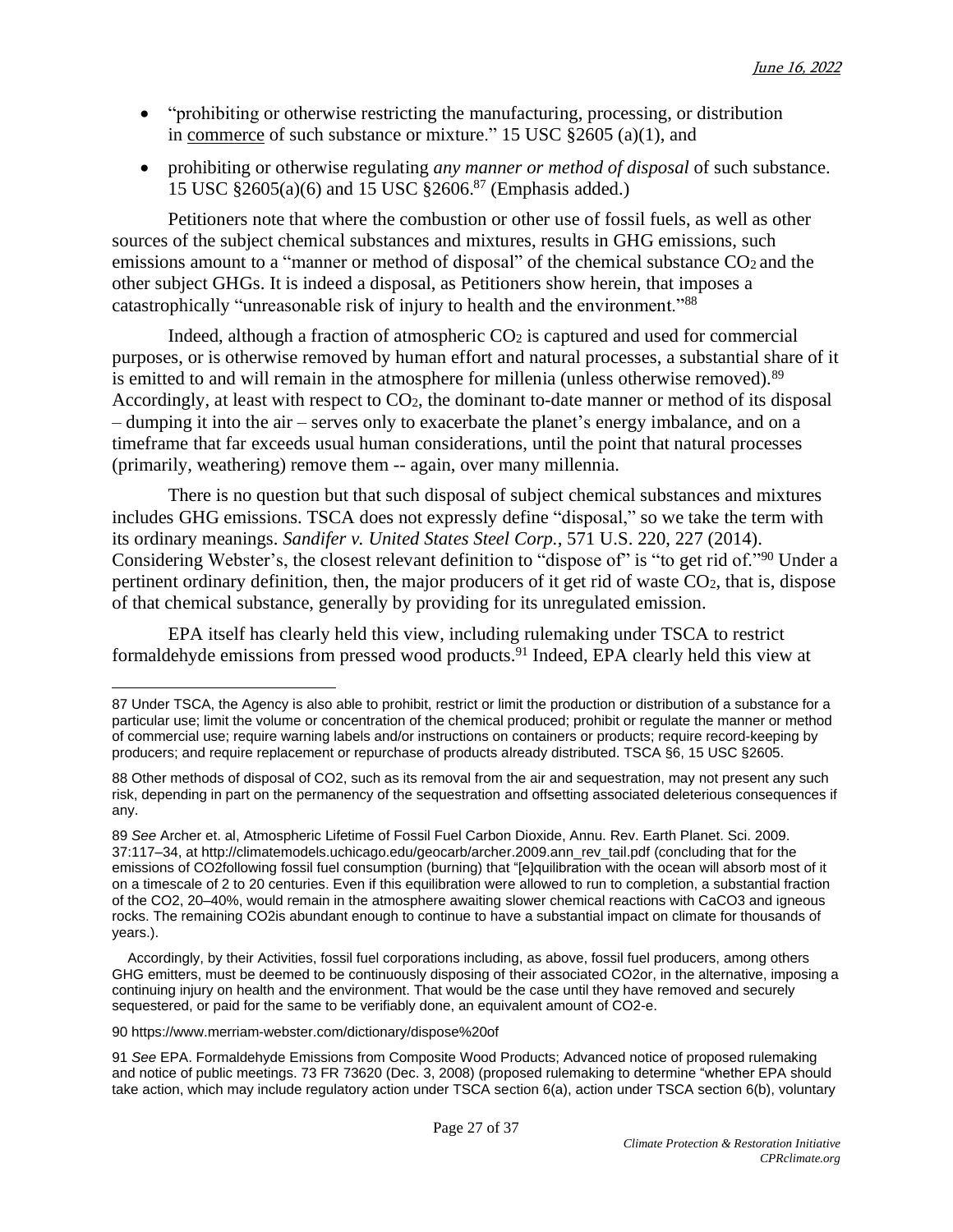least as far back as 1977 when, under its TSCA authority, the Agency proposed to "eliminate almost all of the manufacture, processing, and distribution in commerce of fully halogenated chlorofluoroalkanes used as aerosol propellants."  $42$  FR 24542 (May 13, 1977).<sup>92</sup>

The Agency specified then that its intent was "*to reduce the emissions* of such fully halogenated chlorofluoroalkanes to the atmosphere, thereby reducing the health and environmental risks caused by depletion of the ozone layer." *Id*. (Emphasis added.) The Agency based its strong action upon its concern, among others, that "continued release of these compounds at current levels for an indefinite period will have adverse environmental consequences, potentially affecting the entire global population now and in future generations." *Id.* at 24544. EPA therefore concluded that "the continued depletion of stratospheric ozone as the result of discharges from nonessential aerosol products containing fully halogenated chlorofluoroalkane propellants presents an unreasonable risk of injury to health and the environment." *Id*. at 24545. "Mindful, however, of the economic impact of such action, an 18 month phase out schedule" was permitted in order to "insure that such products are removed from the economy in a manner which allows for an orderly adjustment to the introduction of substitute products." *Id*.

Pursuant to a TSCA rule, then, manufacturers – and others, if the Agency deems it warranted – must be required not only to phase out their associated activities but also to phase out their utilization of the atmosphere for continuing disposal of their legacy emissions. <sup>93</sup> That is to say, they must be required to clean up their mess.

## (i) Security and Burden-Sharing Accommodation (SBSA)

Petitioners recognize that a certain share of fossil fuels produced, including that imported to the US, has been or continues to be relied upon by US and allied armed forces, as well as for international peacekeeping, humanitarian relief, and domestic and international disaster assistance efforts. In addition, a certain share of fossil fuels produced in the US derive from public lands leased at the discretion of the federal government to private concerns for coal, oil and gas production.

Furthermore, Petitioners advance the following, both in fairness but also, perhaps, in a spirit of generosity towards an industry that has heavily profited by its ability to utilize our common atmosphere as a free, open sewer. Petitioners therefore stipulate here, solely for the sake of advancing a necessary rulemaking without undue delay, the possibility that key decisionmakers in the US fossil fuel industry may have been unclear or unaware, through June 24,

or regulatory (e.g., under TSCA section 6) application of a voluntary consensus standard, or other approaches"). *See also*, EPA, Formaldehyde Emission Standards for Composite Wood Products, "On March 29, 2021, EPA opened a public comment period on proposed updates to the Formaldehyde Emission Standards for Composite Wood Products rule under TSCA." <https://www.epa.gov/formaldehyde/formaldehyde-emission-standards-composite-wood-products> (including technical corrections to "better align EPA's rule with the California Air Resources Board (CARB), allowing the two programs to work in tandem with one another in order to create an effective and efficient formaldehyde emissions regulatory system").

<sup>92</sup> *See also*, EPA, PARTS 712, 762: Fully Halogenated Chlorofluoroalkanes, Final Rule, 43 FR 11318 (March 17, 1978).

<sup>93</sup> *See*, e.g., Shue, H. Responsible for what? Carbon producer CO2 contributions and the energy transition. Climatic Change 144, 591–596 (2017). https://doi.org/10.1007/s10584-017-2042-9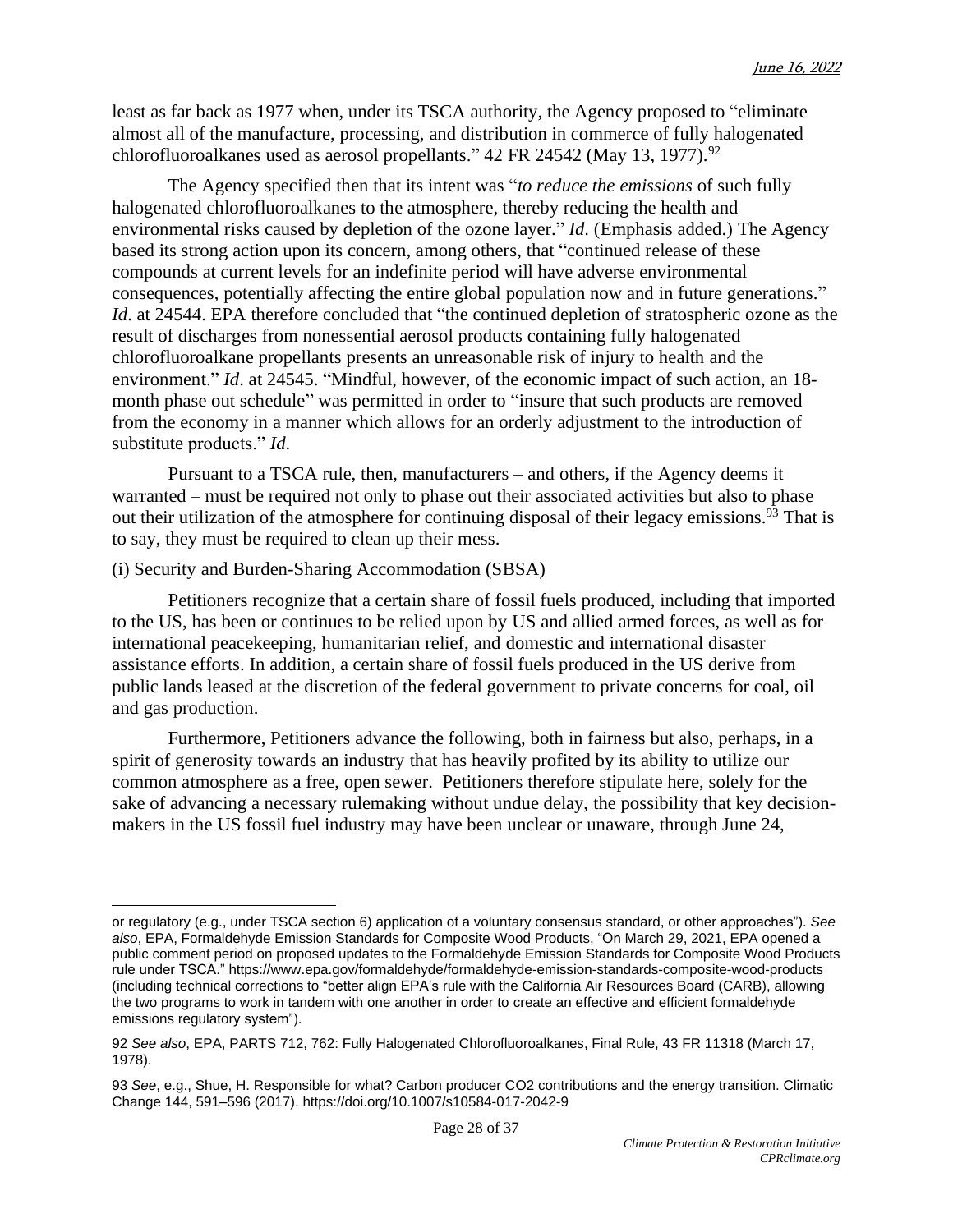1988,<sup>94</sup> about the nature of the risk their Activities imposed on health and the environment. Certainly, and very conservatively, their actual or constructive knowledge must be presumed onward at least from October 7, 1992.<sup>95</sup> According to the calculations of Petitioner Richard Heede, about 50% of all historic-to-date fossil fuel consumption – and the corresponding disposal in the atmosphere of their associated emissions – has occurred since 1992.

We account for these facts in a Security and Burden-Sharing Accommodation (SBSA) below, wherein Petitioners here urge the Agency's initial imposition of a *carbon take-back obligation*<sup>96</sup> equivalent to, at minimum, 50 percent of each producer's and importer's Scope 1, 2 and 3  $CO<sub>2</sub>$ -e GHG emissions stemming from 1992 through 2022.<sup>97</sup> Petitioners recognize that this departs from more protective equitable standards, including under CERCLA, wherein it is usual practice to impose joint and several (and strict) liability upon owners and operators of facilities that have contaminated land or water. Petitioners reserve the option, therefore, to seek further relief via other administrative or legal action, as warranted, but they here suggest a generous to industry public burden-sharing arrangement in part to expedite the effort to secure, at long last, a genuine national effort aimed at deep decarbonization.

The carbon-take-back obligation should grow, however, with each succeeding year of continued production, and pursuant to the following schedule: 50% of a company's legacy emissions plus 51% of such emissions associated with a producer's Activities in the first year of implementation of the contemplate rule, 52% for 2024, 53% in 2025, and so on until, by  $\sim 2073$ , 100% of each producer's such annual  $CO<sub>2</sub>$ -e GHG emissions must be removed and securely sequestered. The obligations can be satisfied by a producer's submission of verifiable evidence of such removal and secure sequestration, or else by its payment into an Atmospheric Carbon Abatement Fund that EPA will establish for the purpose of reducing atmospheric concentration of GHGs, and thus protecting and restoring a habitable climate system. Clearly, relevant details of an adequate program to be administered by the Agency would be need to be hammered out in rulemaking, and again, on that point, Petitioners reserve the option to provide additional relevant comment and testimony during such a proceeding.

Pursuant to the above discussion, with further detail to be developed in the course of rulemaking, and in light of the unreasonable risk that the manufacture, processing, distribution in commerce, use, and disposal of the subject chemical substances and mixtures, including legacy

<sup>94</sup> On that date, Dr. James E. Hansen – Petitioner here, but then with the National Aeronautics and Space Administration – provided widely-covered testimony to the US Senate, during which he maintained that it was then already "99 percent certain" that the buildup of  $CO<sub>2</sub>$  and other greenhouse gases accounted for observed global warming. Philip Shabecoff, Global Warming Has Begun, Expert Tells Senate, NY Times (June 24, 1988) at [https://www.nytimes.com/1988/06/24/us/global-warming-has-begun-expert-tells-senate.html,](https://www.nytimes.com/1988/06/24/us/global-warming-has-begun-expert-tells-senate.html) visited April 5, 2022.

<sup>95</sup> On that date, the U.S. Senate ratified the United Nations Framework Convention on Climate Change, which international treaty stipulated, among other things, that human activities were "substantially increasing the atmospheric concentrations of greenhouse gases," a develop that, if maintained, would "adversely affect natural ecosystems and humankind," so that, among other things, developed nations were obliged to take "immediate action," to limit "emissions of greenhouse gases and [protect and enhance] greenhouse gas sinks and reservoirs" – in order to "protect the climate system for the benefit of present and future generations of humankind."

<sup>96</sup> The evocative name derives from Stuart Jenkins, et al., Upstream decarbonization through a carbon takeback obligation: An affordable backstop climate policy, Joule (Oct. 26, 2021) at [https://www.cell.com/joule/fulltext/S2542-](https://www.cell.com/joule/fulltext/S2542-4351(21)00489-X#relatedArticles) [4351\(21\)00489-X#relatedArticles,](https://www.cell.com/joule/fulltext/S2542-4351(21)00489-X#relatedArticles) visited April 13, 2022.

<sup>97</sup> Petitioners observe that such "upstream" imposition of requirements makes sense based on considerations of simplicity and efficiency, but in rulemaking EPA might seek to somewhat broaden the list of parties on whom such obligations should attach.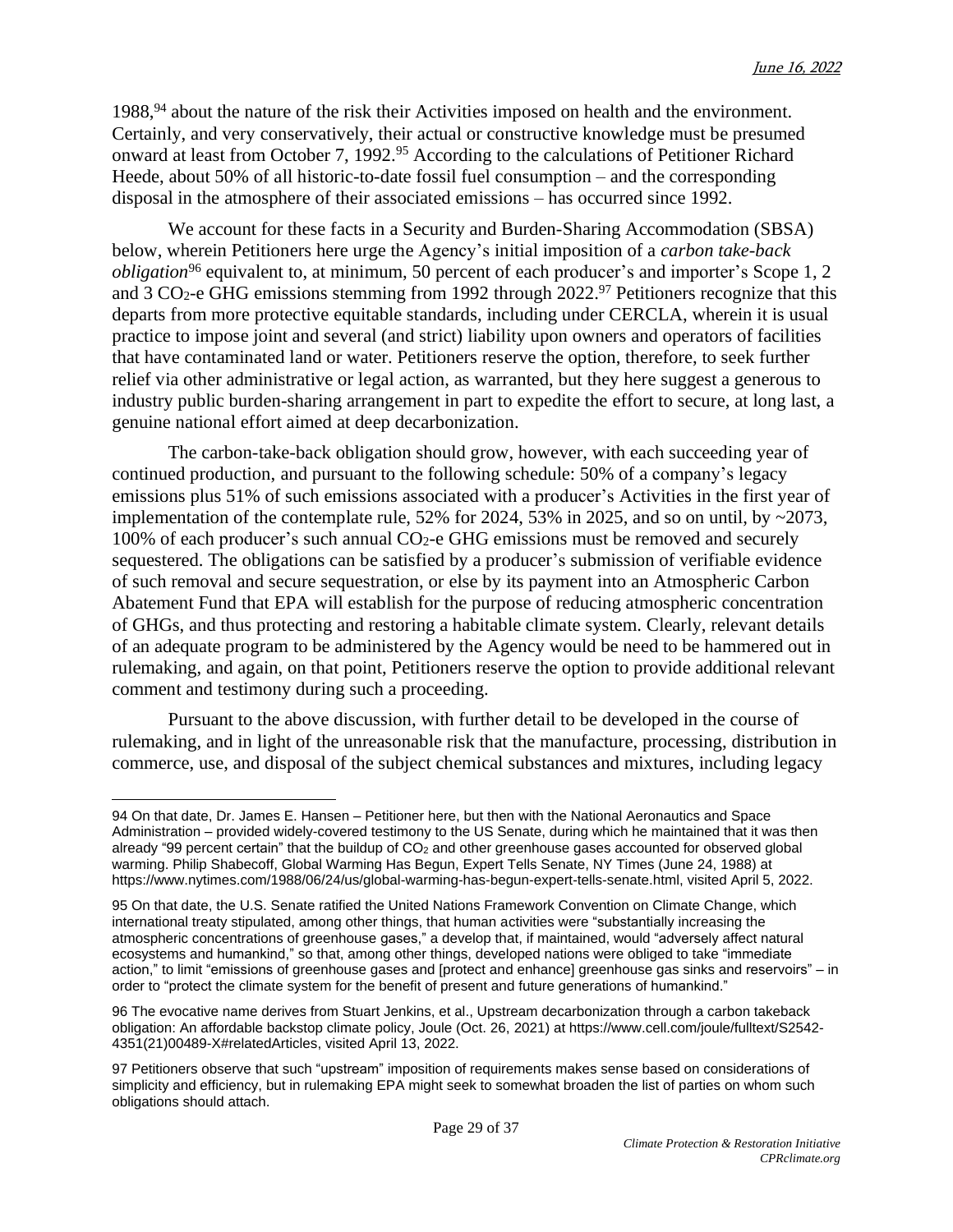GHG emissions, impose on health and the environment, Petitioners herein urge the Agency to commence rulemaking aimed at the imposition on fossil fuel manufacturers, and others if warranted, of requirements to:

1. phase out their production (etc.) of fossil fuels and other sources of the subject chemical substances and mixtures, on a timeline that is at least as stringent as that required to secure the US nationally-determined contribution under the Paris Agreement, and,

2. remove and securely sequester legacy GHG emissions, or else to pay into an Atmospheric Carbon Abatement Fund in an amount to be determined that is nonetheless sufficient to satisfy each producer's carbon take-back obligation, accounting for the SBSA and pursuant to a schedule consistent with the discussion above, with further detail, again, to be developed during rulemaking.

#### D. Agency Action under other authority

In general, TSCA instructs the Agency to "coordinate actions" taken under that law "with actions taken under other Federal laws" that it administers. Petitioners here list several such statutory provisions outside of TSCA where rulemaking by the Agency could substantially complement efforts under TSCA. Petitioners caution, however, that the present listing is partial, and they reserve the right to supplement once the Agency opens a rulemaking docket.

#### 1. Independent Offices Appropriations Act

Under the Independent Offices Appropriations Act (IOAA), 31 U.S.C. §9701 (as amended in 1982) EPA or any other federal Agency is authorized to impose "a charge" for "a thing of value" that is provided to any person.<sup>98</sup> This may include "a charge for using the public's air to dispose of carbon dioxide and other wastes," as one former EPA General Counsel has put it.<sup>99</sup> Such a user fee may be based not only on "the costs to the Government," but also the "value of the service or thing to the recipient," the "public policy or interest served" and "other relevant facts." 31 U.S.C. §9701. The full cost to the government component of the user fee should include "all direct and indirect costs."<sup>100</sup> Imposition of a meaningful and rising fee on oil, gas and coal would induce utilities and consumers to switch to carbon-free energy.<sup>101</sup>

<sup>98</sup> The term "person" must be read to include the term "corporation." Historical and revision note, US Code, 31 USC §9701 ("The words "(including groups, associations, organizations, partnerships, corporations, or businesses)" are omitted as being included in 'person'," in the statute). *See*

[https://uscode.house.gov/view.xhtml?req=\(title:31%20section:9701%20edition:prelim\)#sourcecredit.](https://uscode.house.gov/view.xhtml?req=(title:31%2520section:9701%2520edition:prelim)#sourcecredit)

<sup>99</sup> E. Donald Elliott, EPA's Existing Authority to Impose a Carbon "Tax," 49 ELR 10919 (2019), available at [https://www.eli.org/sites/default/files/docs/49.10919.pdf.](https://www.eli.org/sites/default/files/docs/49.10919.pdf)

<sup>100</sup> OMB Circular No. A-25 at §6(d). Available at [https://www.whitehouse.gov/omb/information-for](https://www.whitehouse.gov/omb/information-for-agencies/circulars/)[agencies/circulars/.](https://www.whitehouse.gov/omb/information-for-agencies/circulars/) It may also be based on the "market price" for the resource where "based on competition in open markets." As well, in TSCA §26, 15 USC §2625, Congress authorized the Agency to collect fees to "defray the cost related to such chemical substance[s] of administering sections 4, 5, and 6." Those sections concern (TSCA §4) the testing of chemical substances and mixtures -- including evaluating the feasibility of remedial action; (TSCA §5) manufacturing and processing notices; and (TSCA §6) requirements to eliminate unreasonable risks of injuries to health or the environment from such chemical substances and mixtures.

<sup>101</sup> J. Hansen and D. Galpern, President Biden Should Impose a Carbon Fee Immediately, Boston Globe (June 1, 2021), available at [https://cprclimate.org/biden-should-impose-a-carbon-fee-immediately/.](https://cprclimate.org/biden-should-impose-a-carbon-fee-immediately/) *See also*, Petition to the President at [https://cprclimate.org/take-action/.](https://cprclimate.org/take-action/)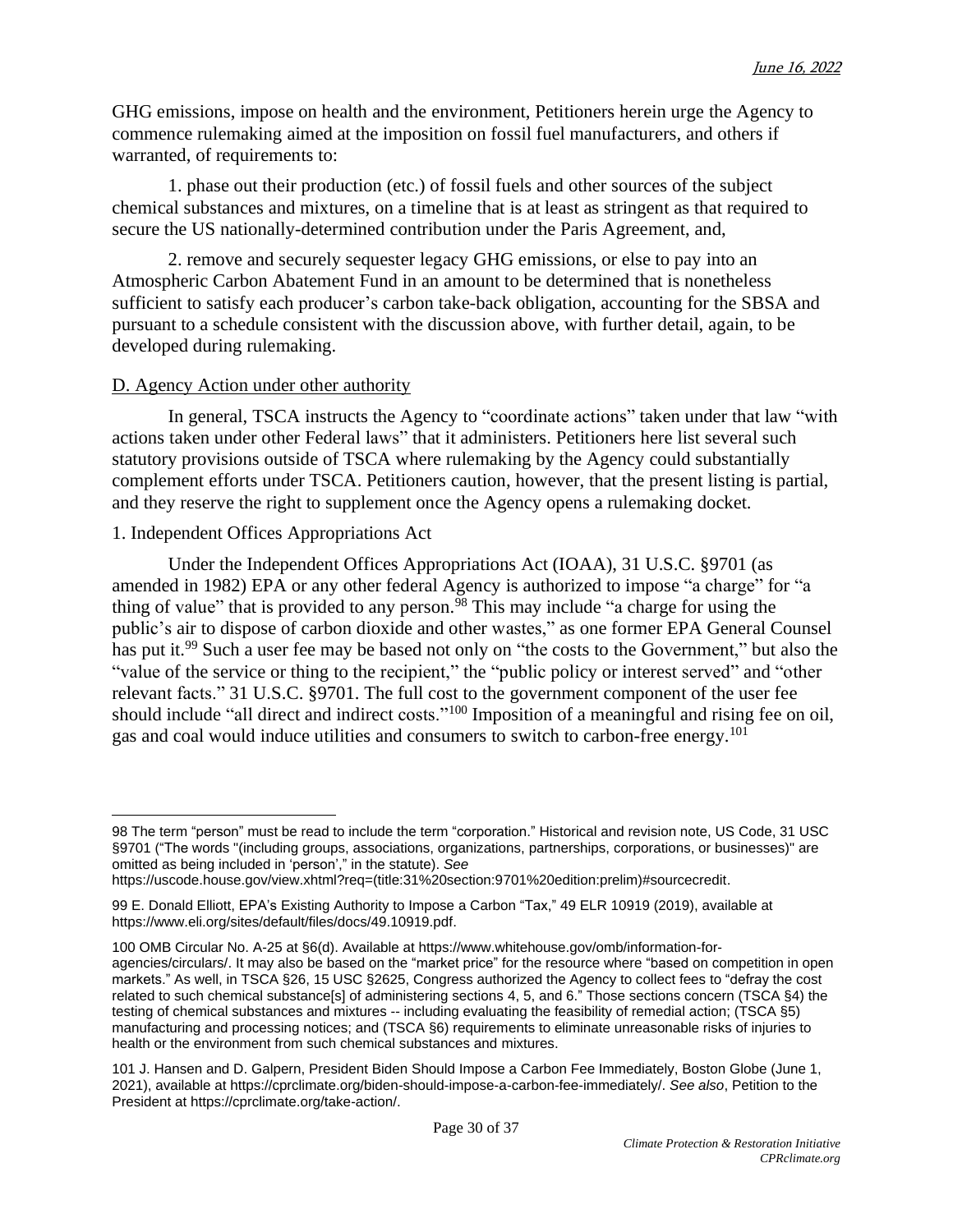The International Monetary Fund advises that a carbon price may need to rise to at least  $$75$  per ton of  $CO<sub>2</sub>$  emissions to induce such meaningful action as required under the Paris Agreement.102, <sup>103</sup>

Petitioners note that a rising carbon fee in itself would not *directly* prohibit or restrict "the manufacturing, processing, or distribution in commerce, use or disposal" of the fossil fuel GHG emissions, as may be contemplated by Agency action taken pursuant to TSCA, 15 USC 2605(a). However, a rising user fee, depending in part on the use of its revenues, may at least partly compensate the government (or the public, if revenues are recycled as carbon dividends) for the period of time in which EPA continues to provide a special benefit to fossil fuel producers by its forbearance – that is, the Agency's decision not to immediately exercise its authority to prohibit fossil fuel GHG emissions. During that period of forbearance, the user fee will, if substantial and growing, function to constrain emissions as producers and consumers attempt to minimize costs.

## **Accordingly, Petitioners urge that EPA commence a parallel rulemaking to impose a rising fee on the manufacturing, distribution, use and disposal of oil, gas and coal, on the basis of foreseeable GHG emissions, and to align that rule with the one in development with respect to the instant petition.**

## 2. Clean Air Act §§108-110

Pursuant to the Clean Air Act, EPA's Administrator is required to periodically revise ambient air quality standards for air pollutants the "emissions of which, in his (sic) judgement, cause or contribute to air pollution which may reasonably be anticipated to endanger public health or welfare." 42 USC 7408(a)(1). The Agency must then issue air quality criteria, 42 USC 7408(a)(1), and publish national ambient air quality standards (NAAQS) for such pollutants, 42 USC 7408, which standards are then enforced largely through state implementation plans, 42 USC §7410, and via citizen suits. 42 USC §7604.

The materials in Part II of this petition, in conjunction with other material already within the grip of the Agency, more than amply demonstrate that fossil fuel GHG emissions "cause or contribute to air pollution which may reasonably be anticipated to endanger public health or welfare."

In 2009, the citizen groups 350.org and the Center for Biological Diversity petitioned the Agency for a rulemaking to develop a NAAQS for GHG emissions.<sup>104</sup> On the last day of the Trump Administration, EPA rejected that petition, but the Biden Administration is taking another

<sup>102</sup> As noted in the text, to ensure that low and moderate-income families are not disadvantaged by fossil fuel companies that pass on their user fees in the form of increased fuel prices, user fee revenues might be returned to consumers as lump-sum rebates on a roughly per capita basis. Such a scheme would more than offset the higher price burden for low and moderate-income taxpayers. Ian Parry, Putting a Price on Pollution: Carbon-pricing strategies could hold the key to meeting the world's climate stabilization goals, International Monetary Fund (Dec. 2019) available at [https://www.imf.org/external/pubs/ft/fandd/2019/12/the-case-for-carbon-taxation-and-putting-a](https://www.imf.org/external/pubs/ft/fandd/2019/12/the-case-for-carbon-taxation-and-putting-a-price-on-pollution-parry.htm)[price-on-pollution-parry.htm.](https://www.imf.org/external/pubs/ft/fandd/2019/12/the-case-for-carbon-taxation-and-putting-a-price-on-pollution-parry.htm)

<sup>103</sup> Rosenberg et. al, "Distributional Implications of A Carbon Tax," Columbia Center on Global Energy Policy (2018), available at

[https://www.energypolicy.columbia.edu/sites/default/files/pictures/CGEP\\_Distributional\\_Implications\\_CarbonTax.pdf.](https://www.energypolicy.columbia.edu/sites/default/files/pictures/CGEP_Distributional_Implications_CarbonTax.pdf)

<sup>104</sup> Petition to Establish National Pollution Limits for Greenhouse Gases Pursuant to the Clean Air Act (Dec. 2, 2009),

[http://www.biologicaldiversity.org/programs/climate\\_law\\_institute/global\\_warming\\_litigation/clean\\_air\\_act/pdfs/Petitio](http://www.biologicaldiversity.org/programs/climate_law_institute/global_warming_litigation/clean_air_act/pdfs/Petition_GHG_pollution_cap_12-2-2009.pdf) [n\\_GHG\\_pollution\\_cap\\_12-2-2009.pdf.](http://www.biologicaldiversity.org/programs/climate_law_institute/global_warming_litigation/clean_air_act/pdfs/Petition_GHG_pollution_cap_12-2-2009.pdf)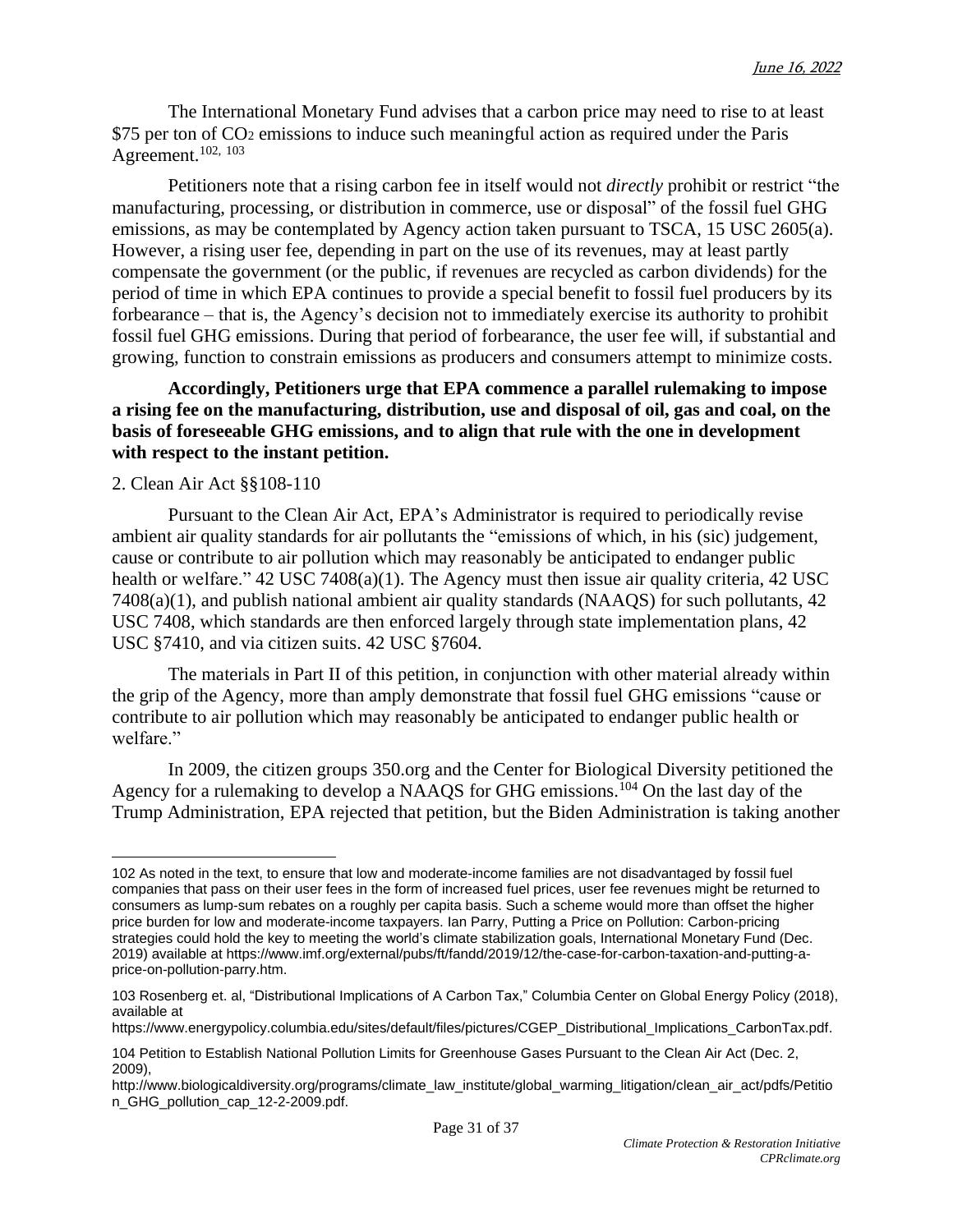look. For reasons well outlined in a recent article, <sup>105</sup> whose reasoning we incorporate by reference here, **Petitioners urge that EPA grant the 350/ CBD petition and commence a parallel rulemaking to develop air quality standards for CO2, CH<sup>4</sup> and other GHGs and to align that rule if warranted with the one in development with respect to the instant petition.**

## 3. Clean Air Act §115

GHGs comprising in part subject chemical substances and mixtures readily mix in the atmosphere, and the ensuing impacts from such emissions stemming from US sources perforce affect every nation. The Clean Air Act anticipated the possibility that such US emissions might impact other nations and that, just as we would wish to have a say in "foreign" emissions that impact the US, the interests of other nations should matter in the formation of US air pollution regulatory policy. Accordingly, in §115 of the Clean Air Act, Congress provided that upon its receipt of information that sources of air pollution in the US cause or contribute to pollution that endangers the health or welfare of a foreign jurisdiction, the Agency then needs to compel states to amend their implementation plans "to prevent or eliminate the endangerment." 42 USC §7415(b).

The materials in Part II of this petition, in conjunction with other material already with the Agency, more than amply demonstrate that fossil fuel and other sources of the subject chemical substances and mixtures from within the United States "cause or contribute to air pollution which may reasonably be anticipated to endanger public health or welfare in a foreign country." In 2013, the New York University School of Law's Center for Public Integrity petitioned the EPA for rulemaking to limit such US-based GHG emissions that endanger public health and welfare in foreign nations.<sup>106</sup>

### **Petitioners here urge EPA to grant the Center's petition so as to commence a parallel rulemaking pursuant to CAA §115, and to align that rule if warranted with the one in development with respect to the instant petition.**

4. Comprehensive Environmental Response, Compensation and Liability Act (CERCLA

Pursuant to CERCLA, upon the President's determination that an "actual or threatened release of a hazardous substance" presents "an imminent and substantial endangerment to the public health or welfare or the environment," the President is authorized to go to federal court to secure "such relief as may be necessary to abate such danger or threat." CERCLA §106, 42 USC §9606. In the alternative, the President is also authorized to "take other action" including "issuing such orders as may be necessary to protect public health and welfare and the environment." *Id*.

In addition, CERCLA §107, 42 USC §9606, authorizes the federal government, as well as states and Tribes, to remove hazardous substances that have been released into the environment, or otherwise to remediate an impacted site, and then to recover costs incurred from liable persons. The statute also authorizes federal, state and tribal governments to seek recovery for damages to natural resources – defined to include, among others, land, fish, wildlife, biota, air and water CERCLA §101(16), 42 USC §9601(16) — with recovered funds then to be used

<sup>105</sup> Eric Laschever, Environmental Law Institute, Rebutting Administrator Wheeler's Denial of a NAAQS for Greenhouse Gases (2021) available at [https://www.eli.org/sites/default/files/files-pdf/51.10923.pdf.](https://www.eli.org/sites/default/files/files-pdf/51.10923.pdf)

<sup>106</sup> Petition for Rulemaking and Call for Information under §115, Title VI, §111 (Feb. 19, 2013) at [www.epa.gov/sites/default/files/documents/policy\\_integrity\\_omnibus\\_ghg\\_petition\\_under\\_caa.pdf.](https://www.epa.gov/sites/default/files/documents/policy_integrity_omnibus_ghg_petition_under_caa.pdf)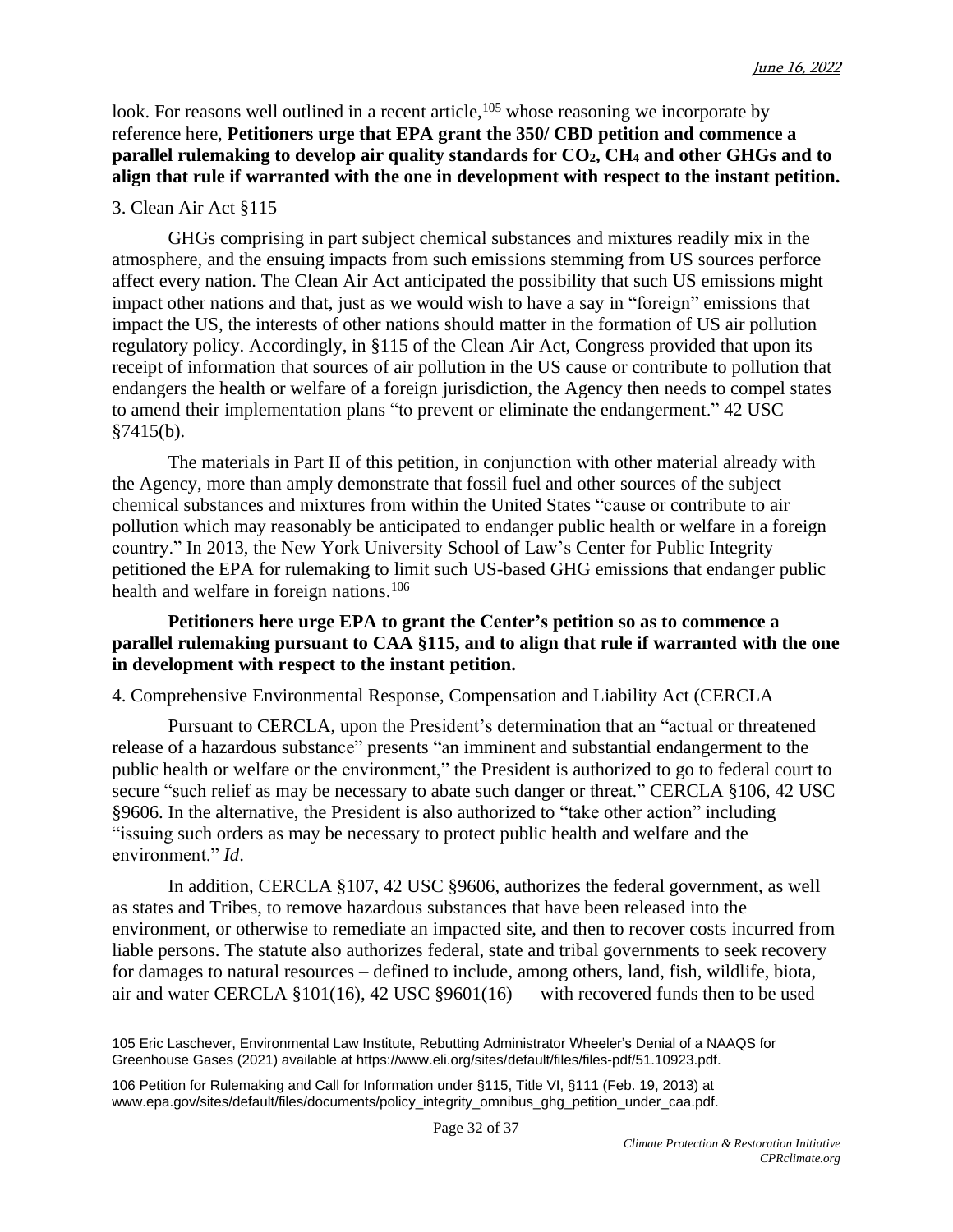"to restore, replace, or acquire the equivalent of such natural resources."  $\S 107(f)(1)(a)$ , 42 USC  $§9601(f)(1)(a)$ .

However, certain express exemptions within CERCLA may limit its utility here.

First, CERCLA by its terms excludes from the definition of hazardous substance petroleum, crude oil and its distillates (which includes fuel oil, diesel, regular gasoline), <sup>107</sup> as well as "natural gas, natural gas liquids, liquefied natural gas, or synthetic gas usable for fuel (or mixtures of natural gas and such synthetic gas)."<sup>108</sup> CERCLA §101(14).

Second, CERCLA excludes from the definition of "release," all "emissions from the engine exhaust of a motor vehicle, rolling stock, aircraft, vessel, or pipeline pumping station engine." CERCLA §101(22). And third, releases (including emissions) from facilities that are federally-permitted under the Clean Air Act are exempt from CERCLA. §107(j).<sup>109 110</sup>

However, CO<sup>2</sup> and other GHGs emitted by sources not expressly exempted from CERCLA may be the subject of federal action for abatement, CERCLA §105, or removal and cost-recovery, CERCLA §§106 and 107, upon their designation as hazardous substances. CERCLA §§101(14)<sup>111</sup> and 102(a). Because, however,  $CO_2$  and CH<sub>4</sub> are also "naturally occurring substances," such action under CERCLA would require a presidential finding that release of these substances "constitutes a public health or environmental emergency," and that executive action is required because "no other person with the authority and capability to respond. . .will do so in a timely manner." CERCLA  $\S 104(a)(3)(A)$ , 42 USC  $\S 9604(a)(3)(A)$  and  $$104(a)(4), 42$  USC  $$9604(a)(4).$ <sup>112</sup>

<sup>107</sup> The statute, however, provides an exception to the petroleum exclusion. CERCLA §101(14). In particular, one or other of petroleum products become CERCLA hazardous by operation of law where "specifically listed or designated as a hazardous substance" under the Clean Water Act (CWA) §311 or §307(a), Clean Air Act (CAA) §112, Resource Conservation and Recovery Act (RCRA) §3001, and the Toxic Substance Control Act" (TSCA) § 7. To date, however, fossil fuel GHGs have not been designated as hazardous under the CAA, CWA or RCRA, and "no substances [have been] designated under [] authority" of TSCA §7. EPA, Hazardous Substance Designations and Release Notifications, at [https://www.epa.gov/epcra/hazardous-substance-designations-and-release-notifications,](https://www.epa.gov/epcra/hazardous-substance-designations-and-release-notifications) visited April 30, 2022.

<sup>108</sup> The statute provides no exception to its definitional exclusion from "hazardous waste" of natural gas, natural gas liquids, liquefied natural gas, or synthetic gas. Accordingly, these substances simply may not be deemed hazardous under CERCLA, that is, not without a statutory amendment.

<sup>109</sup> *See also*, EPA, Scope of federally permitted release exemption ("CERCLA section 101(10) defines federally permitted releases in terms of releases permitted under a number of other environmental statutes. Releases that are federally permitted are exempt not only from CERCLA section 103 and EPCRA section 304 notification requirements, but from CERCLA liability as well.") at [https://www.epa.gov/epcra/scope-federally-permitted-release-exemption,](https://www.epa.gov/epcra/scope-federally-permitted-release-exemption) visiting May 1, 2022.

<sup>110</sup> CERCLA also authorizes the US or a State or a Tribe to recover for natural resource damages, §107(f), including for harm to the air, deriving from a person's release of a hazardous substance. §107(a)((C). The above discussion is thus relevant to the question whether its exemptions and limitations constrain CERCLA's utility in natural resource recovery from GHG damages.

<sup>111</sup> Among other authorities, CERCLA §101(14) contemplates Agency designation of hazardous substances pursuant to TSCA §6. That provision requires the Agency, in certain circumstances to seek relief against "imminently hazardous chemical substance[s] or mixture[s]," 15 USC §2606(a)(1) that the Agency "identifies,"§2606(b)(1), whose production, processing, distribution, use or disposal presents an "imminent and unreasonable risk of serious or widespread injury to health or the environment." §2606(f).

<sup>112</sup> Petitioners establish in Part II of this petition that the release of CO2 and other fossil fuel GHG emissions have created a public health and environmental emergency, one of such severity that it requires Presidential action – in part because no other person with the authority and capability to respond will do so in a timely manner. The subject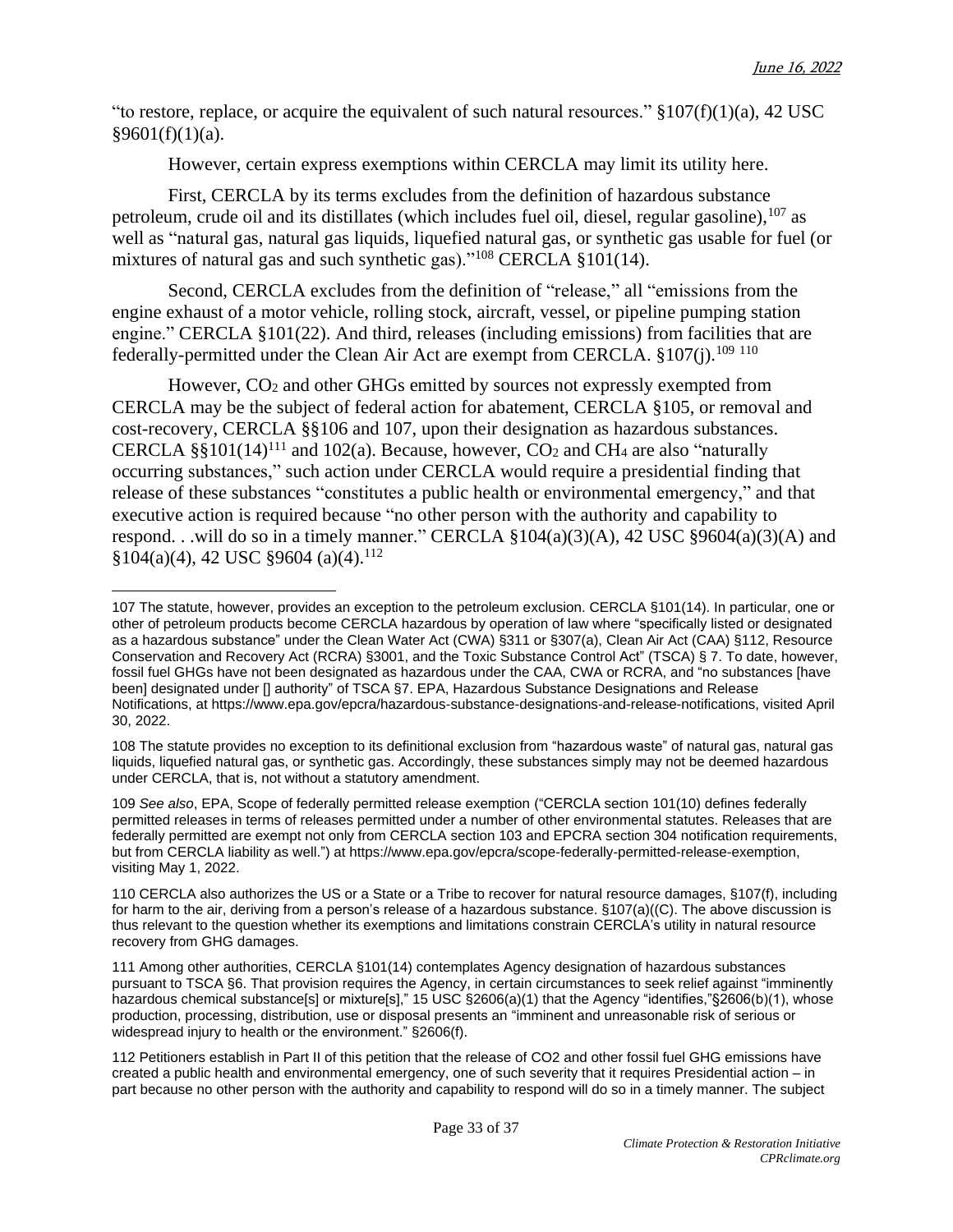**Accordingly, Petitioners herein urge EPA to consider whether its authority under CERCLA, accounting for the statute's exemptions and limitations, provides the Agency with significant authority to compel fossil fuel manufacturers to remove legacy GHG emissions associated with their Activities. If the Agency so finds, then Petitioners urge it to recommend that the President issue findings that the emissions associated with fossil fuel Activities, including combustion of fossil fuels, "constitute a public health and environmental emergency."**

#### 5. EPA referral to *other agencies* for exercise of other authority

If the Administrator determines that action under federal law that is not administered by EPA *may be sufficient* to eliminate the risk to health and the environment presented by the manufacture, processing, distribution, use or disposal of fossil fuel greenhouse gases, the Administrator *must* inform such other agency or agencies by report that "describes such risk and includes . . .a specification of the activity or combination of activities that the Administrator has reason to believe so presents such a risk." 15 USC § 2608(a). Petitioners believe that the authorities administered by other agencies are not at all sufficient. Nothing in TSCA, however, precludes the Administrator from so informing any other agency, by report, wherein the control of such activities as they regulate under law is *necessary, even if insufficient*, to eliminate the risk, **and Petitioners here request that the Agency take such acion where warranted**.

matter of this petition therefore fits precisely with the §104(a)(4) exception to the limitation, and so, on its face, the statute would allow federal action to remove legacy CO2 and CH4 and recover the costs for such removal. That would be allowable, that is, but for CERCLA's additional exclusions and exemptions.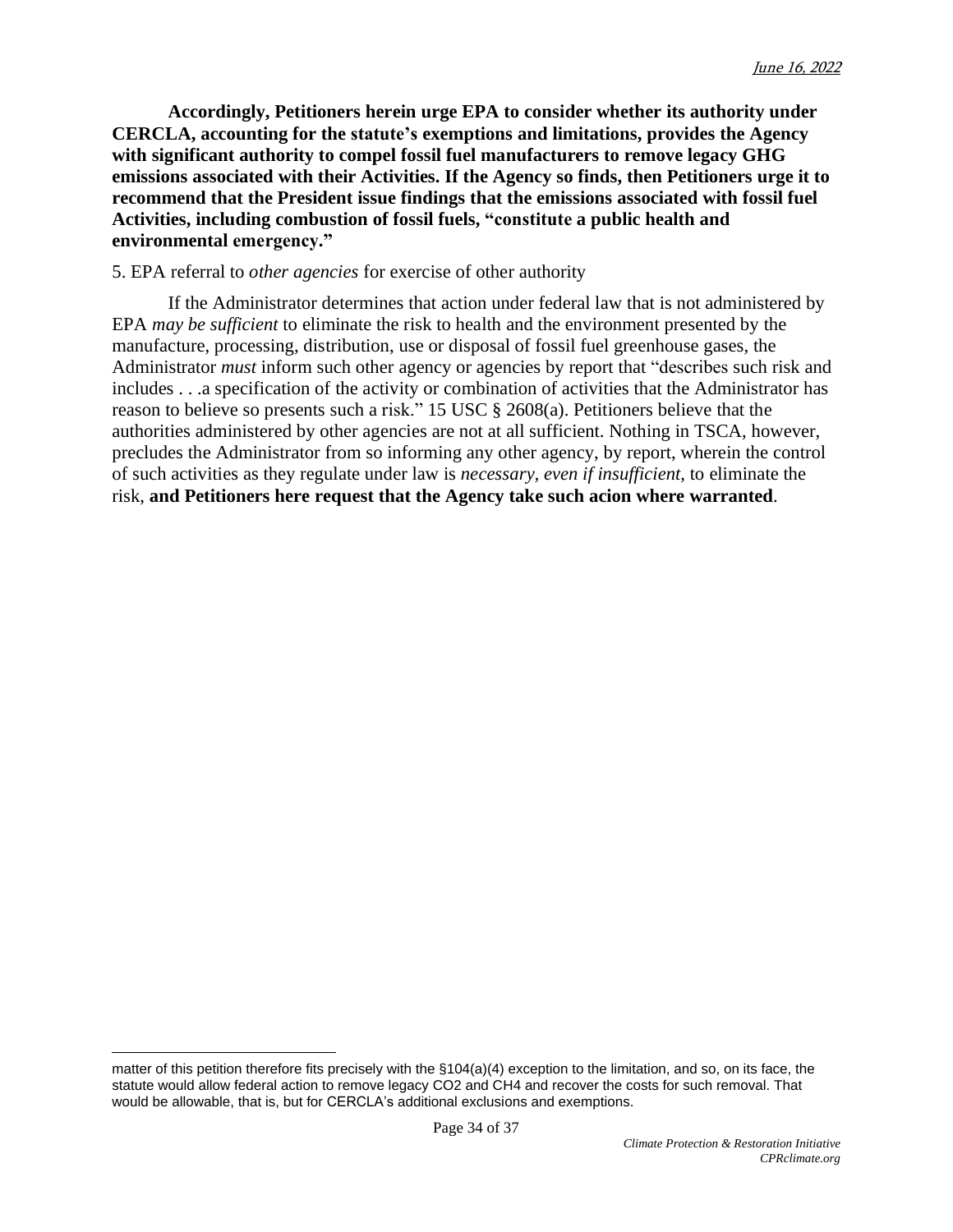# **VII. OUTLINE OF ACTIONS**

Entities subject to restrictions to be imposed pursuant to a rule or legal action as described herein or *supra* shall be referred to herein, as warranted, as "responsible parties," or as "manufacturers," "distributors," "users," disposers," or "other responsible parties."

Responsible parties for the manufacture, distribution, use, or disposal of subject chemical substances and mixtures, where not in compliance with the rules to be established by the Agency pursuant to this Petition, shall be subject to civil and criminal enforcement according to law.

"Legacy GHG emissions" refers to Scope 1, Scope 2, and Scope 3 GHG emissions associated with a responsible party's prior-year manufacture, distribution, use or disposal of a subject chemical substance or mixture.

"Residual GHG emissions" refers to such Scope 1, Scope 2, and Scope 3 GHG emissions associated with a responsible party's current-year manufacture, distribution, use or disposal of a subject chemical substance or mixture, whether the GHG emissions are within or out of compliance with the party's Reduction Obligation.

## A. Legal action and immediately effective proposed rule

The Agency should take legal action in a district court to secure relief against manufacturers or other responsible parties as discussed herein and, upon securing that relief, EPA shou;d promulgate an immediately-effective proposal for rulemaking in order to constrain or phase out the unreasonable, imminent, serious and widespread risk of injury to health and the environment presented by the subject chemical substances and mixtures.

## B. Unreasonable risk determination

On the basis of the facts adduced in this Petition and otherwise available, the Agency should render a determination as to whether the manufacture, processing, distribution in commerce, use, or disposal, or any combination of those activities, of the subject chemical substances and mixtures present an unreasonable risk of injury to health or the environment.

To so determine, EPA first must identify subpopulations susceptible to injuries to health or the environment that may be presented by the subject chemical substances and mixtures.

The determination as to unreasonable risk herein must be rendered solely on the basis of the risks imposed on those subpopulations, others, and the environment, and without consideration of costs or other nonrisk factors.

## C. Rulemaking

Upon its unreasonable risk determination, or as soon as practicable thereafter, EPA should commence a rulemaking to impose requirements to phase out the subject chemical substances and mixtures, to the maximum extent feasible, with respect to their manufacture, processing, distribution in commerce, use, or disposal, or any combination of those activities, to ensure they no longer present an unreasonable risk of injury to health or the environment.

The Agency should also impose upon manufacturers and, in its discretion, other responsible parties, the obligation to reduce (Reduction Obligation) the Scope 1, Scope 2 and Scope 3 GHG emissions associated with their manufacture, processing, distribution in commerce, use, or disposal, of subject chemical substances and mixtures.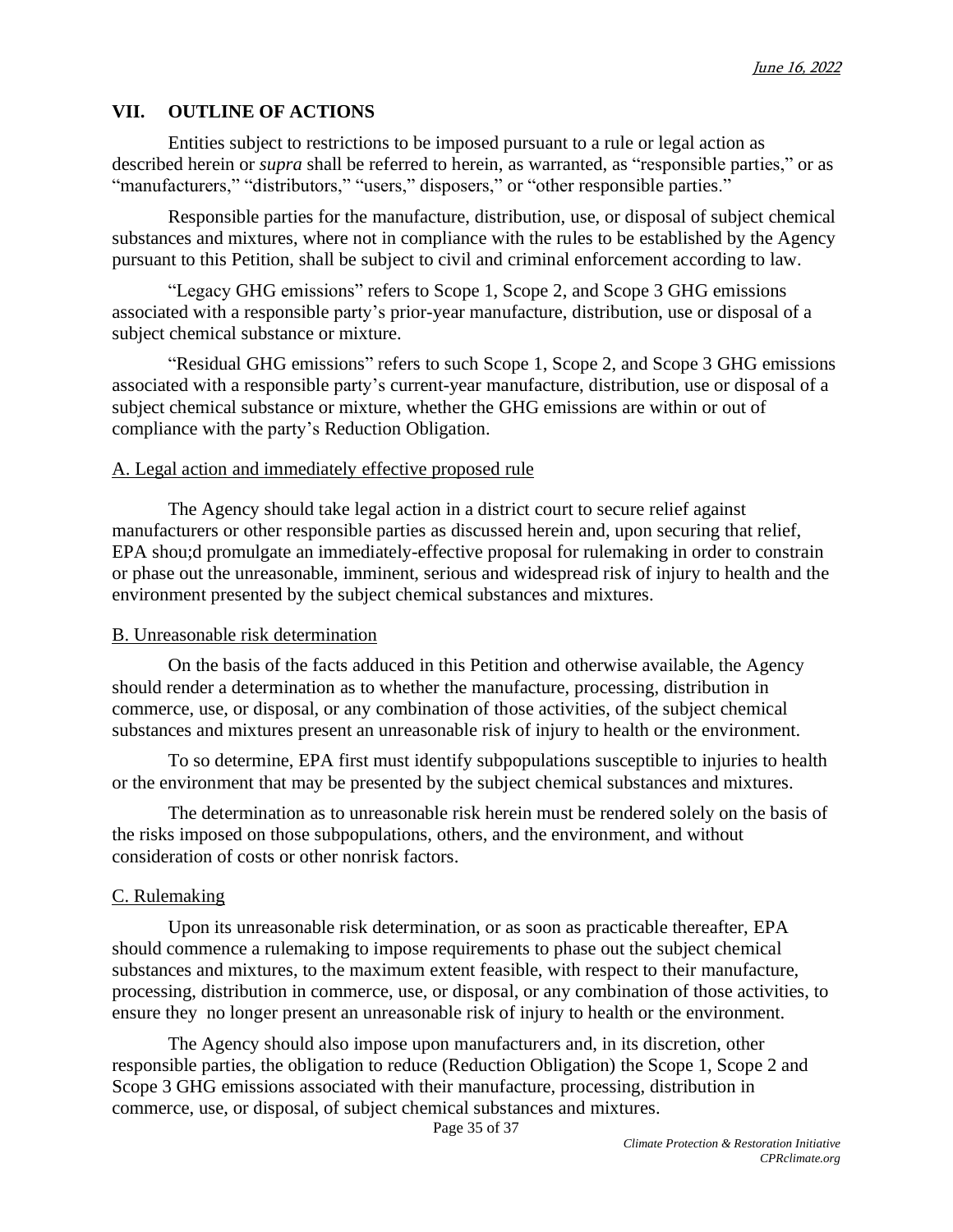EPA also should impose upon manufacturers and, in its discretion, other responsible parties, the obligation to remove from the environment and securely sequester (Take-Back Obligation) legacy and residual GHG emissions.

#### 1. Phaseout/ phase-in period.

EPA needs to identify a phaseout/ phase-in period consistent with the goal of ensuring that, on the basis of their  $CO<sub>2</sub>$  climate forcing potential, GHG emissions within reach of US law are net negative prior to 2050. In the interim, the manufacture, processing, distribution in commerce, use, or disposal of the subject chemical substances and mixtures may continue only at increasingly reduced levels, on a schedule to be developed by EPA in conjunction with Petitioners herein and others.

EPA should develop and implement a certification program with respect to responsible parties' reduction and take-back obligations, to ensure that every such anthropogenic GHG that is emitted, released, or resident in the environment is subject to such an obligation or exemption.

#### 2. GHG Emissions Fees

EPA should, by rule pursuant to the IOAA or other authority, as described in this Petition, impose a rising annual fee on GHG pollution, on the basis of CO2-equivalence, stemming from the manufacture, processing, distribution in commerce, use, or disposal of the subject chemical substances and mixtures. The fee should be imposed on fossil fuel manufacturers and, in the Agency's discretion, upon other responsible parties, on the basis of Scope 1, Scope 2, and Scope 3 GHG emissions arising from the production, distribution, use, and disposal of the oil, gas and coal they produce. The rising GHG emissions fee to be imposed should be in addition to, and not in lieu of, requirements compelling the phaseout of subject chemical substances and mixtures.

Revenues collected under this paragraph by the Agency, except for administrative purposes, should be returned by dividend to US residents, on terms as Congress or the Agency specify, to the maximum extent allowed by law, in order to amplify residents' purchasing power for climate-related home weatherization, carbon-free energy, carbon removal investing, or other use under law in the full discretion of the dividend recipient. The program should be tailored, if practically feasible, to preclude receipt of such dividends by high-income earners, or those with high disposable wealth, accounting for family size and special needs.

The fee shall be set on a per-tonne of  $CO<sub>2</sub>$ -equivalent emission basis, commencing at \$50/ tonne in 2023, rising annually thereafter by \$10 per-tonne plus an adjustment for inflation. The imposition (or consideration) of a rising GHG pollution fee shall not be taken to displace any other authority administered by the Agency or other regulatory body to impose additional restrictions on the manufacture, distribution, use or disposal of subject chemical substances and mixtures.

#### 3. Legacy and Residual GHG Emissions

EPA shall establish an Atmospheric Carbon Abatement Fund ("the Fund").

The Agency shall impose carbon take-back obligations with respect to manufactures and, as warranted in the Agency's discretion, upon other responsible parties, concerning subject chemical substances and mixtures associated with their activities, including associated Scope 1, Scope 2 and Scope 3 GHG emissions, to ensure these parties remove, or sufficiently pay into the Fund to remove, legacy and residual GHG emissions, on a CO<sub>2</sub>-equivalent basis, according to a